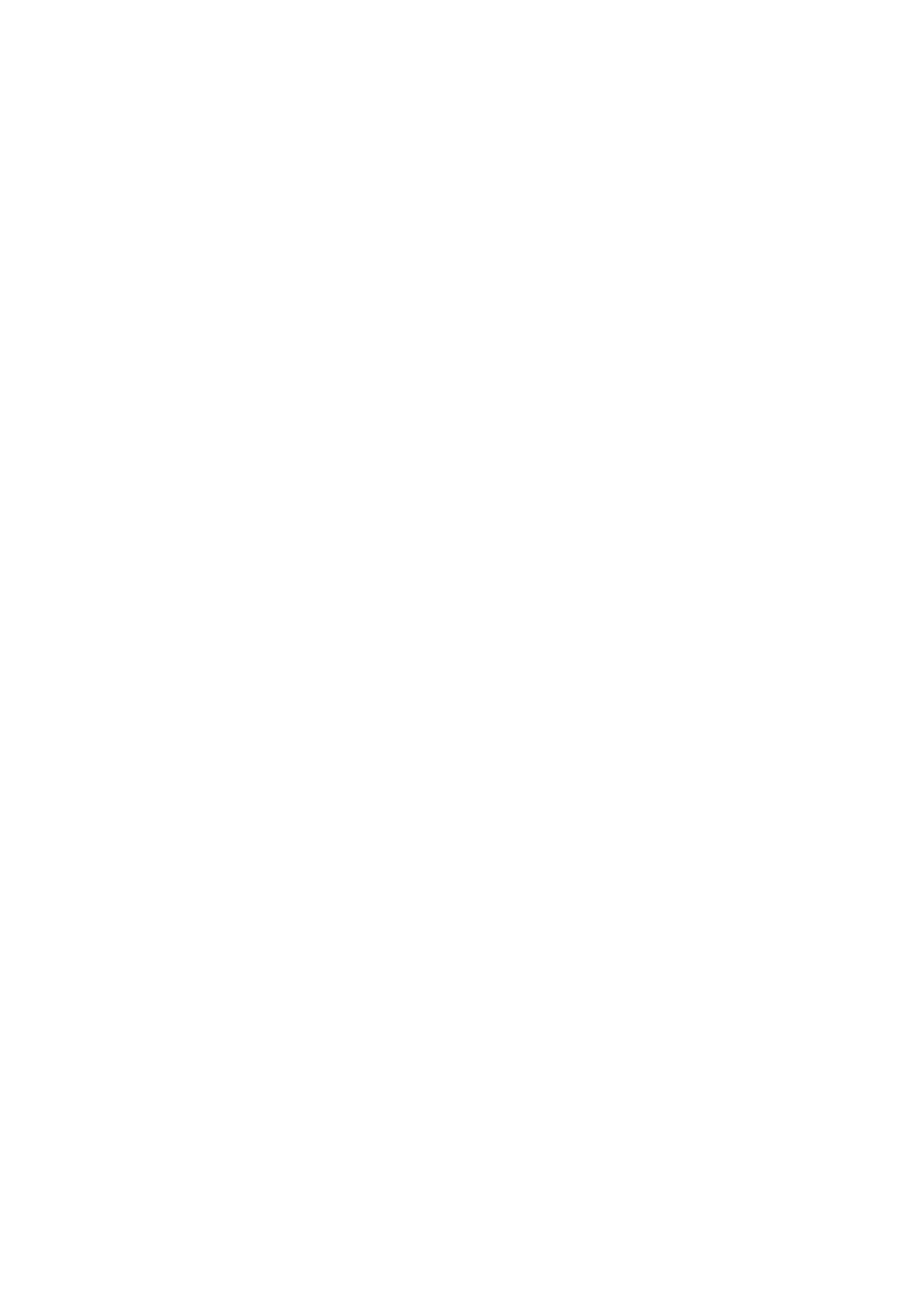## **CONTENTS**

| ı  | Representation - Entries - Duties and Obligations<br><b>Article 1</b><br><b>REPRESENTATION</b><br><b>ENTRIES AND ENTRY FEES</b><br><b>DUTIES AND OBLIGATIONS</b>                                                                                                                                                                                                                                                      | 1<br>1<br>$\mathbf{1}$<br>$\overline{2}$                                      |
|----|-----------------------------------------------------------------------------------------------------------------------------------------------------------------------------------------------------------------------------------------------------------------------------------------------------------------------------------------------------------------------------------------------------------------------|-------------------------------------------------------------------------------|
| Ш  | <b>Cup and Medals</b><br><b>Article 2</b><br>Cup<br><b>MEDALS</b>                                                                                                                                                                                                                                                                                                                                                     | 3<br>3<br>3                                                                   |
| Ш  | <b>Organisation - Responsibilities</b><br><b>Article 3</b><br>ORGANISATION<br><b>RESPONSIBILITIES</b>                                                                                                                                                                                                                                                                                                                 | 3<br>3<br>4                                                                   |
| IV | <b>Competition System</b><br><b>Article 4</b><br><b>NUMBER OF ROUNDS</b><br><b>QUALIFYING PHASE</b><br><b>FIRST GROUP STAGE</b><br><b>SECOND GROUP STAGE</b><br><b>QUARTER-FINALS</b><br><b>SEMI-FINALS</b><br><b>FINAL TIE</b><br>Article 5<br>AWAY GOALS, EXTRA TIME<br>Article 6<br><b>SEEDING OF CLUBS</b><br><b>Article 7</b><br>REFUSAL TO PLAY, MATCHES ABANDONED OR NOT PLAYED THROUGH THE FAULT OF<br>A CLUB | 5<br>5<br>5<br>5<br>6<br>$\overline{7}$<br>7<br>$\overline{7}$<br>7<br>8<br>8 |
| v  | <b>Fixtures</b><br>Article 8<br><b>MATCH DATES</b><br><b>KICK-OFF TIME</b><br><b>AUTOMATIC REVERSALS</b><br>QUALIFYING ROUNDS<br><b>FINAL TIE</b>                                                                                                                                                                                                                                                                     | 9<br>9<br>9<br>9<br>10<br>10                                                  |
| VI | Fields of Play and Stadiums - Principles of Protocol and Organisation<br><b>Article 9</b><br><b>STADIUM CONDITIONS</b><br><b>ALTERNATIVE VENUES</b><br>FIELD OF PLAY DIMENSIONS                                                                                                                                                                                                                                       | 10<br>10<br>10<br>10                                                          |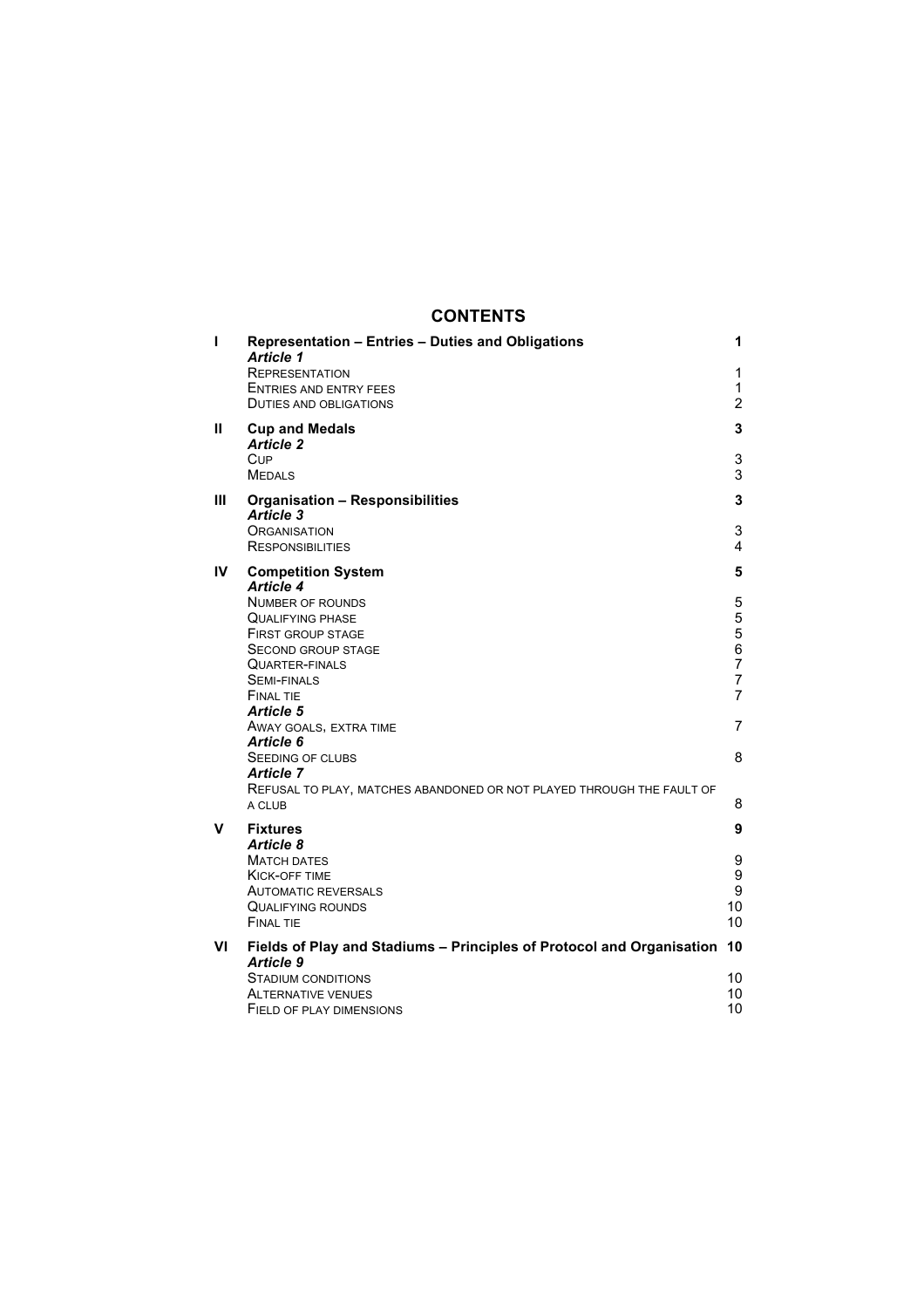|      | <b>SAFETY</b><br>TELEVISION SURVEILLANCE SYSTEM<br><b>FLOODLIGHTS</b><br><b>CLOCKS</b><br><b>GIANT SCREENS</b><br>FINAL TIE, NEUTRAL VENUE | 11<br>11<br>11<br>11<br>11<br>12 |
|------|--------------------------------------------------------------------------------------------------------------------------------------------|----------------------------------|
|      | <b>Article 10</b><br><b>UNFIT FIELDS OF PLAY</b><br>BAD WEATHER, REASONS BEYOND CONTROL, MATCH ABANDONED<br><b>Article 11</b>              | 12<br>12                         |
|      | PRINCIPLES OF PROTOCOL AND ORGANISATION<br><b>MATCH ARRANGEMENTS</b><br><b>MEDIA ARRANGEMENTS</b>                                          | 13<br>13<br>13                   |
| VII  | <b>Laws of the Game</b>                                                                                                                    | 15                               |
|      | <b>Article 12</b><br><b>SUBSTITUTION OF PLAYERS</b>                                                                                        | 15                               |
|      | <b>MATCH SHEET</b>                                                                                                                         | 15                               |
|      | <b>REPLACEMENT OF PLAYERS ON THE MATCH SHEET</b>                                                                                           | 16                               |
|      | <b>Article 13</b><br>HALF-TIME INTERVAL, BREAK BEFORE EXTRA TIME                                                                           | 16                               |
|      | <b>Article 14</b>                                                                                                                          |                                  |
|      | <b>KICKS FROM THE PENALTY MARK</b>                                                                                                         | 16                               |
| VIII | <b>Player Eligibility</b>                                                                                                                  | 18                               |
|      | <b>Article 15</b>                                                                                                                          |                                  |
|      | <b>DEADLINES</b>                                                                                                                           | 18                               |
|      | List A<br>List B                                                                                                                           | 18<br>19                         |
|      | <b>REGISTRATION PROCEDURE</b>                                                                                                              | 19                               |
|      | <b>PLAYER NUMBERS</b>                                                                                                                      | 19                               |
|      | <b>NEW PLAYER REGISTRATION</b>                                                                                                             | 19                               |
|      | PLAYER TRANSFERRED IN THE COURSE OF THE SEASON                                                                                             | 20                               |
|      | <b>RESPONSIBILITY</b>                                                                                                                      | 20                               |
| IX   | Kit                                                                                                                                        | 20                               |
|      | Article 16                                                                                                                                 |                                  |
|      | <b>UEFA KIT REGULATIONS</b>                                                                                                                | 20                               |
|      | <b>COLOURS</b>                                                                                                                             | 20                               |
|      | <b>PLAYER NAMES</b>                                                                                                                        | 21                               |
|      | <b>SHIRT SPONSOR</b><br>CHOICE OF SPONSOR                                                                                                  | 21<br>21                         |
|      | <b>CLASH OF SHIRT SPONSOR</b>                                                                                                              | 21                               |
|      | <b>KIT APPROVAL PROCEDURE</b>                                                                                                              | 21                               |
|      | SPONSOR ADVERTISING CONTRACT                                                                                                               | 21                               |
|      | ADVERTISING ON OTHER KIT ITEMS                                                                                                             | 22                               |
|      | SPONSOR ADVERTISING ON OTHER KIT ITEMS                                                                                                     | 22                               |
|      | <b>MANUFACTURER DEFINITION</b>                                                                                                             | 22                               |
|      | MANUFACTURER IDENTIFICATION ON OTHER KIT ITEMS                                                                                             | 22                               |
|      | <b>SANCTIONS</b>                                                                                                                           | 22                               |
|      | <b>RESPONSIBILITY</b>                                                                                                                      | 23                               |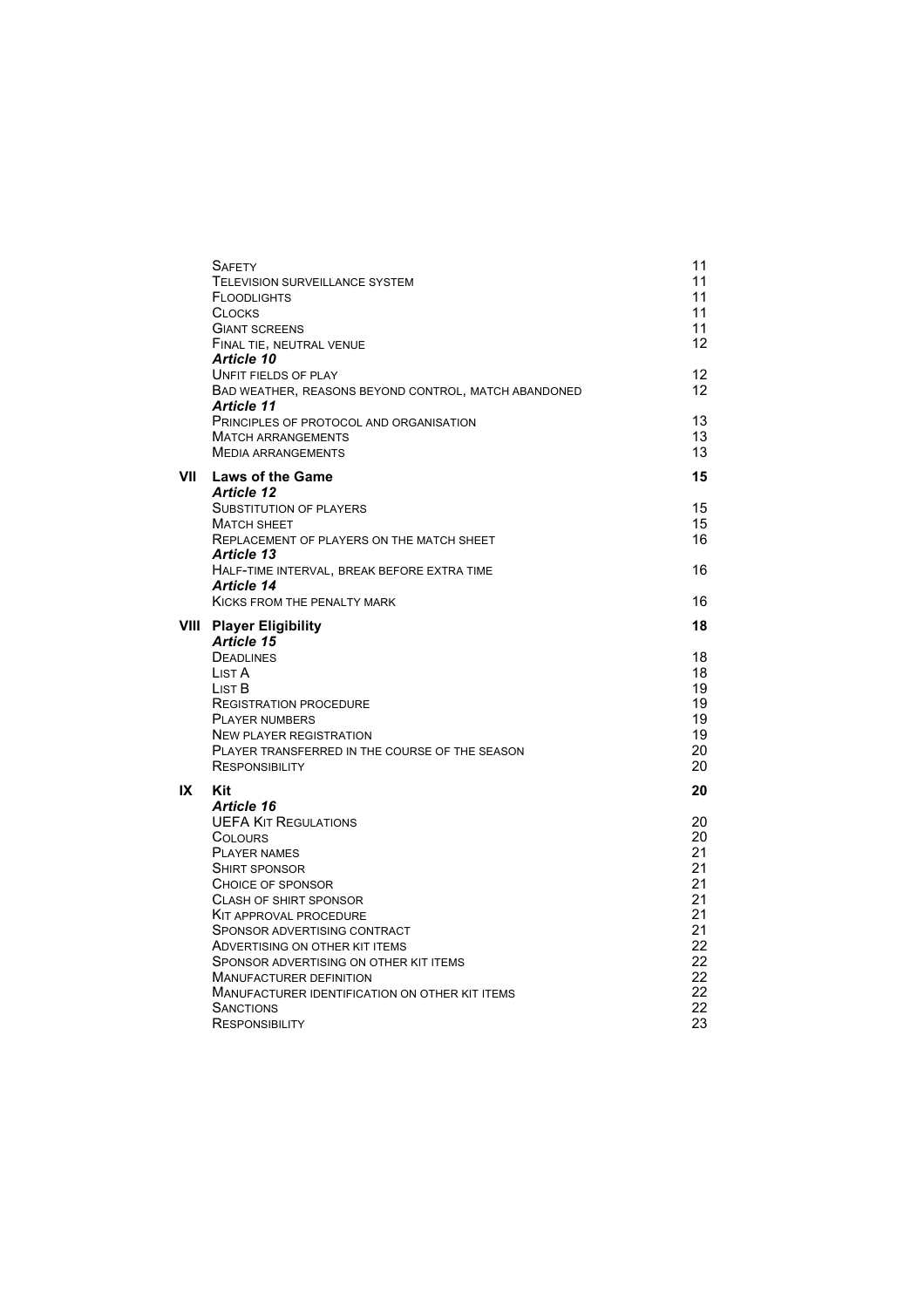| X   | <b>Referees</b><br><b>Article 17</b>                                                                                             | 23       |
|-----|----------------------------------------------------------------------------------------------------------------------------------|----------|
|     | APPOINTMENT<br>ARRIVAL                                                                                                           | 23<br>23 |
|     | LATE ARRIVAL OF REFEREES                                                                                                         | 23       |
|     | <b>UNFIT REFEREE</b><br><b>REFEREE'S REPORT</b>                                                                                  | 23<br>23 |
|     | <b>REFEREE LIAISON OFFICER</b>                                                                                                   | 24       |
| ΧI  | Disciplinary Law and Procedures - Doping<br><b>Article 18</b>                                                                    | 24       |
|     | <b>UEFA DISCIPLINARY REGULATIONS</b><br><b>Article 19</b>                                                                        | 24       |
|     | YELLOW AND RED CARDS                                                                                                             | 24       |
|     | <b>Article 20</b><br><b>PROTESTS</b>                                                                                             | 24       |
|     | <b>Article 21</b>                                                                                                                |          |
|     | APPEALS<br><b>Article 22</b>                                                                                                     | 25       |
|     | <b>DOPING</b>                                                                                                                    | 25       |
| XII | <b>Financial Provisions</b><br><b>Article 23</b>                                                                                 | 25       |
|     | <b>REFEREES' COSTS</b><br><b>QUALIFYING ROUNDS</b>                                                                               | 25<br>26 |
|     | <b>UEFA CHAMPIONS LEAGUE</b>                                                                                                     | 26       |
|     | <b>REVENUE FROM UEFA CHAMPIONS LEAGUE CONTRACTS</b><br><b>FINAL TIE</b>                                                          | 26<br>27 |
|     | XIII Exploitation of the Commercial Rights to Qualifying Matches<br><b>Article 24</b>                                            | 28       |
|     | XIV Intellectual Property Rights<br><b>Article 25</b>                                                                            | 28       |
| XV. | <b>Unforeseen Circumstances</b><br><b>Article 26</b>                                                                             | 29       |
|     | <b>XVI Closing Provisions</b><br><b>Article 27</b>                                                                               | 29       |
|     | ANNEXE IA: ACCESS LIST FOR THE 2001/02 UEFA CLUB COMPETITIONS                                                                    | 30       |
|     | <b>ANNEXE IB: UEFA CHAMPIONS LEAGUE COMPETITION SYSTEM</b>                                                                       | 31<br>32 |
|     | <b>ANNEXE IC: UEFA MATCH CALENDAR</b><br><b>ANNEXE II: COEFFICIENT RANKINGS CALCULATION SYSTEM</b>                               | 33       |
|     | <b>ANNEXE III: MEDIA MATTERS</b>                                                                                                 | 35       |
|     | <b>ANNEXE IVA: MEDIA POSITIONING AT UEFA MATCHES</b><br><b>ANNEXE IVB: TV CAMERA POSITIONS</b>                                   | 39<br>40 |
|     | <b>ANNEXE V: FAIR PLAY</b>                                                                                                       | 41       |
|     | <b>ANNEXE VI: REGULATIONS CONCERNING THE INTEGRITY OF THE UEFA CLUB</b><br><b>COMPETITIONS - INDEPENDENCE OF CLUBS</b>           | 46       |
|     | ANNEXE VII: SCHEDULE OF CONDITIONS FOR CLUBS THAT QUALIFY FOR THE<br><b>UEFA CHAMPIONS LEAGUE (EXCLUDING QUALIFYING MATCHES)</b> | 50       |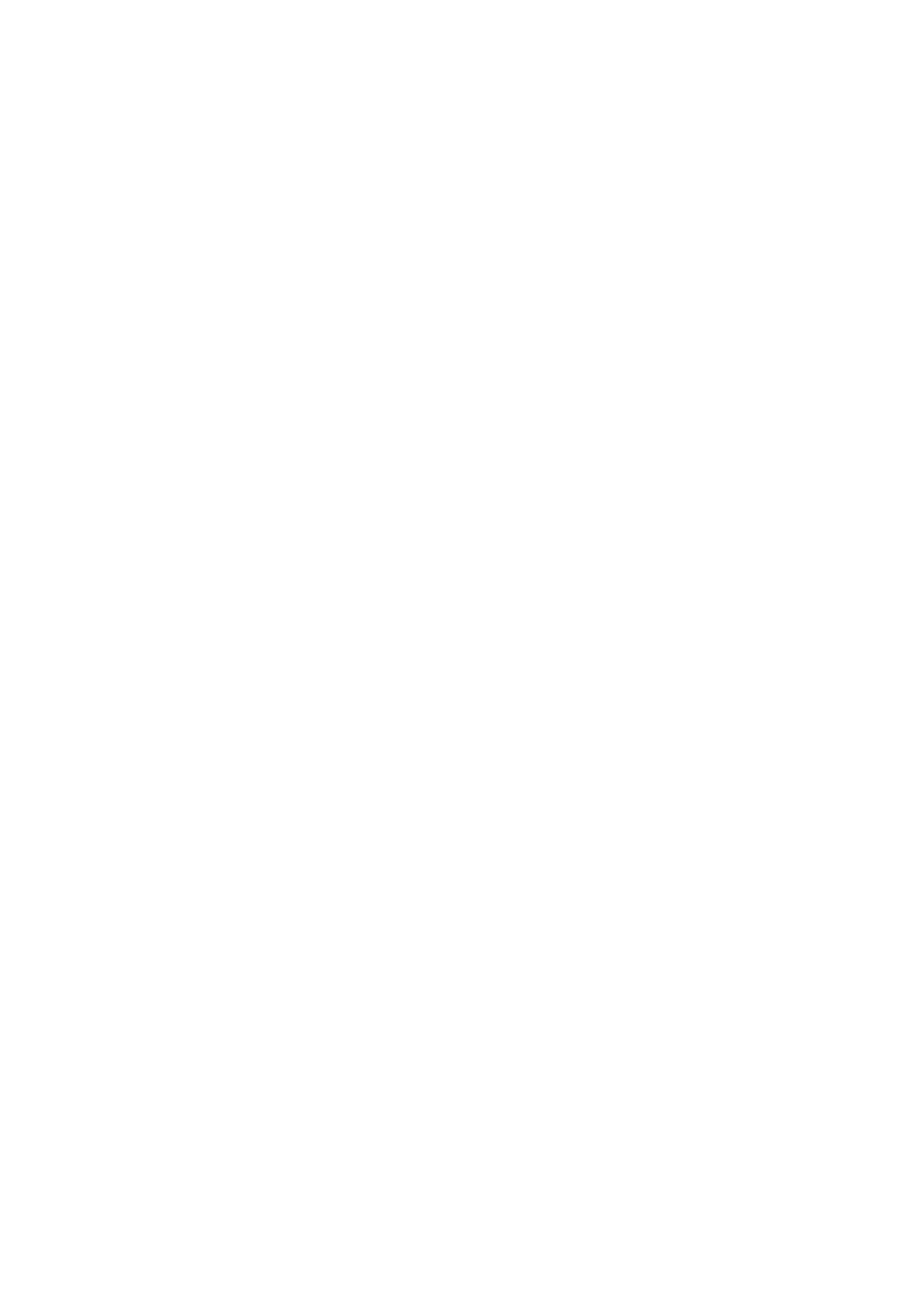#### **I** Representation – Entries – Duties and Obligations

## **Article 1**

#### **Representation**

- 1.01 UEFA member associations may enter a certain number of clubs for this competition, in accordance with their position in the rankings listed in Annexe Ia, and subject to the approval of the UEFA Administration. However, no association may enter more than four clubs for the competition. For representation in the 2001/02 competition, the seasons from 1995/96 to 1999/2000 inclusive are taken into account.
- 1.02 These rankings (Annexe Ia), drawn up in accordance with the stipulations of Annexe II, points 5-10, determine the number of representatives per association, as well as the stage at which they join the competition. Associations are represented on the following basis:
	- a) One representative: winners of the top domestic league championship.
	- b) Two representatives: winners and runners-up of the top domestic league championship.
	- c) Three representatives: winners, runners-up and third-placed club in the top domestic league championship.
	- d) Four representatives: winners, runners-up, third and fourth-placed clubs in the top domestic league championship.
- 1.03 At the request of the national association concerned, the UEFA Champions League title-holders may be entered for this competition, as an additional representative of that association, if they have not qualified for the UEFA Champions League via the top domestic league championship. If, in such a case, the title-holders come from an association entitled to enter four teams for the UEFA Champions League, the fourth-placed club in the top domestic league championship has to be entered for the UEFA Cup.

#### **Entries and entry fees**

- 1.04 Clubs must be entered by name by means of the official entry form, which must reach the UEFA Administration by 18 June 2001, together with all other required documents. An entry fee of CHF 200 per club is charged. The UEFA Administration debits this fee directly from the account of the national association concerned.
- 1.05 If these conditions are not observed, the UEFA Administration may declare the entry invalid, thereby precluding participation, or accept the entry. Such decisions are final.
- 1.06 UEFA stages the competition with the national associations and participating clubs (hereafter the clubs).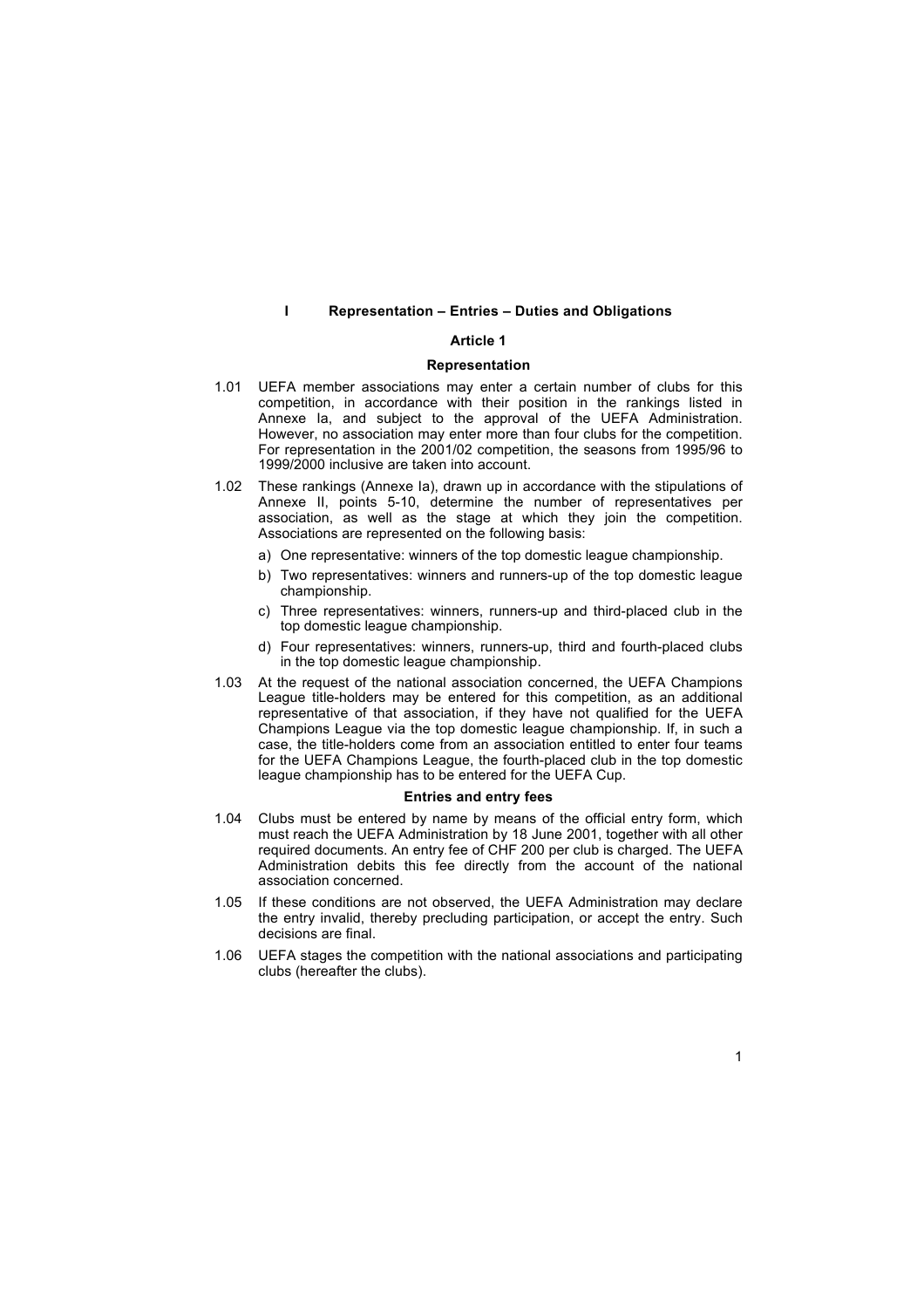## **Duties and obligations**

- 1.07 UEFA will create the best possible conditions for staging the UEFA Champions League, covering, among other aspects, the promotion, coordination and administration of the competition, the entry procedure and authorisation to take part, the match system, the Laws of the Game, refereeing, control and disciplinary matters, and the exploitation of the commercial rights as defined in Annexe VII, paragraph 2.1.
- 1.08 The clubs undertake to stage all matches in the competition in accordance with the present regulations, and to field their strongest teams. In their capacity as the home club, they will make the appropriate arrangements for the staging of their matches, in conjunction with their national association and UEFA, and in accordance with the following stipulations.
- 1.09 The national associations and their clubs also undertake to observe the principles of fair play (see Fair Play Definition in Annexe V).
- 1.10 The clubs undertake to conclude insurance for third-party liability with a reputable insurance company. This policy must include an appropriate guaranteed sum for injury and damage to persons, objects and property, and correspond to the specific circumstances of the club concerned, fully covering all risks connected with the staging of the home matches of the club in question. If the clubs are not the owners of the stadium in which matches are played, they are also responsible for ensuring that an insurance contract is concluded by the stadium owner and/or tenant.
- 1.11 Consequently, UEFA is exempt from any claims for liability that may arise from the staging of the matches in question.
- 1.12 UEFA takes out its own insurance policies to cover its area of responsibility, in accordance with the present regulations.
- 1.13 UEFA is entitled to use photographic, audio-visual and visual material of players and officials, as well as the club name, emblem and team shirt, for non-commercial purposes within the framework of the competition. On request, the clubs must supply UEFA  $-$  free of charge  $-$  with the appropriate material, as well as the necessary documentation. UEFA is entitled to make photographic, audio-visual and visual material available to the media for editorial purposes.
- 1.14 The winners of the UEFA Champions League undertake to take part in the following competitions:
	- a) The UEFA Super Cup, which is held at the start of each new season.
	- b) Intercontinental competitions arranged by UEFA with other confederations.
- 1.15 In exceptional cases, for which justification must be provided, the UEFA Champions League runners-up may be enlisted to play these matches.
- 1.16 Clubs are not authorised to represent UEFA or the UEFA Champions League without UEFA's prior written approval.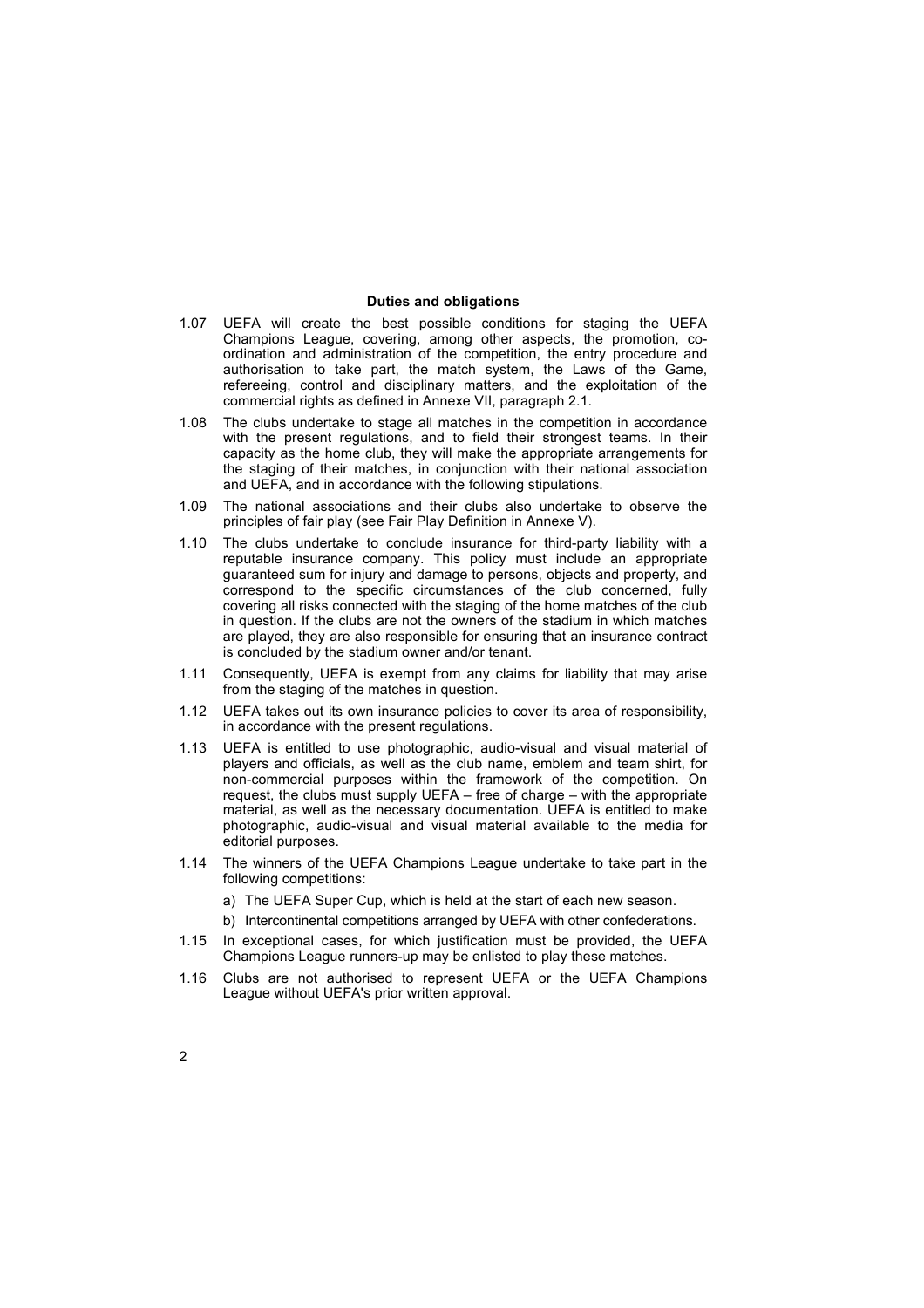- 1.17 No club may be forced to play on weekend days.
- 1.18 The clubs undertake that their team will arrive at the match venue by the evening before the match at the latest.
- 1.19 Visiting clubs undertake not to play any other matches when travelling to and from away matches in this competition.
- 1.20 The clubs undertake and are required to comply with the provisions of Annexe VI concerning the Sporting Integrity of the UEFA Club Competitions. Consequently, clubs must provide the necessary information to the UEFA Administration fully and truthfully in writing by the deadline set out in paragraph 1.04. The UEFA Administration reserves the right to request further written evidence either from clubs or any interested third party, to ensure that the provisions of Annexe VI are respected.

## **II Cup and Medals**

## **Article 2**

#### **Cup**

- 2.01 A challenge cup donated by UEFA is presented to the winning club for one year. The holders are responsible for the loss of or damage to the cup, and must return it to the UEFA Administration in perfect condition two months before the next final tie. UEFA is responsible for engraving the cup with the name of the winning club. A scaled-down replica of the cup is awarded to the winners. The challenge cup becomes the permanent property of any club which wins the trophy three consecutive times or five times in total.
- 2.02 The cup-holders may have a copy of the trophy made, provided the copy is clearly marked as a replica and does not exceed 4/5 (four fifths) of the size of the original.

#### **Medals**

2.03 Twenty-five gold medals are presented to the winning club, and 25 silver medals to the runners-up. Additional medals may not be produced.

## **III** Organisation - Responsibilities

## **Article 3**

#### **Organisation**

3.01 The UEFA Chief Executive (hereafter CEO) is the highest operational management organ. He is responsible for all decisions concerning the present regulations, except for matters concerning control and discipline. The CEO delegates some of his duties to the UEFA Administration or relevant committees, in accordance with paragraph 3.02*.*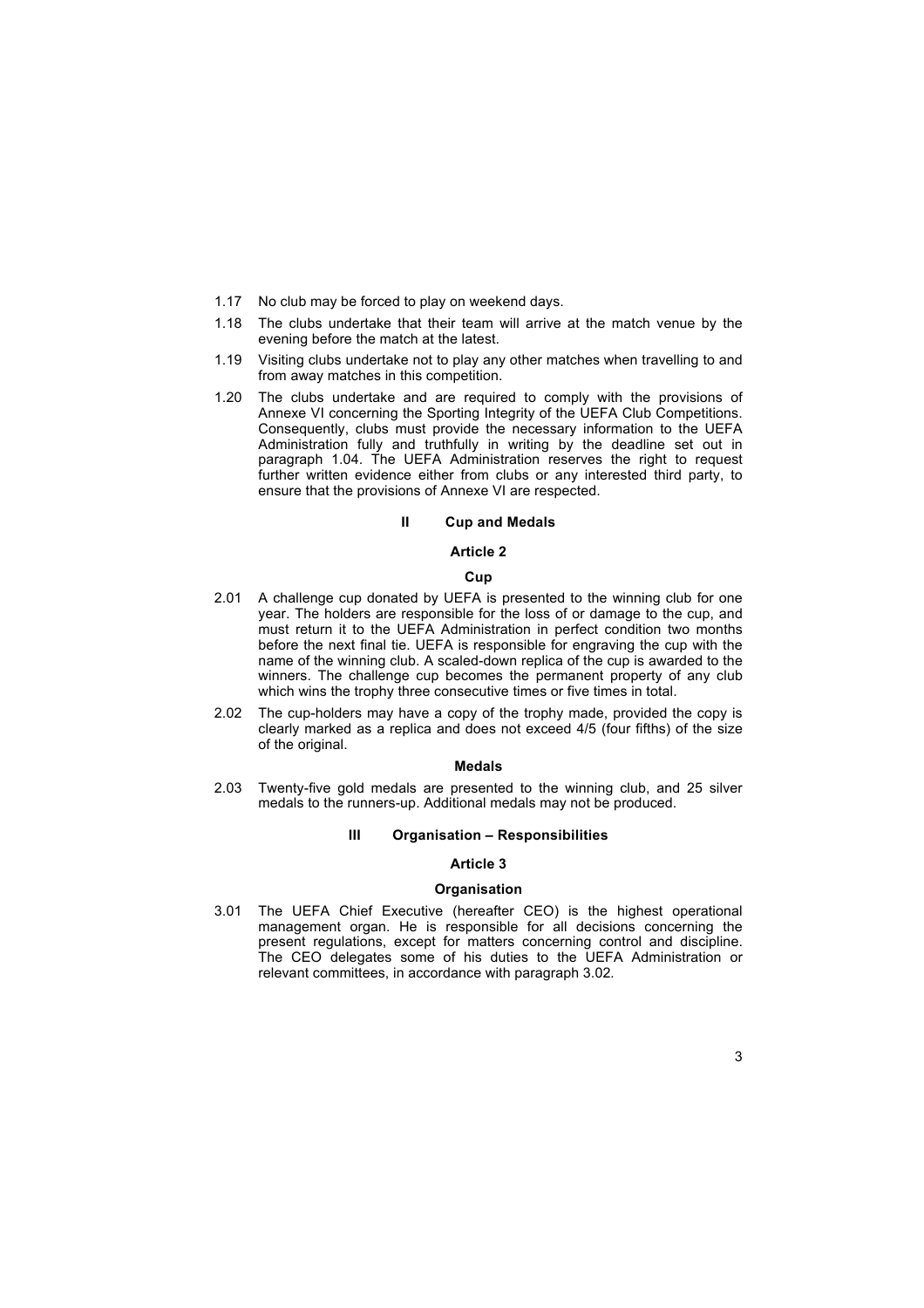- 3.02 Committees deal with matters assigned to them as follows:
	- a) The Club Competitions Committee (hereafter the Committee) supports the CEO in an advisory capacity on all competition-related matters.
	- b) The Referees Committee deals with all refereeing-related matters (Article 17).
	- c) The Medical Committee is responsible for all questions pertaining to medicine and dope testing (Article 22).
	- d) The Fair Play and Ethics Panel deals with all matters concerning fair play (Annexe V).
	- e) The UEFA Administration is vested with the running of the competition and deals with matters according to these regulations.
- 3.03 The Organs for the Administration of Justice (Control and Disciplinary Body, Appeals Body) deal with matters concerning control and discipline, in accordance with Articles 18 to 22 of the present regulations.

## **Responsibilities**

- 3.04 The clubs are responsible for the behaviour of their players, officials, members, supporters and any person carrying out a function at a match on their behalf.
- 3.05 The clubs undertake to observe the provisions of the booklet *Safety and Security in the Stadium for all UEFA Competition Matches*. To this end, close co-operation with the civil authorities is imperative.
- 3.06 As from the first group stage, a club must play all its matches in the UEFA Champions League at one and the same ground. Matches may be played either on the ground of the home club or on another ground in the same or another city within the territory of its national association, or, if so decided by the UEFA Administration and/or the UEFA Organs for the Administration of Justice, in the territory of another UEFA member association. In the latter two cases, the club considered to be the home club must stage the match in cooperation with the national association concerned, the club being considered accountable in the light of the provisions of this article, unless the relevant body or bodies decide(s) otherwise. In principle, venues are approved only if direct international flights and/or charter flights are able to land within an acceptable distance of the venue in the country of the club concerned. If the match is being played in another city or country, the venue is subject to the approval of the UEFA Administration.
- 3.07 The national association of the country where the final tie is being staged must respect all the provisions of the organisational contract for the final tie.
- 3.08 The home club (or the host association of the final tie) is responsible for order and security before, during and after the game. The home club (or the host association of the final tie) may be called to account for incidents of any kind, and may be disciplined in accordance with Article 6 of the *UEFA Disciplinary Regulations*.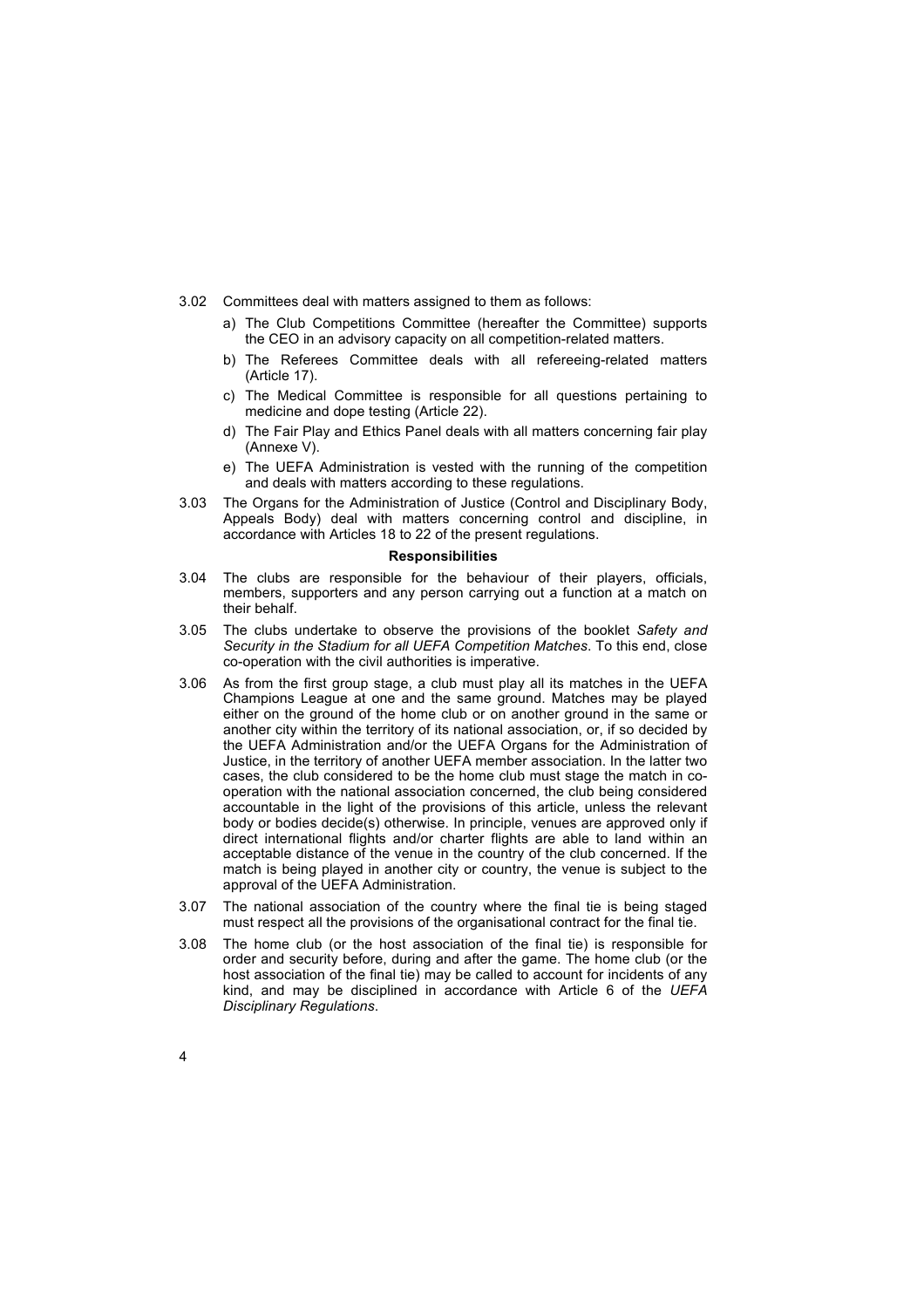acceptable (see the provisions of the booklet *Safety and Security in the Stadium for all UEFA Competition Matches*). 3.09 All matches must be played in all-seater stadiums. The use of temporary stands is not authorised. Benches, whether concrete, metal, wooden or plastic, or concrete benches topped by wooden slats, etc., are not

## **IV Competition System**

## **Article 4**

## **Number of rounds**

- 4.01 The competition consists of the following two phases:
	- a) Matches prior to the UEFA Champions League group stages:
		-
		- − first qualifying round<br>− second qualifying rou second qualifying round
		- − third qualifying round
	- b) UEFA Champions League, which comprises:
		- − first group stage (six match days)
		- second group stage (six match days)
		- − quarter-finals<br>− semi-finals
		- − semi-finals
		- − final

## **Qualifying phase**

4.02 Qualifying-phase matches are played according to the cup (knock-out) system, with each club playing each opponent twice, in home and away matches. The team which scores the greater aggregate of goals in the two matches qualifies for the next stage (second qualifying round, third qualifying round or first UEFA Champions League group stage, as applicable). The clubs defeated in the first and second qualifying rounds are eliminated from the competition. The 16 clubs defeated in the third qualifying round are entitled to play in the first round of the current UEFA Cup.

## **First group stage**

4.03 Once the third qualifying round has been completed, the 32 remaining clubs are drawn into eight groups of four. Clubs from the same association will not be drawn into the same group.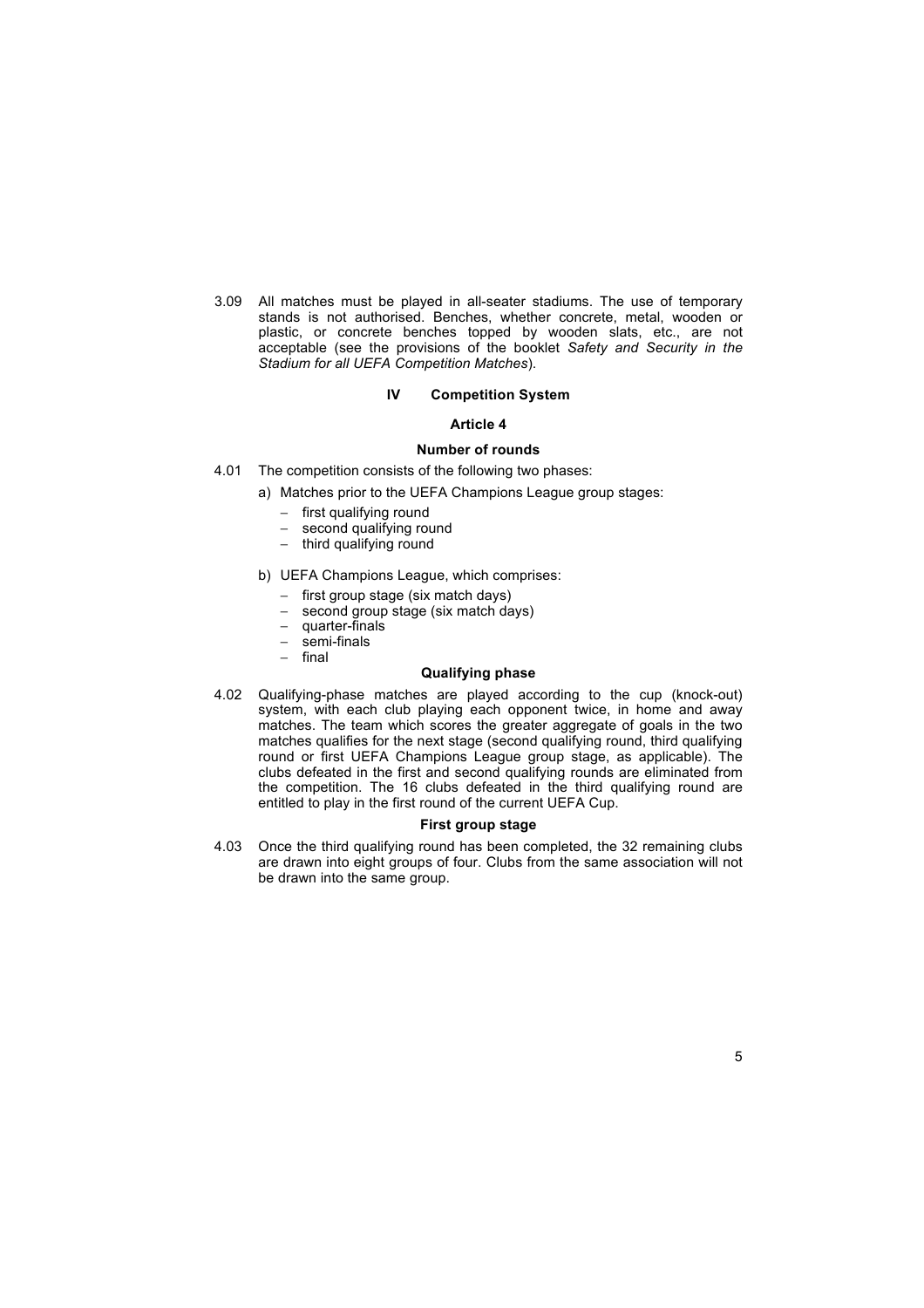4.04 Each club plays one home and one away match against each other club in its group. Three points are awarded for a win, one point for a draw, and no points for a defeat. The following match sequence applies:

| 1 <sup>st</sup> match day: | 2 v. 3 | $4th$ match day:           | 1 v. 3 |
|----------------------------|--------|----------------------------|--------|
|                            | 4 v.1  |                            | 4 v. 2 |
| $2nd$ match day:           | 1 v.2  | $5th$ match day:           | 3v.2   |
|                            | 3 v.4  |                            | 1 v.4  |
| 3rd match day:             | 3v.1   | 6 <sup>th</sup> match day: | 2 v 1  |
|                            | 2 v.4  |                            | 4 v. 3 |

- 4.05 In principle, the fixtures within a group on the last match day must be played simultaneously. The UEFA Administration is authorised to fix the kick-off times.
- 4.06 If two or more teams finish equal on points after all the group matches have been played, the following criteria are applied to determine the rankings:
	- a) Higher number of points obtained in the group matches played among the teams in question.
	- b) Superior goal difference from the group matches played among the teams in question.
	- c) Higher number of goals scored away from home in the group matches played among the teams in question.
	- d) Superior goal difference from all group matches played.
	- e) Higher number of goals scored.
	- f) Coefficient points accumulated by the club in question, as well as its association, over the previous five seasons (see paragraph 6.02).
- 4.07 The eight group-winners and eight runners-up of the first group stage qualify for the second group stage. The clubs that finish this stage in third position in their group move into the third round of the current UEFA Cup. The clubs that finish this stage in fourth position in their group are eliminated.

#### **Second group stage**

4.08 The eight group-winners and eight runners-up from the first group stage are drawn into four groups of four. Clubs from the same association, as well as clubs which played each other in the first group stage, will not be drawn into the same group. Each club plays one home and one away match against each other club in its group. Three points are awarded for a win, one point for a draw, and no points for a defeat. The match sequence is the same as for the first group stage (see paragraph 4.04). Paragraphs 4.05 and 4.06 also apply for the second group stage. The four group-winners and the four runners-up of the second group stage qualify for the quarter-finals. The clubs that finish this stage in third or fourth position in their group are eliminated from the competition.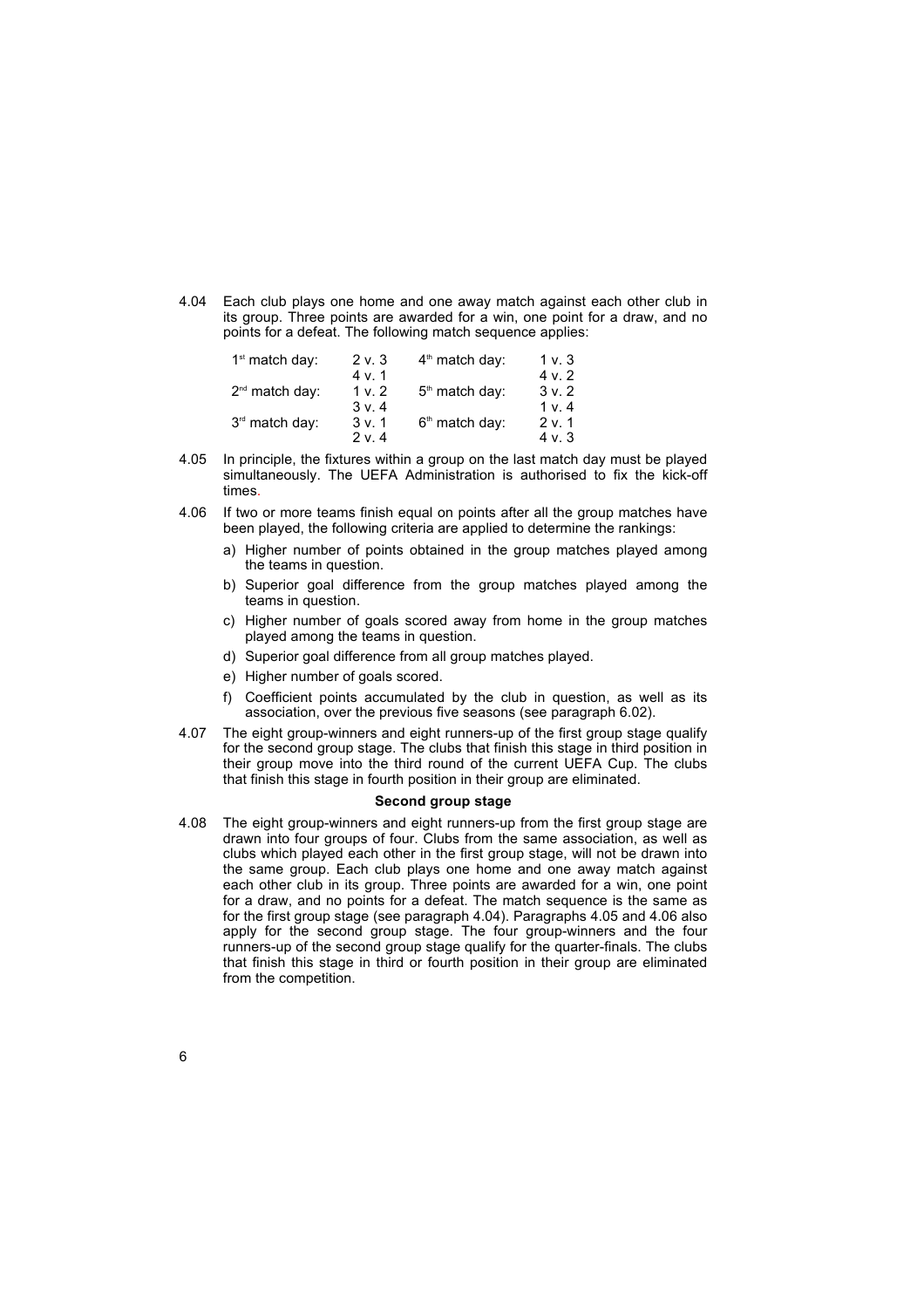## **Quarter-finals**

- 4.09 The quarter-final pairings are determined by means of a draw. The quarterfinals are played under the cup (knock-out) system, on a home-and-away basis (two legs). The UEFA Administration ensures that the following principles are respected:
	- a) The winners and runners-up of the same group must not be drawn against each other.
	- b) The group-winners must not be drawn against each other.
	- c) The runners-up must not be drawn against each other.
	- d) The runners-up must play the first leg at home.

The team which scores the greater aggregate of goals in the two matches qualifies for the semi-finals. Otherwise, the stipulations of Article 5 apply.

#### **Semi-finals**

4.10 The four winners of the quarter-finals contest the semi-finals. The semi-final pairings are determined by means of a draw. The semi-finals are played under the cup (knock-out) system, on a home-and-away basis (two legs). The team which scores the greater aggregate of goals in the two matches qualifies for the final. Otherwise, the stipulations of Article 5 apply.

#### **Final tie**

4.11 The final tie is decided by a single match. If, at the end of normal time, the final tie stands as a draw, extra time is played until a decisive ("golden") goal is scored. This period of extra time must not, however, exceed 2x15 minutes. If a decisive goal has not been scored by the end of this period of extra time, kicks from the penalty mark (Article 14) determine the winning club. The provisions of Article 5 do not apply in the case of the final tie.

#### **Article 5**

## **Away goals, extra time**

5.01 For matches played under the cup (knock-out) system, if the two teams involved in a tie score the same number of goals over the two legs, the team which scores more away goals qualifies for the next stage. If this procedure does not produce a result, i.e. if the two teams score the same number of goals at home and away, extra time of 2 x 15 minutes is played at the end of the second leg. If, during extra time, both teams score the same number of goals, away goals count double (i.e. the visiting club qualifies). If no goals are scored during extra time, kicks from the penalty mark (Article 14) determine which club qualifies for the next stage.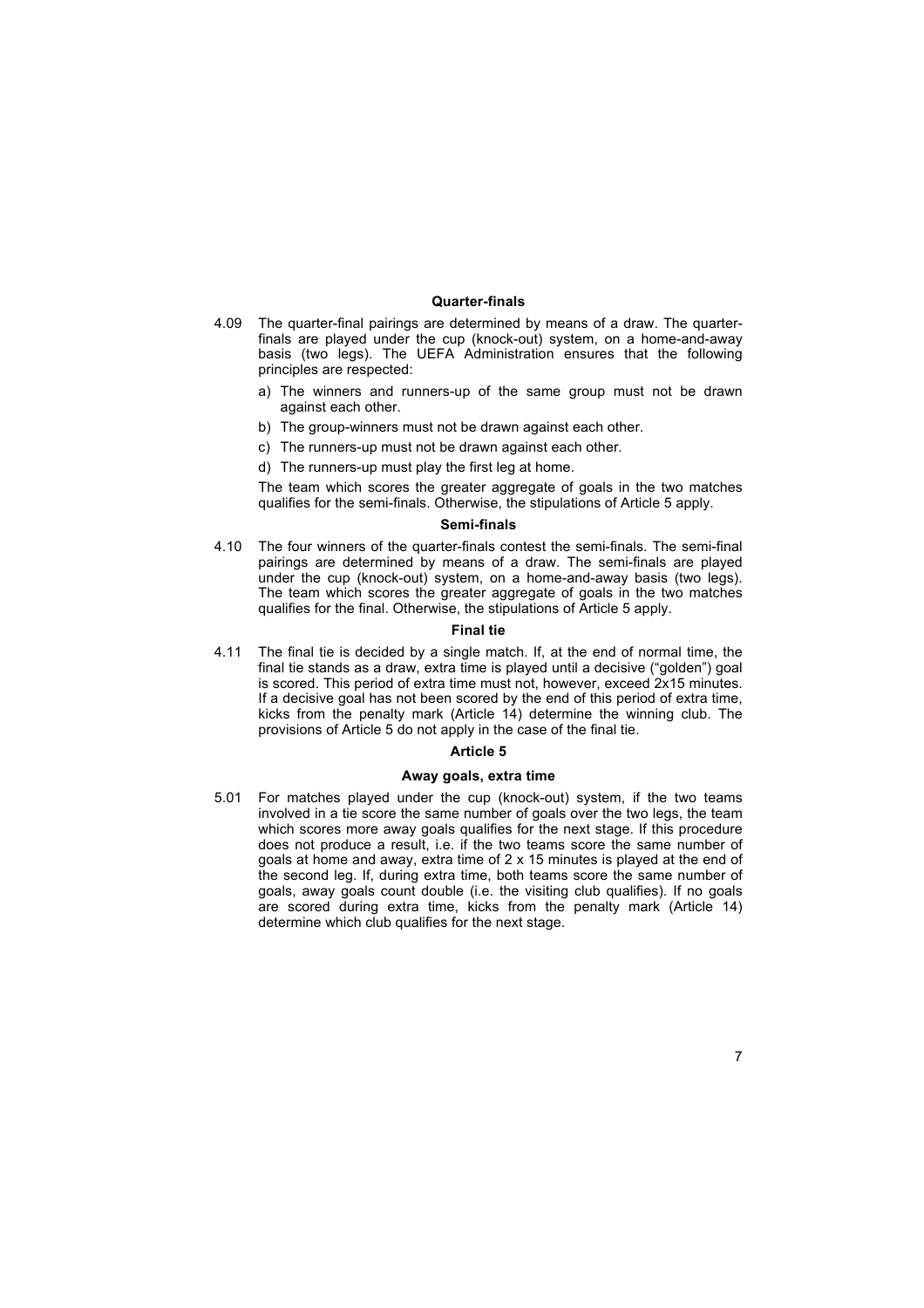## **Article 6**

#### **Seeding of clubs**

- 6.01 The UEFA Administration seeds clubs for the qualifying rounds and the two group stages in the UEFA Champions League, in accordance with the club rankings established at the beginning of the season.
- 6.02 These rankings are drawn up on the basis of a combination of half the value of the respective national association's coefficient for the period from 1996/97 to 2000/01 inclusive (see Annexe II, points 5 to 10) and the clubsí individual performance in the UEFA club competitions during the same period. Each club retains the cumulative number of points obtained during this period. Qualifying-round matches will not be taken into account as far as individual club performances are concerned (see Annexe II, points 6 and 10). If the title-holders take part, they are always the top seed.
- 6.03 For the qualifying rounds, a draw between the same number of seeded and unseeded clubs determines the pairings, in accordance with the above rankings. The club drawn first plays the first leg of the tie at home.
- 6.04 For the third qualifying round, the UEFA Administration is empowered to form groups, in accordance with the set principles.
- 6.05 For the purpose of the draw, the 32 clubs involved in the first group stage are seeded into four groups of eight, in accordance with the aforementioned rankings.
- 6.06 For the second group stage and the quarter-finals, the group-winners are seeded above the runners-up.

## **Article 7**

## **Refusal to play, matches abandoned or not played through the fault of a club**

7.01 Unless Article 26 is applicable in the case of a club's refusal to play, it is disqualified and its opponents qualify for the next round. If such a refusal occurs during the first or second group stage, the Control and Disciplinary Body will take a pertinent decision in the matter. Such a club which refuses to play also loses all rights to payments from UEFA. Moreover, the following fines are imposed:

| a)           | prior to the first qualifying round  | CHF        | 10,000            |
|--------------|--------------------------------------|------------|-------------------|
| b)           | prior to the second qualifying round | <b>CHF</b> | 10,000            |
| $\mathbf{C}$ | prior to the third qualifying round  | <b>CHF</b> | 10,000            |
| d)           | prior to the first group stage       | <b>CHF</b> | 100,000           |
| e)           | during the first group stage         | <b>CHF</b> | 250,000<br>$\ast$ |
| f)           | prior to the second group stage      | <b>CHF</b> | 200,000           |
| g)           | during the second group stage        | <b>CHF</b> | 350,000<br>$\ast$ |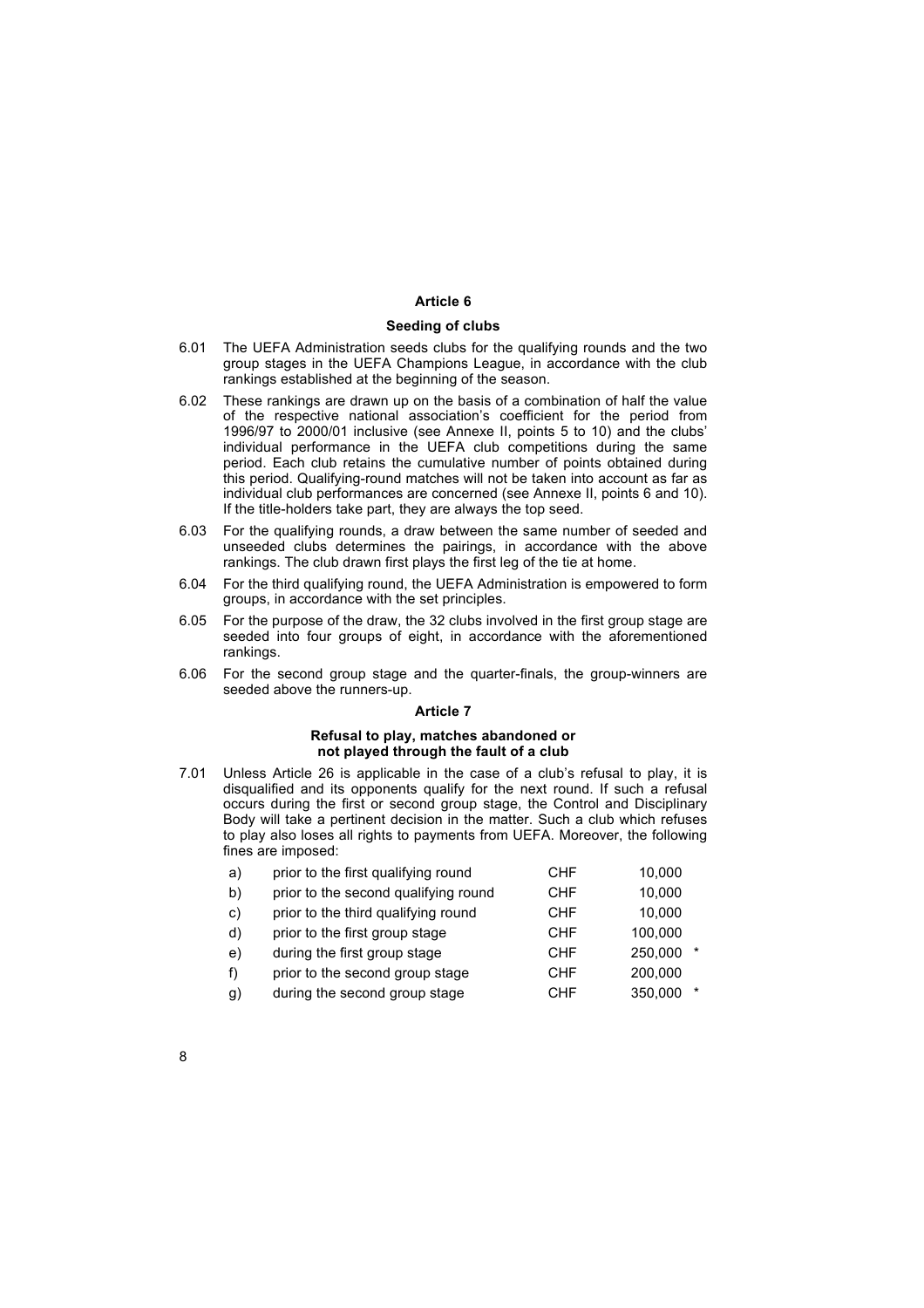| h) | prior to the quarter-finals or semi-finals | CHE        | 500.000   |
|----|--------------------------------------------|------------|-----------|
|    | prior to the final                         | <b>CHF</b> | 1.000.000 |

\* minimum per outstanding match

- 7.02 If the circumstances of the refusal so justify, the Control and Disciplinary Body is empowered to take such additional action as is appropriate, including the suspension of the club concerned.
- 7.03 If, through the fault of a club, a match cannot take place or cannot be played in full, the Control and Disciplinary Body will declare the match forfeited, and/or disqualify the club concerned from the competition, or impose other appropriate sanctions.
- 7.04 Upon receipt of a justified and well-documented claim from the opposing club or clubs concerned, the UEFA Administration may set an amount of compensation due for financial loss.

#### **V Fixtures**

#### **Article 8**

## **Match dates**

- 8.01 All matches are played according to the UEFA Match Calendar (see Annexe Ic). These dates are final and binding on all concerned, subject to the provisions of paragraphs 8.03 and 8.04. The following principles apply to this competition:
	- a) UEFA Champions League matches are played on Tuesdays and Wednesdays.
	- b) On the basis of the draw, the UEFA Administration decides which UEFA Champions League matches are to be played on Tuesdays and which on Wednesdays. As a rule, each club plays the same number of matches on a Tuesday and on a Wednesday. Matches within the same group are played on the same day. Exceptions to this rule can be set by the UEFA Administration.

## **Kick-off time**

8.02 As a rule, matches in the UEFA Champions League kick off as follows: group matches, quarter-finals, semi-finals and final at 20.45 hours CET. Exceptions to this rule can be set by the UEFA Administration according to the principles set by the Committee.

### **Automatic reversals**

8.03 If more than one club from the same city, or within a radius of 50 km (31 miles) of each other, is taking part in the UEFA club competitions or plays in the same stadium, and if the national association and the clubs concerned explicitly declare when entering the clubs that their matches cannot be played on the same day, UEFA Cup matches are reversed.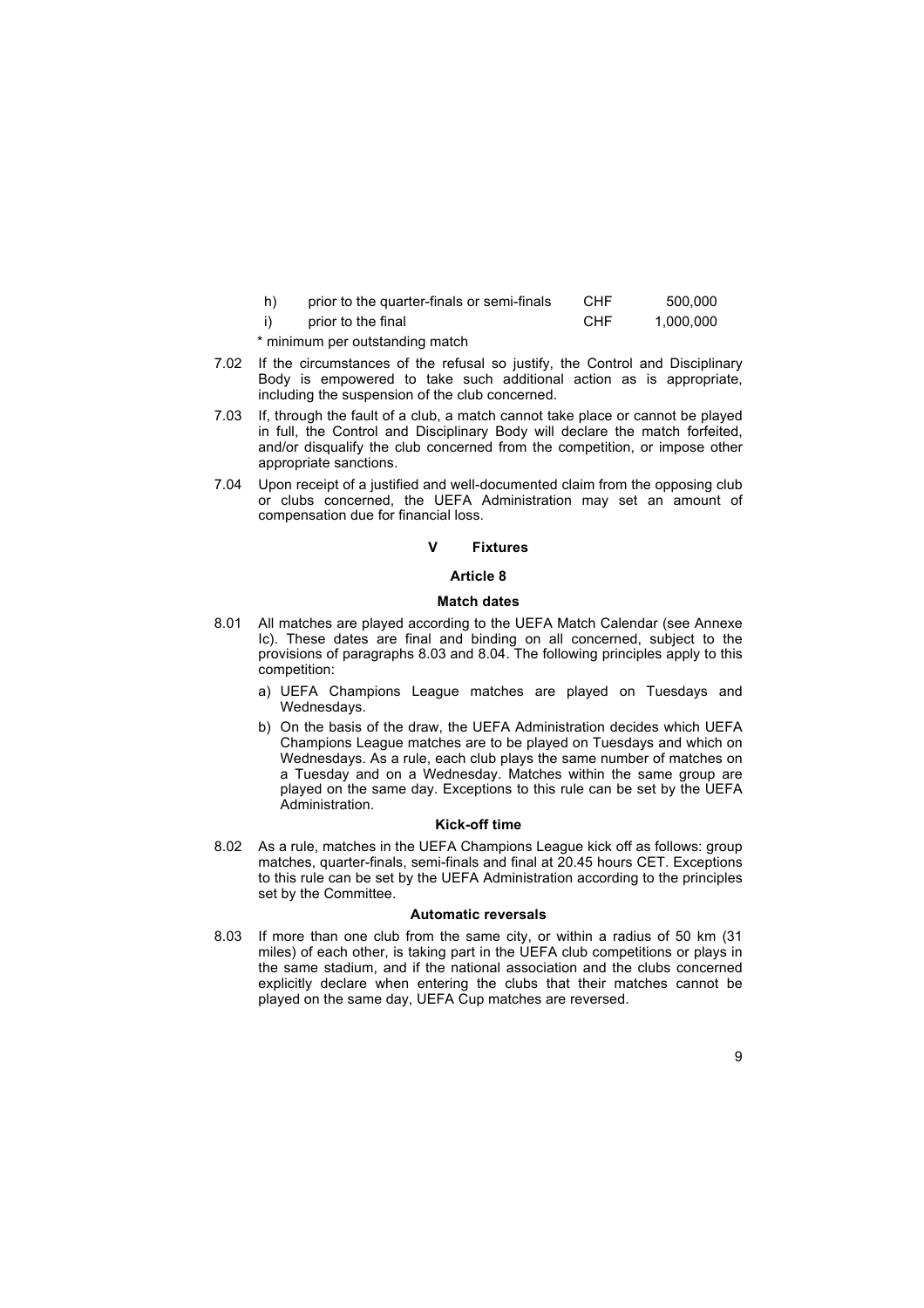## **Qualifying rounds**

8.04 The venues, dates and kick-off times of all qualifying matches must be confirmed and communicated to the UEFA Administration in writing by the national associations of the clubs concerned by the deadline set by the UEFA Administration. The UEFA Administration is empowered to alter or confirm dates and kick-off times according to the principles set by the Committee. The non-respect of this provision may entail disciplinary measures.

#### **Final tie**

8.05 The local organisation of the final tie is arranged in co-operation with a national association. The date and venue are decided upon by the Executive Committee. In principle, the local organisation of the final is entrusted to a different national association each year.

## **VI** Fields of Play and Stadiums - Principles **of Protocol and Organisation**

## **Article 9**

## **Stadium conditions**

9.01 The UEFA Administration may refuse to permit matches to be played at stadiums which do not measure up to international standards. Stadiums must be in good condition in terms of both their playing surface and facilities. They must conform to the security prescriptions of the competent civil authorities. If the climatic conditions so require, facilities such as pitch heating must exist, to ensure that the field of play can be made available in a suitable condition on any match date.

## **Alternative venues**

9.02 If, at any time during the season, the UEFA Administration deems that, for whatever reason, some venues may not be fit for staging a match, UEFA may consult with the associations and clubs concerned and ask them to propose an alternative venue, in accordance with the standards required by UEFA. Should such an association and club not be able to propose an acceptable alternative venue within the deadline set by the UEFA Administration, UEFA will select an alternative neutral venue and make all the necessary arrangements for the staging of the match with the relevant association and local authorities. In both cases, the costs of staging the match shall be borne by the home club. The UEFA Administration shall take a final decision on the match venue and take any such decision in due time.

## **Field of play dimensions**

9.03 As from the first group stage, the field of play must meet standard dimensions of 68 x 105 metres. Exceptions may be granted by the UEFA Administration only at the written request of the association of the club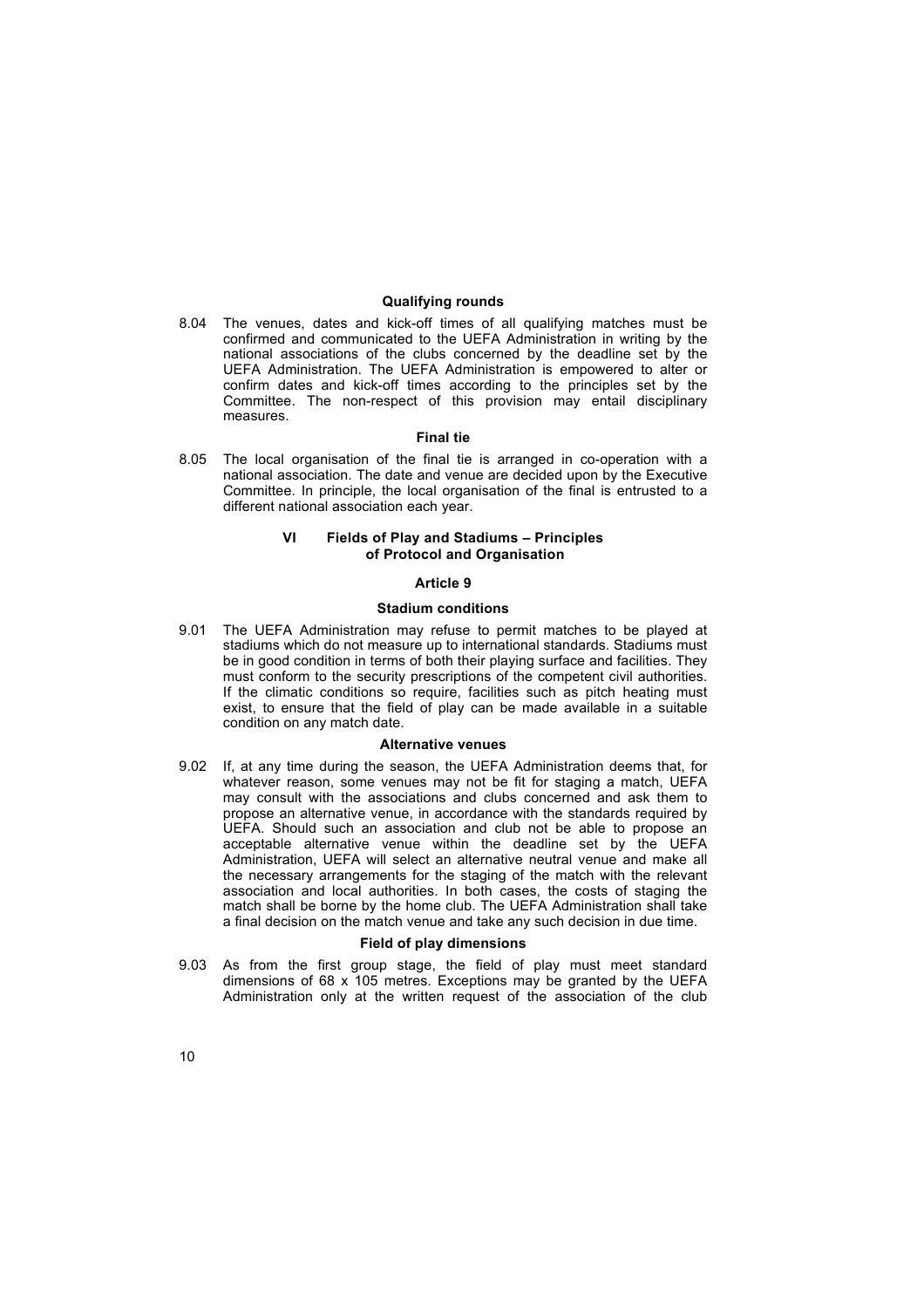concerned, to be submitted to the UEFA Administration before the start of the season.

#### **Safety**

- 9.04 Clubs taking part in the UEFA club competitions must ensure that the stadiums they use undergo a periodic safety check, including a determination of the capacity, by the competent authorities or a body recognised by the latter. When submitting their competition entry forms to the UEFA Administration, the clubs must also enclose a copy of the relevant safety certificate, which must be renewed every two years, together with confirmation from the competent civil authorities concerning the level of safety for spectators (*Confirmation* form).
- 9.05 In order to guarantee the safety of the players and match officials, participating clubs must provide access to the field of play that guarantees the safe entry and exit of these persons.

#### **Television surveillance system**

9.06 As from the first group stage, stadiums must be equipped both inside and outside with a permanent television surveillance system. The provisions of the booklet *Safety and Security in the Stadium for all UEFA Competition Matches* (2. Measures at the Stadium, paragraph 2.21, Television Surveillance System) must be observed.

#### **Floodlights**

9.07 Matches may be played in the daytime or under floodlights. For matches where floodlighting is required, the light average must correspond to 1200 lux. In addition, an emergency lighting system must be available, ensuring that two thirds of this power covers the field of play in the event of a power failure. The club must provide UEFA with a current lighting certificate, which has been issued within the previous 12 months. Exceptions may be granted by the UEFA Administration. For further recommendations see also the booklet *Guidelines and Recommendations for Stadia Lighting for all UEFA Competitions*.

#### **Clocks**

9.08 Clocks in the stadium showing the amount of time played may run during the match, provided they are stopped at the end of normal playing time in each half, i.e. after 45 and 90 minutes respectively. This stipulation also applies in the event of extra time being played (i.e. after 15 minutes of each half).

## **Giant screens**

9.09 Simultaneous transmissions on giant viewing screens inside and outside the stadium are not allowed. Simultaneous transmissions and replays are authorised for press monitors and closed-circuit channels. In principle, replays on giant viewing screens inside the stadium may be authorised subject to a licence being granted by UEFA. On receipt of a justified request to this effect before the start of the competition, the UEFA Administration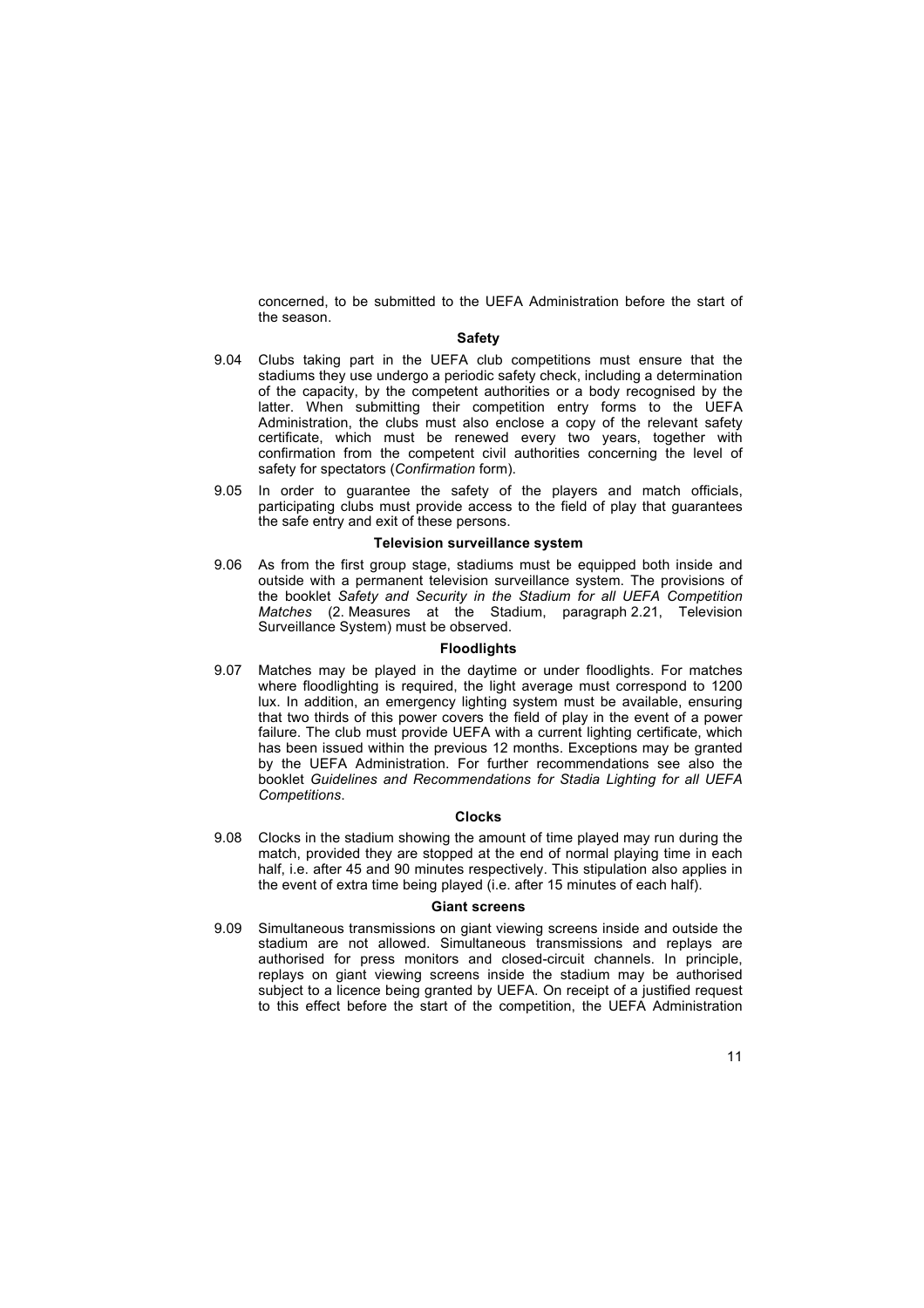may grant such a licence to a participating club which may, however, be withdrawn at any time during the season for improper use. The results of other matches can be shown on the scoreboard and/or giant screen during the match.

## **Final tie, neutral venue**

9.10 The final tie, as well as any matches played at a neutral venue, will be assigned only to stadiums equipped with the required security installations.

#### **Article 10**

#### **Unfit fields of play**

- 10.01 If the national association concerned deems that a field of play will not be fit for play, the home club must notify the visiting club and the referee prior to their departure. Otherwise, the home club is responsible for their travel, board and lodging expenses. The UEFA Administration must be notified at the same time.
- 10.02 If any doubt arises as to the condition of the field of play after the visiting clubís departure from home, the referee will decide on the field of play itself whether or not it is fit for play.
- 10.03 If the referee declares the field of play not to be fit for play, the match will be played the following day, unless, for reasons beyond control, the match cannot take place then. In this case, the clubs are free to agree to play the match two days later than originally scheduled. Such rearranged fixtures are subject to the approval of the UEFA Administration. If the match cannot take place at all, the travel, board and lodging expenses of the visiting club, as well as the relevant hosting costs, are borne by the two clubs in equal parts. The same provisions apply if a match is abandoned for such reasons.

#### **Bad weather, reasons beyond control, match abandoned**

10.04 If a match is abandoned before the end of normal playing time or during any extra time because of the weather conditions or for other reasons beyond control, a 90-minute replay must be played the next day, given the need to complete the round and to avoid additional expenses for the visiting club. If, for reasons beyond control, the match cannot be replayed the next day, the two clubs are free to agree to play the match two days later than originally scheduled. If the match cannot take place at all, the travel, board and lodging expenses of the visiting club, as well as the relevant hosting costs, are borne by the two clubs in equal parts. These provisions also apply if a match cannot commence for any of the reasons set out above.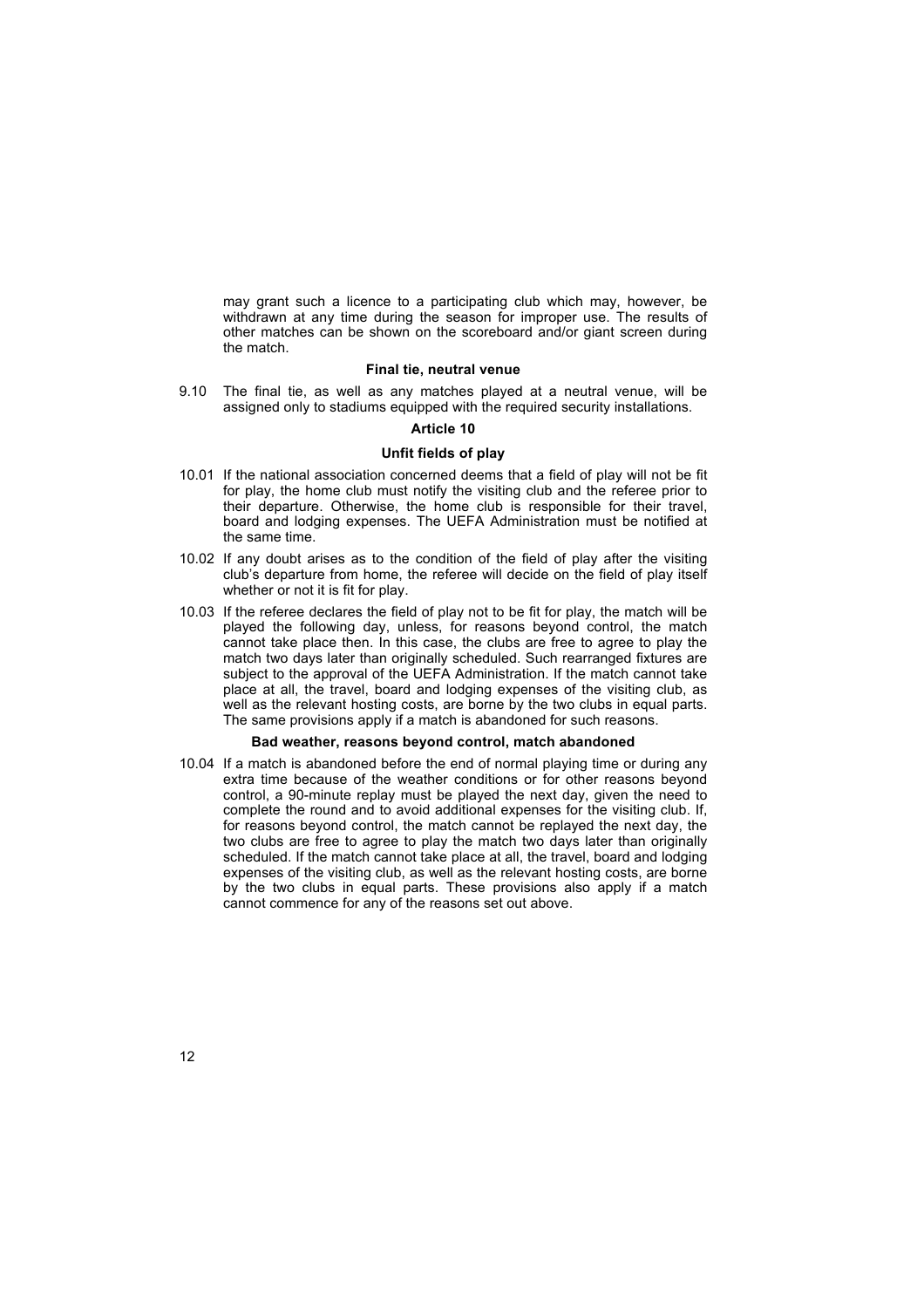## **Article 11**

#### **Principles of protocol and organisation**

## **Match arrangements**

- 11.01 The following provisions must be observed:
	- a) The UEFA and Fair Play flags must be flown in the stadium at all matches in this competition. These two flags are available on loan from the national association. The UEFA Champions League flag is sent to all participating clubs before the first match in the UEFA Champions League, and must be flown as well. No national anthems are played.
	- b) At all matches in this competition, the players are invited to shake hands with their opponents and the referees after the line-up procedure, as a gesture of fair play.
	- c) Only six team officials and seven substitute players are allowed to sit on the substitutes' bench, i.e. a total of 13 persons. The names of all these persons and their functions must be listed on the Match Sheet.
	- d) An adequate number of ground staff and police must be present, to guarantee safety and security in the stadium.
	- e) No spectators are allowed in the area between the stands and the touchline or goal-line.
	- f) All clubs in the UEFA club competitions must make at least 5% of the total capacity of their stadium available exclusively to visiting supporters, in a segregated, safe area. In addition, visiting clubs will be entitled to purchase up to 200 top or second-category tickets, or a combination thereof, for their VIP supporters, sponsors, etc. (see paragraph 1.05 of the booklet *Safety and Security in the Stadium for all UEFA Competition Matches*). The price of tickets for supporters of the visiting club may not exceed the price of tickets of a comparable quality that are sold to supporters of the home club.
	- g) The official UEFA representatives and at least 20 representatives of the visiting club and its national association must be provided with topcategory seats in the VIP sector.
	- h) Weather permitting, the visiting club will be allowed to train on the field where the match is to take place the day before the match. The visiting club will agree with the home club on the length of the training session, which shall not exceed one hour, unless agreed otherwise with the home club. In addition, the visiting club may hold private training sessions at a location to be agreed on with the home club, but not at the stadium where the match will be played.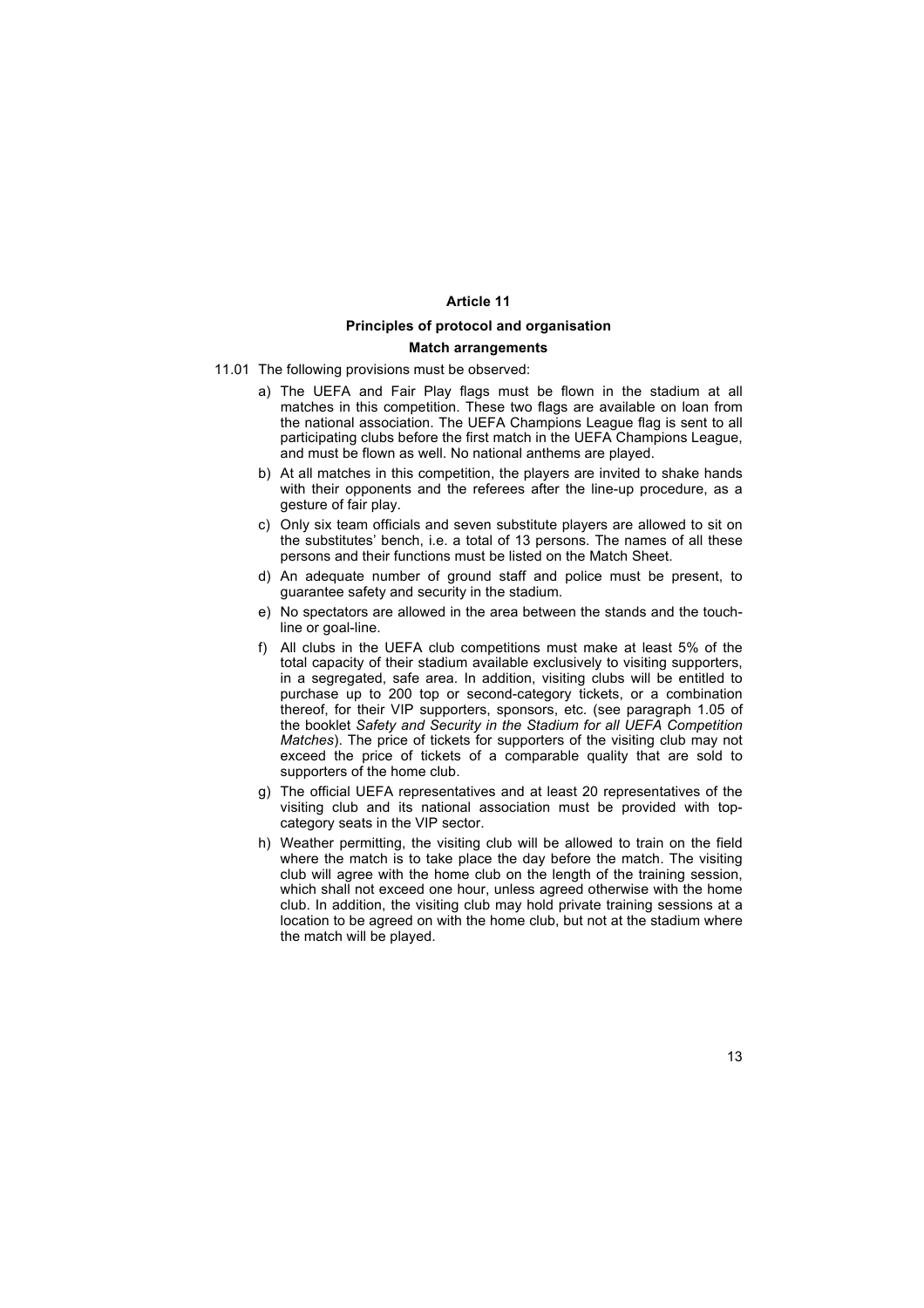## **Media arrangements**

- 11.02 The following provisions must also be observed:
	- reporter can attend both. Each press conference must be attended by at least the head coach of the team plus one or, preferably, two players. Unless a prior arrangement has been made with the visiting club, the home club is responsible for providing a qualified interpreter. (See *UEFA Guidelines for Media Facilities in New Stadiums*, 1 December 2000.) a) Both clubs must hold a pre-match press conference the day before the match. The two press conferences must be arranged so that a media
	- b) Interviews are not permitted before, during or after the match on the field of play itself or in its immediate vicinity. However, the UEFA Media Officer, in conjunction with the home club, may designate an area between the substitutes' benches and dressing-rooms in which "flash" interviews can take place at half-time and at the end of the match. A "flash" interview during the half-time interval may only be conducted in the designated area with the coaches of the two teams involved in the match, subject to their prior consent. Interviews are also allowed with coaches and players upon their arrival at the stadium, on their way from the team bus to the dressing-room area.
	- c) The post-match press conference at the venue must start no later than 15 minutes after the final whistle. The home club is responsible for the necessary infrastructure (interpreting and technical equipment). Both clubs are obliged to make their team manager/coach, as well as a player if possible, available for this press conference.
	- d) After the match, a mixed zone must be set up for the media on the way from the dressing-rooms to the team transport area. This area accessible only to coaches, players and representatives of the media, to offer reporters additional opportunities to conduct interviews  $-$  must be divided into three areas: one for ENG crews, one for radio reporters and one for journalists from the written press. The team dressing-rooms are off limits to representatives of the media before, during and after the match.
	- e) An adequate number of seats covered, if available, and, in principle, at least half of them equipped with telephone points and modem plugs  $$ must be put at the disposal of local and foreign media representatives (see *UEFA Guidelines for Media Facilities in New Stadiums*, 1 December 2000). No representatives of the written press or radio journalists are allowed in the playing area or the area between the boundaries of the field and the spectators. In terms of the mass media, only a limited number of photographers, TV cameramen and the personnel required to operate an electronic television camera of the host broadcaster  $-$  all equipped with special permits for the event  $-$  are allowed in the area between the boundaries of the field and the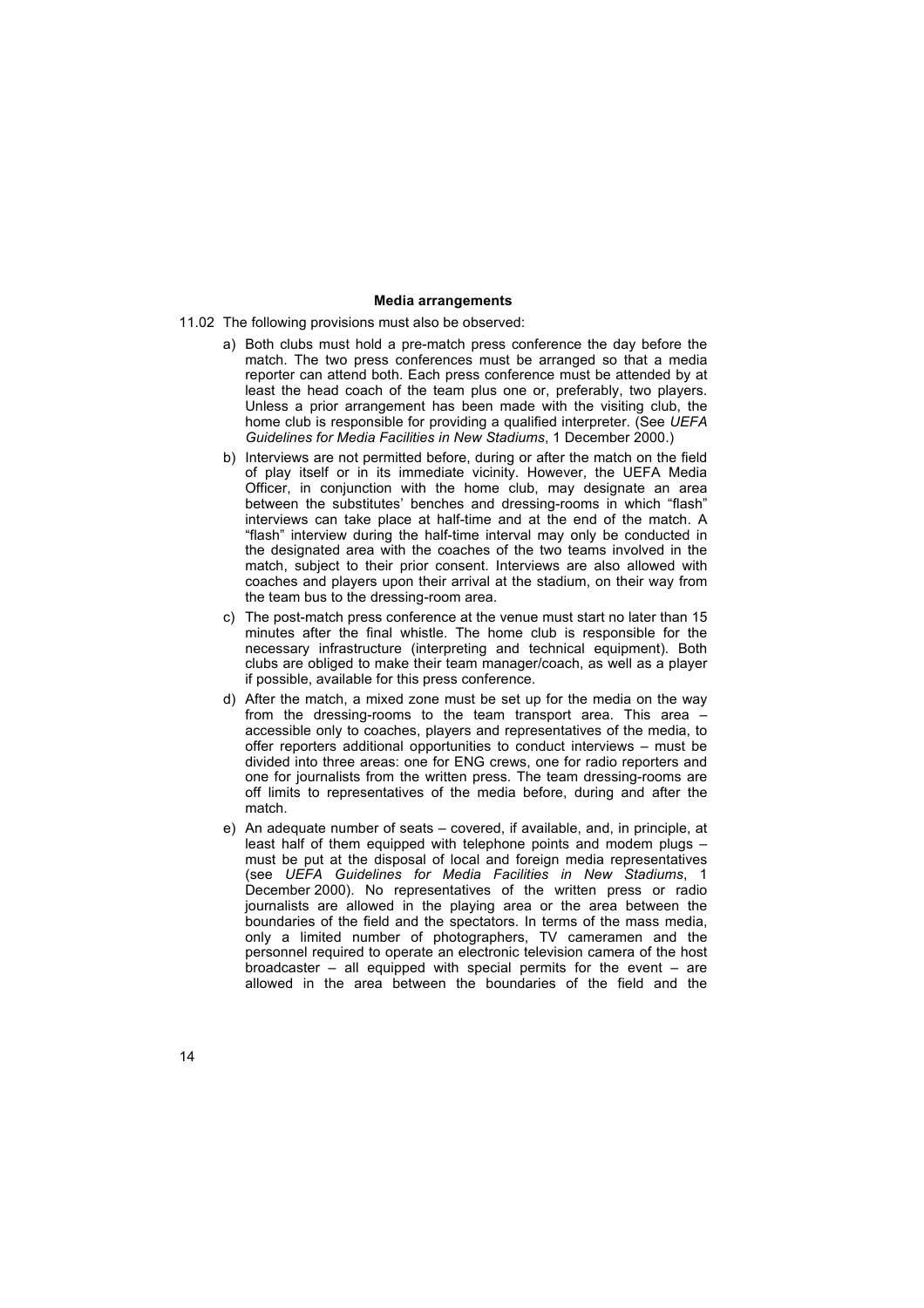spectators, where they will carry out their work in the specific locations assigned to them (see Annexe IV).

clarity, this includes press conferences and the Mixed Zone) live in sound and/or pictures. They may cover the game in text only. Therefore, subject to places being available in the Press Box, they should be accredited as written press, with access to the post-match press conference and to the Mixed Zone. Photographs taken by officially accredited photographers may be published on websites as long as they appear as stills and not as moving pictures or quasi-video streaming. Should such photographs be published on the unrestricted public Internet, they are to be limited to no more than 10 photographs per half of normal playing time, and five per half of extra time, if applicable. There must be an interval of at least one minute between the posting of each photograph on the website. f) In principle, the Internet has to be considered as a technological communication tool and, consequently, treated in the same way as TV and radio. Clubs should therefore accept accreditation applications from websites, on condition that they do not cover the game (for the sake of

## **VII Laws of the Game**

#### **Article 12**

12.01 Matches are played in conformity with the Laws of the Game promulgated by the International Football Association Board (IFAB).

#### **Substitution of players**

12.02 The substitution of three players per team is permitted in the course of the match. The use of numbered panels to indicate the substitution of players is compulsory. For ease of information, the panels must be numbered on both sides.

#### **Match sheet**

12.03 Before the match, each club will receive a Match Sheet on which the numbers, full names (and dates of birth for qualifying matches) and, if applicable, the nicknames of the 18 players in the squad must be entered, together with the full names of the officials seated on the substitutes' bench. The Match Sheet must be properly completed in block capitals, and signed by the captain and competent club official. The 11 first-named players must commence the match. The other seven are designated as substitutes. The numbers on the playersí shirts must correspond with the numbers indicated on the Match Sheet. The goalkeepers and team captain must be identified. Both clubs must hand their Match Sheet to the referee at least 75 minutes before kick-off. The referee may ask to see the personal identity cards / passports of the players whose names are listed on the Match Sheet. Each player participating in a UEFA competition match must be in possession of a playerís registration licence issued by his national association or an official personal identity card/passport, containing his photograph and date of birth.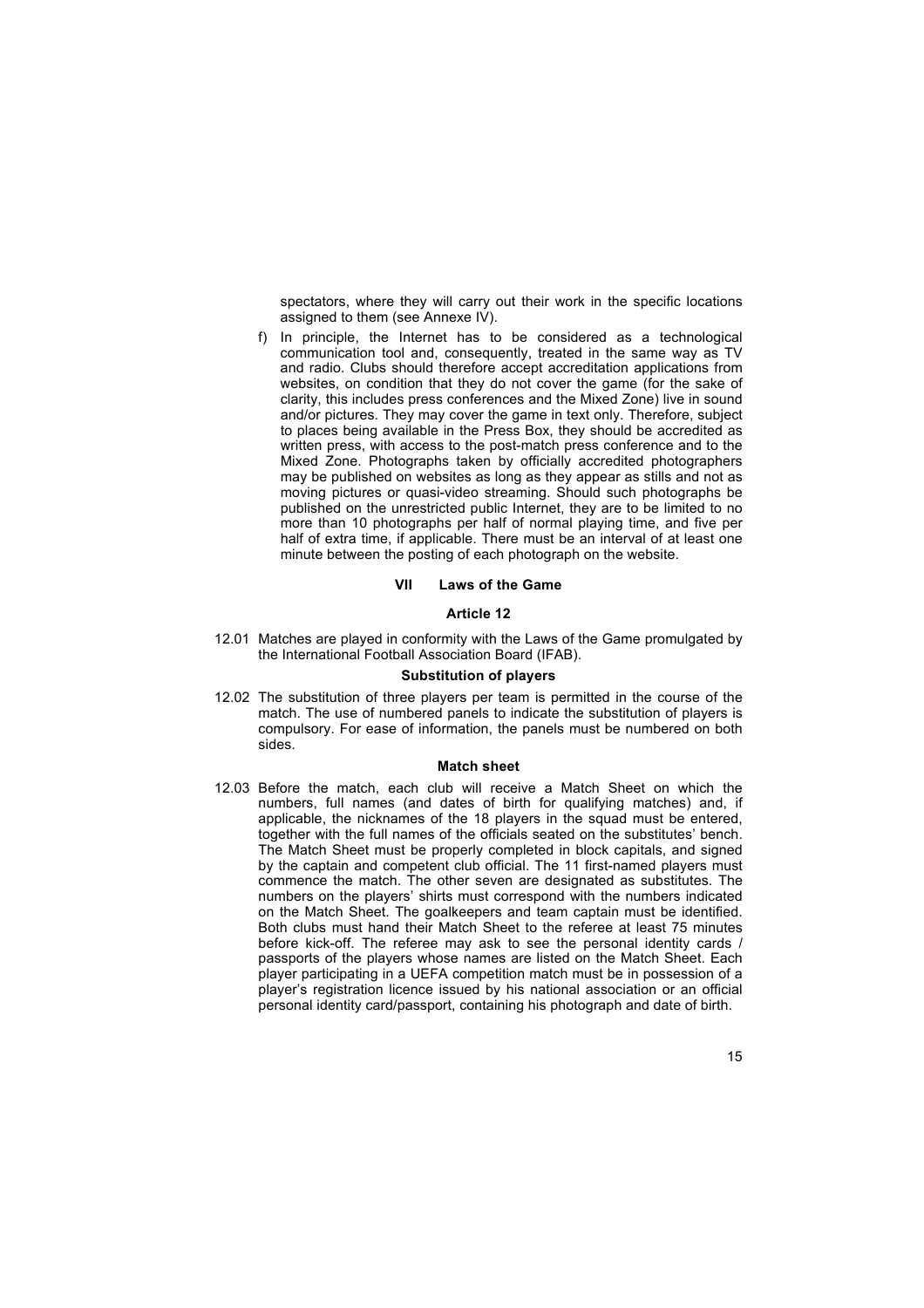- 12.04 If the Match Sheet is not completed and returned in time, the matter will be submitted to the Control and Disciplinary Body.
- 12.05 Only three of the substitutes listed on the Match Sheet may take part in the match. A player who has been substituted may take no further part in the match.
- 12.06 If there are fewer than seven players on either of the teams, the match will be abandoned. In this case, the Control and Disciplinary Body decides on the consequences.

## **Replacement of players on the match sheet**

- 12.07 After the Match Sheet has been completed and signed by both teams and returned to the referee, and if the match has not yet kicked off, the following instructions apply:
	- a) If any of the first 11 players listed on the Match Sheet are not able to start the match for any reason, they may be replaced by any of the seven substitutes. Such replacements will reduce the quota of substitute players accordingly. During the match, three players may still be replaced.
	- b) If any of the seven substitutes listed on the Match Sheet are not able to be fielded for any reason, they may not be replaced, which means that the quota of substitute players will be reduced accordingly.
	- c) If a goalkeeper listed on the Match Sheet is not able to be fielded for any reason, he may be replaced by another goalkeeper not previously listed on the Match Sheet.

## **Article 13**

## **Half-time interval, break before extra time**

13.01 The half-time interval lasts 15 minutes. If extra time is required, there will be a five-minute break between the end of normal playing time and the start of extra time. As a rule, the players remain on the field of play during this fiveminute break, at the discretion of the referee.

#### **Article 14**

## **Kicks from the penalty mark**

- 14.01 The referee chooses the goal at which the kicks will be taken.
- 14.02 He tosses a coin, and the team whose captain wins the toss takes the first kick.
- 14.03 Subject to the terms of b) and c) below, each team takes five kicks:
	- a) Kicks are taken alternately.
	- b) If, before each team has taken five kicks, one has scored more goals than the other could even if it were to complete its five kicks, no more kicks will be taken.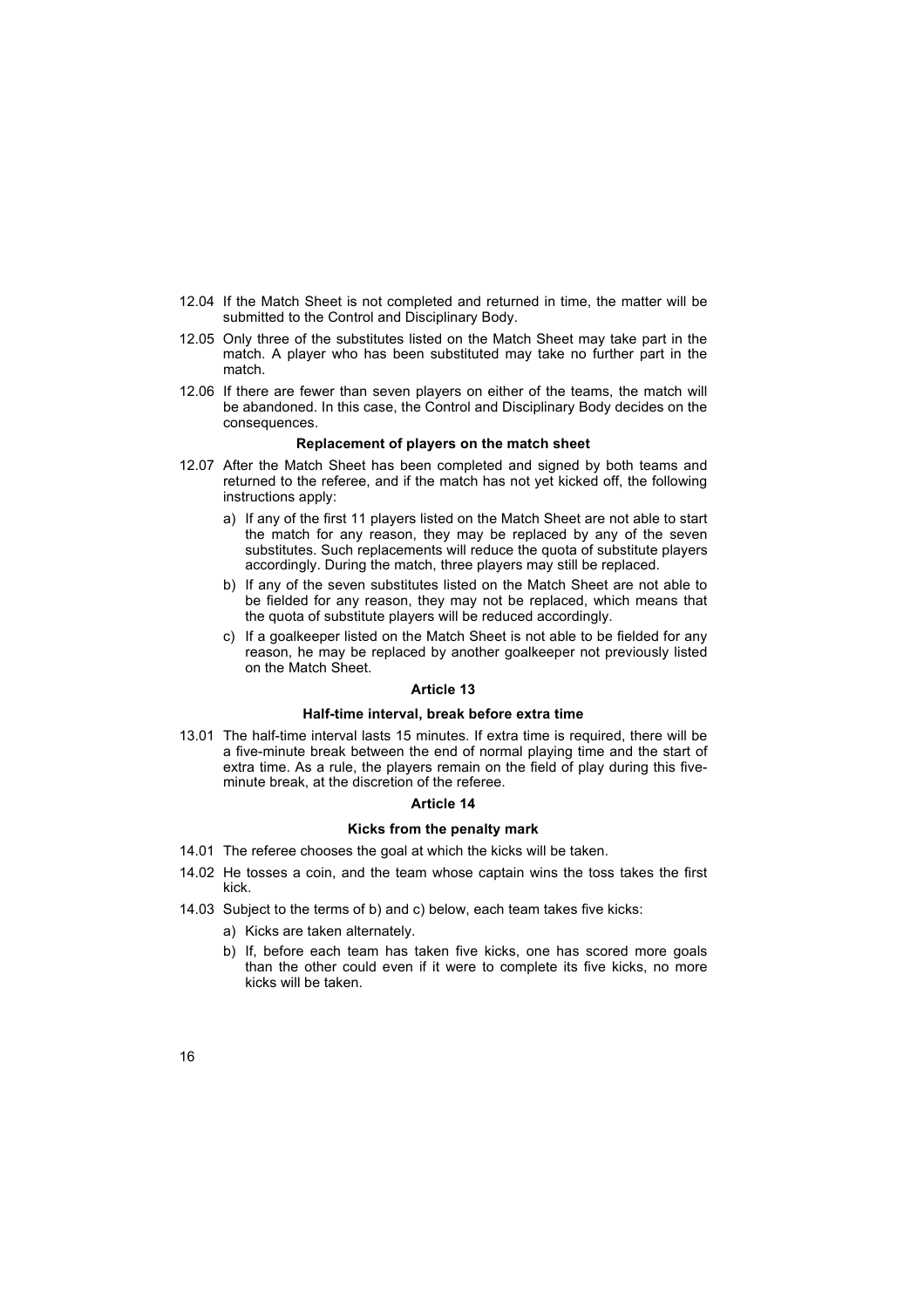- c) If, after each team has taken five kicks, both have scored the same number of goals, or have not scored any goals, kicks continue to be taken, in the same order, until such a time as both have taken an equal number of kicks (not necessarily five more kicks) and one has scored one goal more than the other.
- 14.04 The team which scores the greater number of goals in accordance with the terms of 14.03 qualifies for the next round of the competition, or is declared the winner of the competition, as the case may be.
- 14.05 With the exception of the situation referred to in paragraph 14.06, only players who are on the field of play at the end of the match  $-$  which includes extra time when applicable  $-\overline{a}$  well as any who, having left the field temporarily, with or without the referee's permission, are not on the field of play at that time, are allowed to take penalty kicks.
- 14.06 Provided his team has not already made use of the maximum number of substitutes permitted by the rules of the competition under which the match is being played, a goalkeeper who sustains an injury while the kicks are being taken and is unable to continue to keep goal may be replaced by a substitute.
- 14.07 Each kick is taken by a different player, and not until all eligible players on each team, including the goalkeeper or the named substitute by whom he has been replaced under the terms of 14.05 and 14.06, as the case may be, have each taken a kick, may a player from the same team take a second kick.
- 14.08 Subject to the terms of paragraphs 14.05 and 14.06, any player who is eligible may change places with his goalkeeper at any time when kicks from the penalty mark are being taken.
- 14.09 Other than the player taking a kick from the penalty mark, and the two goalkeepers, all players must remain within the centre circle when kicks from the penalty mark are being taken.
- 14.10 The goalkeeper who is on the same team as the player taking the kick must remain on the field of play, outside the penalty area in which the kicks are being taken, on the goal-line, where it meets the penalty area boundary line.
- 14.11 Unless stated to the contrary in paragraphs 14.01 to 14.10 , the Laws of the Game, and the International Football Association Board decisions relating thereto, apply, in so far as they can, to the taking of kicks from the penalty mark.
- 14.12 In order to guarantee the strict observation of these rules, the referee is assisted by one assistant referee, who notes down the numbers of the players of each team having taken a kick. The other assistant referee supervises the players in the centre circle.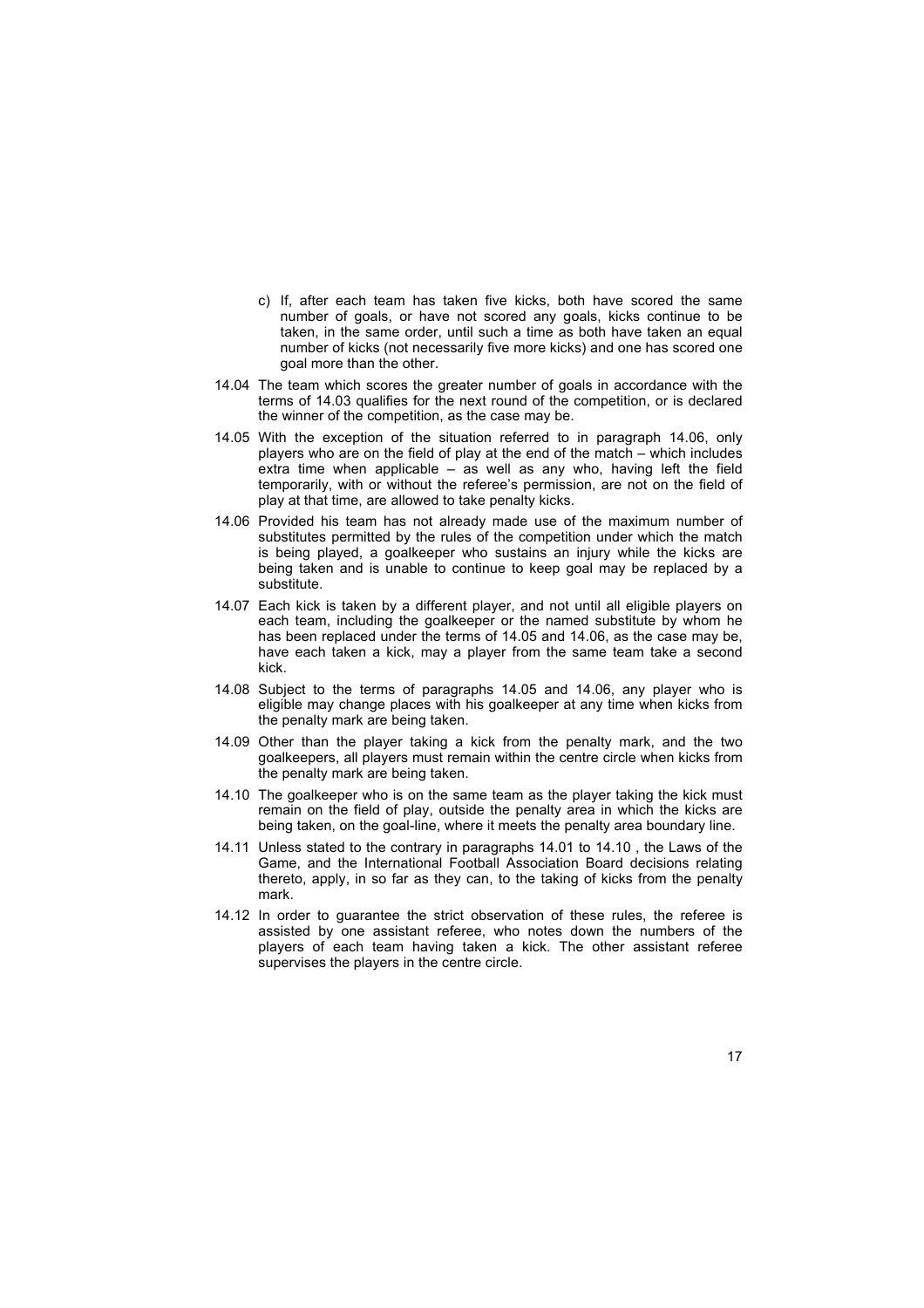- 14.13 When a team finishes the match with a greater number of players than their opponents, they shall reduce their numbers to equate with that of their opponents and inform the referee of the name and number of each player excluded. The team captain has this responsibility.
- 14.14 Before the start of kicks from the penalty mark the referee shall ensure that only an equal number of players from each team remain within the centre circle and they shall take the kicks.
- 14.15 If the taking of kicks from the penalty mark cannot be completed because of weather conditions, or for other reasons beyond control, the results will be decided by drawing of lots by the Referee in presence of the UEFA Delegate and the two team captains.
- 14.16 If through the fault of a club, the taking of kicks from the penalty mark cannot be completed, paragraph 7.03 of the present regulations shall apply.

## **VIII Player Eligibility**

## **Article 15**

- 15.01 A player is eligible to play in the UEFA club competitions provided he fulfils all the following conditions:
	- a) He is duly registered by the national association concerned according to its own rules and those of FIFA (*FIFA Regulations for the Status and Transfers of Players*).
	- b) He is only eligible to play for a club affiliated to the national association concerned.
	- c) He is duly registered with UEFA by the national association according to paragraph 15.06.

#### **Deadlines**

- 15.02 Only players who are eligible to play for the club concerned on the following dates, and who have been duly registered with the UEFA Administration by means of lists A and B, are eligible to play in this UEFA club competition:
	- a) 6 July 2001 (24.00 hours CET): for all matches in the first qualifying round
	- b) 20 July 2001 (24.00 hours CET): for all matches in the second qualifying round
	- c) 2 August 2001(24.00 hours CET): for all matches in the third qualifying round
	- d) 31 August 2001(24.00 hours CET): for all matches as from and including the first group stage
	- e) 31 January 2002 (24.00 hours CET): for players referred to in paragraph 15.08
- 15.03 All qualifying matches fall within the season commencing 1 August.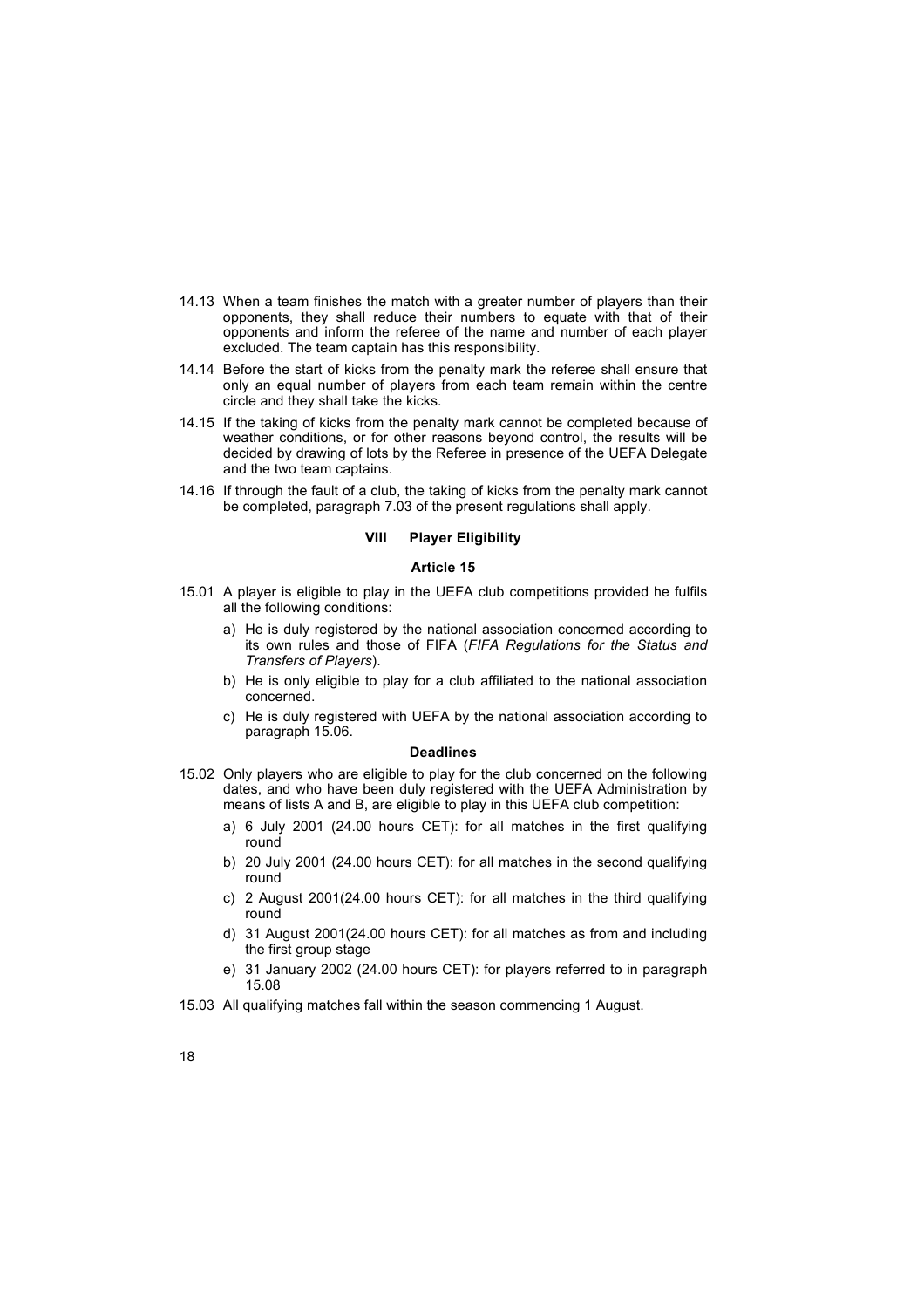## **List A**

15.04 At any point in the competition, list A may comprise a maximum of 25 players, including those registered at a later stage, provided they meet the eligibility requirements defined in the present Article 15.

#### **List B**

- 15.05 List B (youth players) is used to register any players who meet both the following criteria:
	- a) players born on or after 1 January 1980, and
	- b) players who, on the date they are registered with UEFA, have been eligible to play for the club concerned continuously for at least two years at any time since their fifteenth birthday.

Players who fulfil both these conditions are eligible to play, and retain their youth player status until the end of the season in question. Such players do not count as part of the squad of 25 players included on list A. Players may be added to list B at any time, by the respective national association notifying the UEFA Administration accordingly by fax, before the match in question.

## **Registration procedure**

- 15.06 Players are registered by means of lists A and B (youth players), which are to be signed by the club and national association, and completed as follows:
	- a) The club submits its original lists, duly completed and signed, to its national association for validation.
	- b) The national association forwards these lists to the UEFA Administration by the deadlines set and communicated by UEFA before the start of the season.
	- c) Subsequently, the national association faxes (fax receipt date counts) any changes to list A to the UEFA Administration as per the deadlines laid down in paragraph 15.02.

#### **Player numbers**

15.07 As from and including group-match day 1, all registered players, including those registered at a later stage (see paragraphs 15.04, 15.05, 15.08 and 15.09) must wear set numbers between 1 and 99. No number may be used by more than one player in the course of a season.

#### **New player registration**

15.08 By 31 January 2002, a club may register a maximum of three new players for the remaining matches in the current competition, provided any such players are eligible to play for the club on that date. If the registration of such new players causes the authorised number of players in the club's squad (25) to be exceeded, the necessary number of other registered players must be removed, to reduce the squad to 25 players again. Newly registered players must wear set numbers which have not yet been assigned.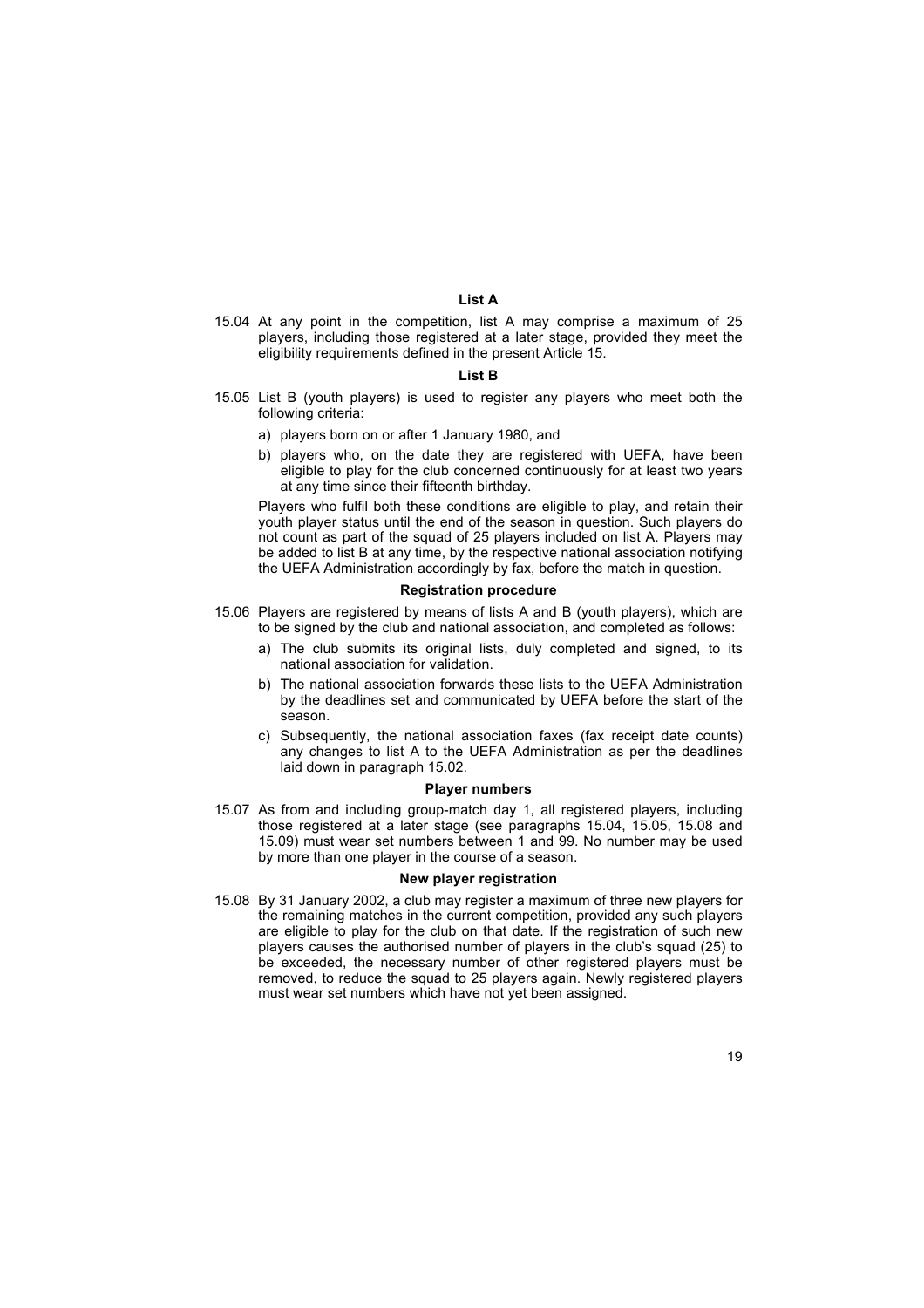club must provide UEFA with the necessary medical evidence. UEFA may require the further medical examination of the goalkeeper(s) by an expert appointed by the UEFA Administration at the cost of the club. 15.09 If a club cannot count on the services of at least two goalkeepers registered on lists A or B because of long-term injury or illness, the club concerned may temporarily replace the player concerned and register a new goalkeeper at any time during the season, subject to paragraph 15.10a), and complete the official registration lists (A and/or B) with goalkeepers fit to be fielded. The

#### **Player transferred in the course of the season**

- 15.10 In the course of a season, a player is eligible to play only for one single club in the UEFA club competitions (excluding the first three rounds of the UEFA Intertoto Cup). Exceptionally, if a player fulfils the two following conditions, he may play for another club which is also taking part in that season's UEFA club competitions:
	- a) The player has not been fielded for any UEFA club competition matches by the first club in question. (The fact that his name may have appeared on a Match Sheet does not mean that he actually played. Only his registration by the referee as having been fielded counts in this respect.)
	- b) The player concerned is eligible to play for the other club by the deadlines set in paragraph 15.02, and he is registered with UEFA in accordance with the aforementioned procedure.

#### **Responsibility**

- 15.11 When submitting player registration lists, the national association and club concerned must vouch for the content and are responsible for ensuring that the aforementioned provisions are respected.
- 15.12 The UEFA Administration decides on questions of player eligibility. In the event of disputes the Control and Disciplinary Body takes a final decision.

## **IX Kit**

## **Article 16**

#### **UEFA Kit Regulations**

16.01 The players' kit, team colours, sponsor advertising and manufacturer identification, etc. must comply with the provisions of the *UEFA Kit Regulations*. This provision applies for the entire competition, including the qualifying phases.

#### **Colours**

16.02 If the referee decides that the colours of the two teams could lead to confusion, the home club must wear other colours. The visiting club must always wear the official colours indicated on its entry form, unless the clubs concerned agree otherwise, in which case details must be submitted to the UEFA Administration in writing. If such a situation of a potential confusion of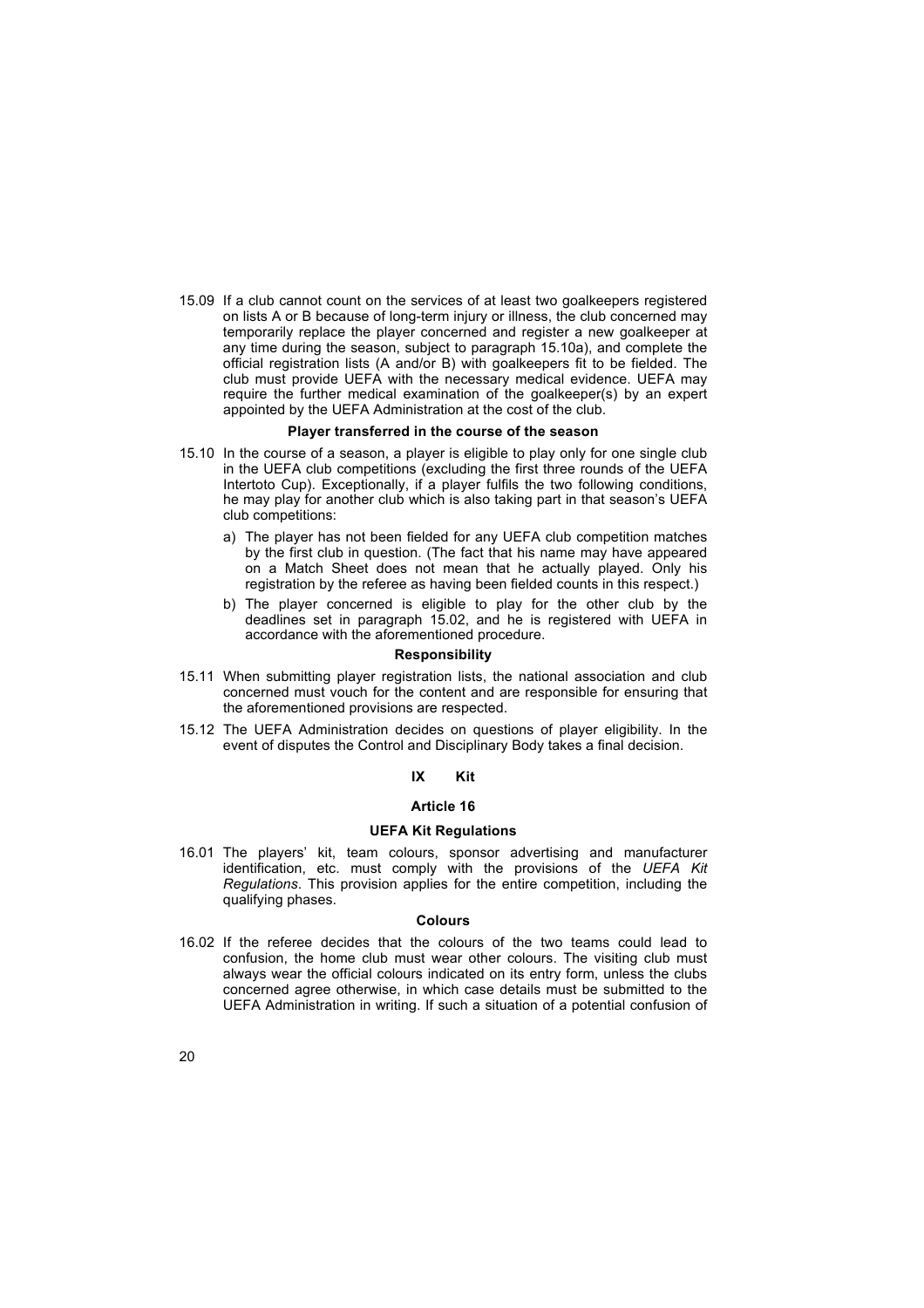team colours arises for a final, both teams must wear different colours. If the clubs are unable to agree on the colours to be worn by their teams, the UEFA Administration will decide, in consultation with the referee.

## **Player names**

16.03 As from and including the first group matches in this competition, it is compulsory to put the names of the players on the back of their shirts (see Article 7 of the *UEFA Kit Regulations*).

## **Shirt sponsor**

- 16.04 Further to Article 11, paragraph 2, of the *UEFA Kit Regulations*, clubs may choose one of the two following sponsorship options for the whole season for advertising on players' shirts, announcing their choice to the UEFA Administration by the required deadline stipulated in paragraph 16.07:
	- a) Advertising for the same sponsor.
	- b) Advertising, in different matches, for two different products which can be directly assigned to the same sponsor.

## **Choice of sponsor**

16.05 Subject to Article 11, paragraph 1, of the *UEFA Kit Regulations*, the choice of shirt sponsor is limited to one of those used simultaneously by the club in one of its official domestic competitions organised under the auspices of its national association.

#### **Clash of shirt sponsor**

16.06 If two clubs meeting in the competition have one and the same sponsor, the home team may wear their regular sponsor advertising. The visiting team may only wear advertising for a product of the said sponsor. No identical advertising elements may appear on the shirts of the two teams in question. The visiting club must send a sample of such new shirts to the UEFA Administration for approval.

#### **Kit approval procedure**

16.07 For clubs that qualify for the first group stage, the players' kit and advertising by the club sponsor and manufacturer's identification must be approved by the UEFA Administration. Clubs involved in the third qualifying round and first group stage must therefore submit samples of their first and secondchoice strips (shirt, shorts and socks) to UEFA, together with a duly completed and signed corresponding application form by 3 August 2001. Clubs involved in the first and second qualifying rounds are required to submit only the application form, which must reach UEFA by 29 June 2001. At a club's request, the UEFA Administration may extend the aforementioned deadlines as far as the announcement of the shirt sponsor is concerned. Kit authorisation granted by the UEFA Administration is valid only for the season in question.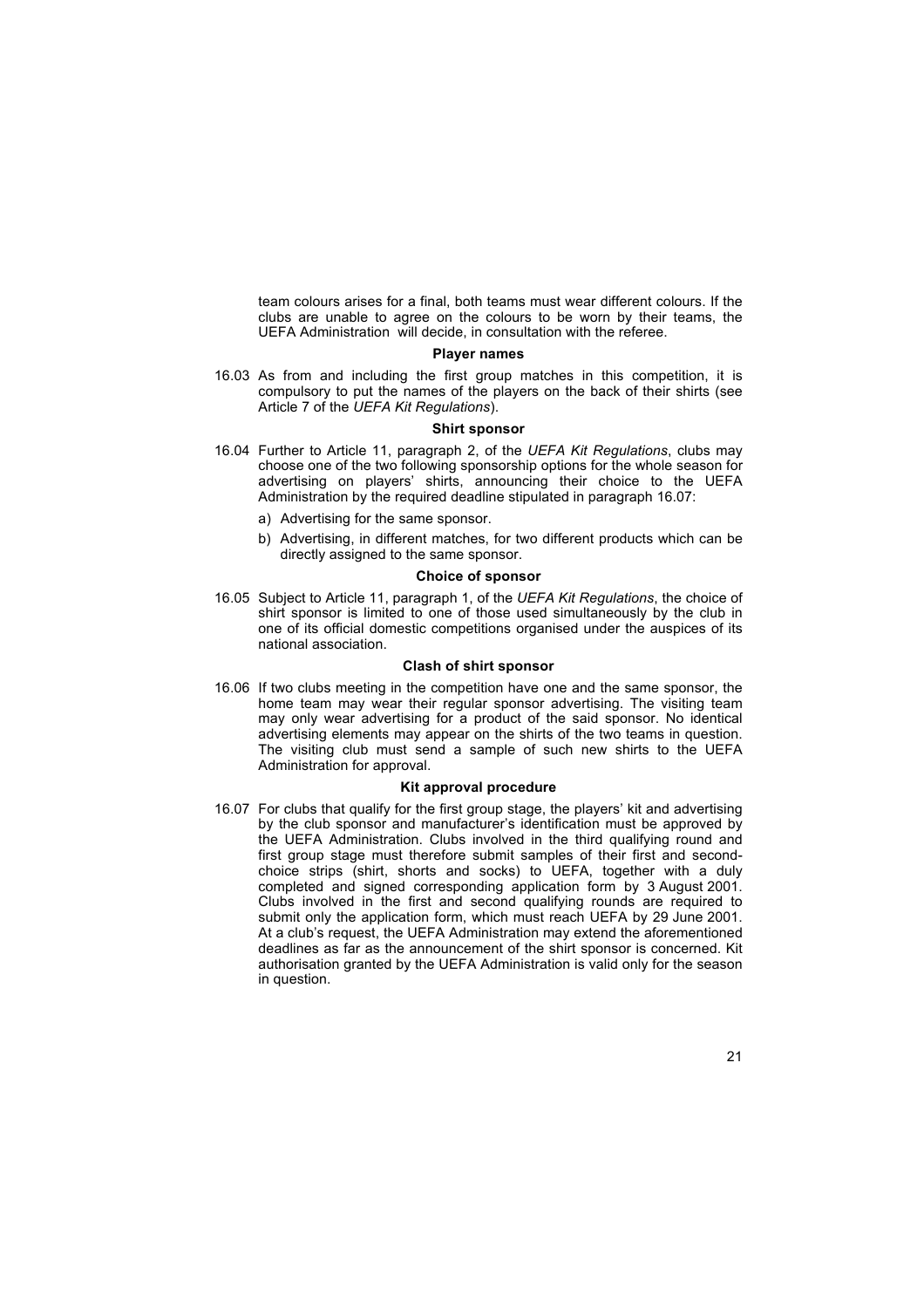## **Sponsor advertising contract**

contract. The withholding of such contracts will be referred to the Control and Disciplinary Body, and may result in disciplinary sanctions. 16.08 Sponsor advertising contracts concluded for matches in this competition, or which include such matches, must be submitted to the UEFA Administration on request before the start of the season or immediately on conclusion of the

## **Advertising on other kit items**

16.09 Paragraphs 16.10 to 16.14 are applicable as from the start of the first group stage in this competition.

#### **Sponsor advertising on other kit items**

- 16.10 According to Article 15, paragraph 1, of the *UEFA Kit Regulations*, all forms of sponsor advertising are forbidden on all other garments worn by players and club officials in the stadium which do not form part of the playing attire (shirt, shorts, socks).
- 16.11 With respect to material used inside the stadium (kit bags, medical bags, drink containers, etc.), no sponsor advertising is allowed as from arrival at the stadium for the match until departure from the stadium after the match, including any interviews and press conferences during the time at the venue.

#### **Manufacturer definition**

16.12 A manufacturer is a company that designs, produces (directly or through a non-branded licensee) and sells products for use in the sports market bearing its own registered trademarks. Distributors of such products are not considered as manufacturers.

#### **Manufacturer identification on other kit items**

- 16.13 Concerning the forms, quantity and size of manufacturer identification, the same restrictions in principle apply as for player kits (Article 12 of the UEFA Kit Regulations) for all garments worn by players and club officials in the stadium which do not form part of the playing attire (shirt, shorts, socks). Regarding the positioning of accepted advertising forms, the manufacturers have freedom of choice, except for the collar, which must be free of any manufacturer identification on both sides and at the front.
- 16.14 Article 15, paragraph 2d), of the *UEFA Kit Regulations* applies, subject to the additional requirement that manufacturer identification on warm-up bibs may not exceed 20 cm<sup>2</sup> (twenty square centimetres) anywhere on the front or back.
- 16.15 With respect to material used inside the stadium (kit bags, medical bags, drink containers, etc.), no manufacturer identification is allowed from arrival at the stadium for the match until departure from the stadium after the match, including any interviews and press conferences during the time at the venue.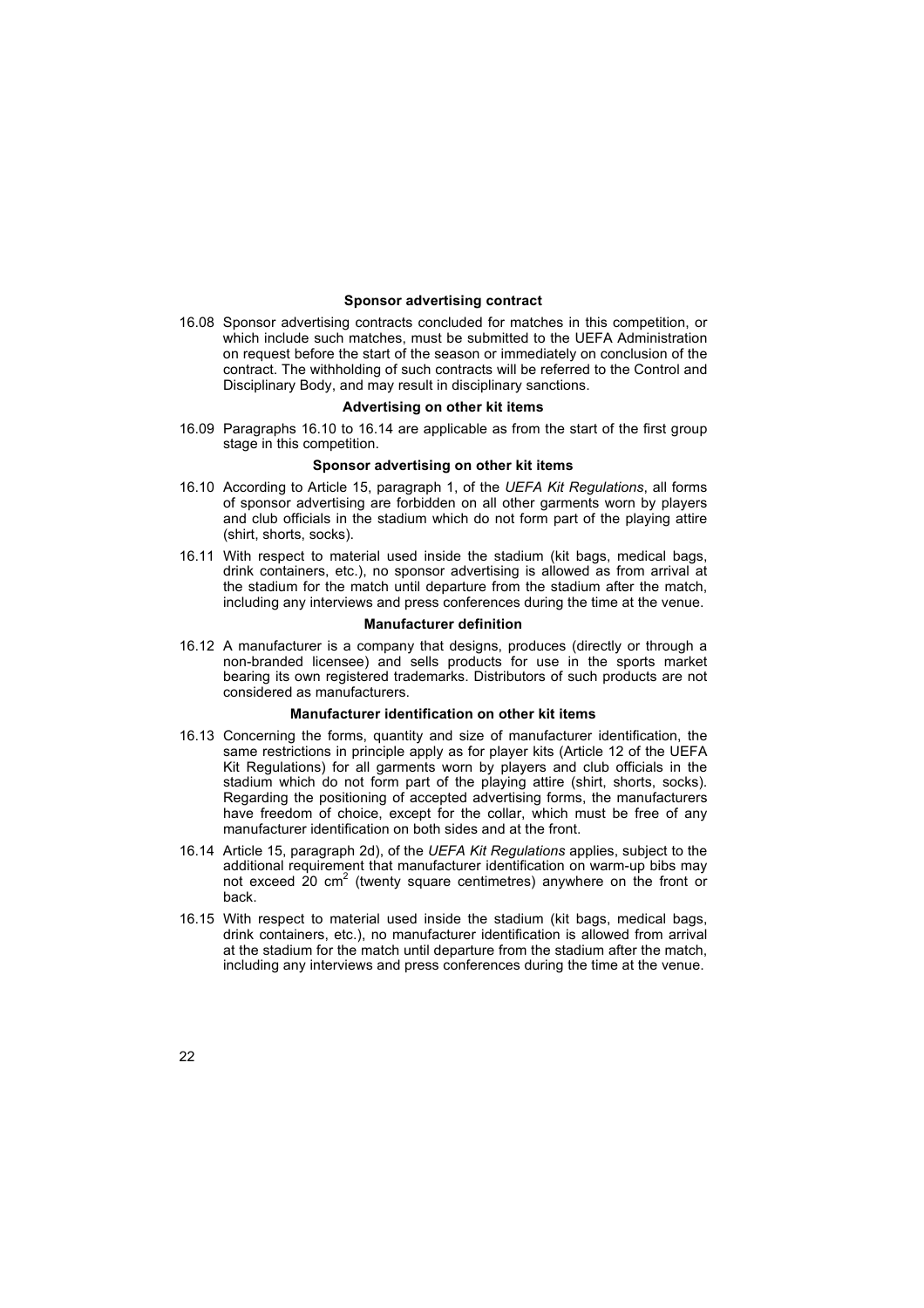#### **Sanctions**

16.16 Any breach of the aforementioned provisions or of the *UEFA Kit Regulations* will be punished by the UEFA Control and Disciplinary Body. UEFA reserves its right to claim damages in this respect.

#### **Responsibility**

- 16.17 The UEFA Administration takes final decisions regarding the approval of kits and other items mentioned in the *UEFA Kit Regulations*. UEFA declines all responsibility and authority in the event of conflicts arising from contracts between a club and its sponsor on account of the advertising provisions of the *UEFA Kit Regulations*.
- 16.18 The delegate has the right and duty to check kit items at the match venue. He is also entitled to send such items to the UEFA Administration for further control after the match.

## **X Referees**

## **Article 17**

#### **Appointment**

17.01 The Referees Committee designates a referee for each match. Only referees whose names appear on the official FIFA list of referees are appointed. The fourth official and assistant referees are, in principle, appointed by the national association of the referee, in accordance with criteria established by the Referees Committee.

#### **Arrival**

17.02 Referees and assistant referees must arrange to arrive at the venue the day before the match.

#### **Late arrival of referees**

17.03 If the referee and/or assistant referees do not arrive at the match venue by the evening before the game, the UEFA Administration and both clubs must be informed immediately. The Referees Committee will take the appropriate decisions. If the Referees Committee decides to replace the referee and/or assistant referees and/or fourth official, such a decision is final, and no protests against the person or nationality of the referee and/or assistant referees and/or fourth official are allowed.

#### **Unfit referee**

17.04 If a referee or assistant referee becomes unfit before or during a match through illness, injury, etc., and is unable to continue to officiate, he is replaced by the fourth official (see paragraph 17.01).

#### **Refereeís report**

17.05 After the match, the referee completes an official report form, signs it and faxes it to the UEFA Administration (+41 22 994 37 27) directly after the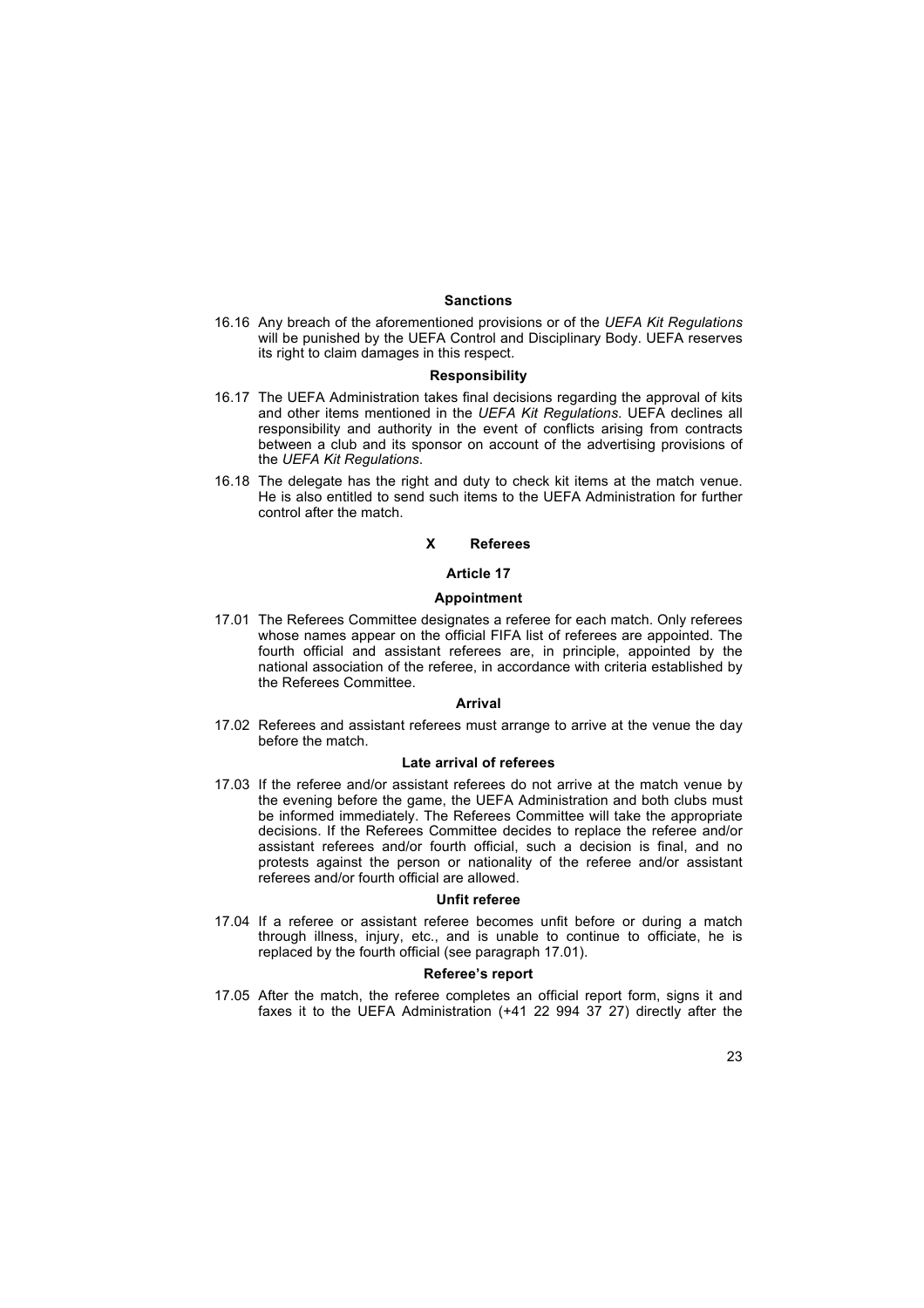match, together with both Match Sheets. In addition, the originals must be sent by post within 24 hours of the end of the match. The referee must always keep a copy of his report form and both Match Sheets.

- 17.06 On his report form, the referee reports in as much detail as possible on any incidents before, during, or after the match, such as:
	- a) Misconduct of players, leading to caution or expulsion.
	- b) Unsporting behaviour by officials, members, supporters, or anyone carrying out a function at a match on behalf of an association or club.
	- c) Any other incidents.

## **Referee liaison officer**

17.07 During their stay at the match venue, the referees are taken care of by a referee liaison officer, who is an official representative of the national association of the home club, in accordance with the guidelines issued by UEFA.

#### **XI** Disciplinary Law and Procedures - Doping

#### **Article 18**

## **UEFA Disciplinary Regulations**

- 18.01 The provisions of the *UEFA Disciplinary Regulations* apply for all disciplinary offences, unless the present regulations stipulate otherwise.
- 18.02 Action in infringement of the regulations, or disciplinary offences by clubs, officials, members or other individuals exercising a function at a match on behalf of an association or club, will be punished by the Control and Disciplinary Body on the basis of the *UEFA Disciplinary Regulations*.

#### **Article 19**

#### **Yellow and red cards**

- 19.01 As a rule, a player who is sent off the field of play is suspended for the next match in a UEFA club competition. The Control and Disciplinary Body is entitled to augment this punishment. For serious offences the punishment can be extended to all UEFA competition categories.
- 19.02 In the case of repeated cautions in different matches, the offending player is suspended for one match in the same category of competition as from the third caution, as well as following any subsequent odd-numbered caution (fifth, seventh, ninth, etc.). The Control and Disciplinary Body will confirm any other cautions.
- 19.03 Single yellow cards and pending suspensions are always carried forward either to the next stage of the competition or to another club competition in the current season.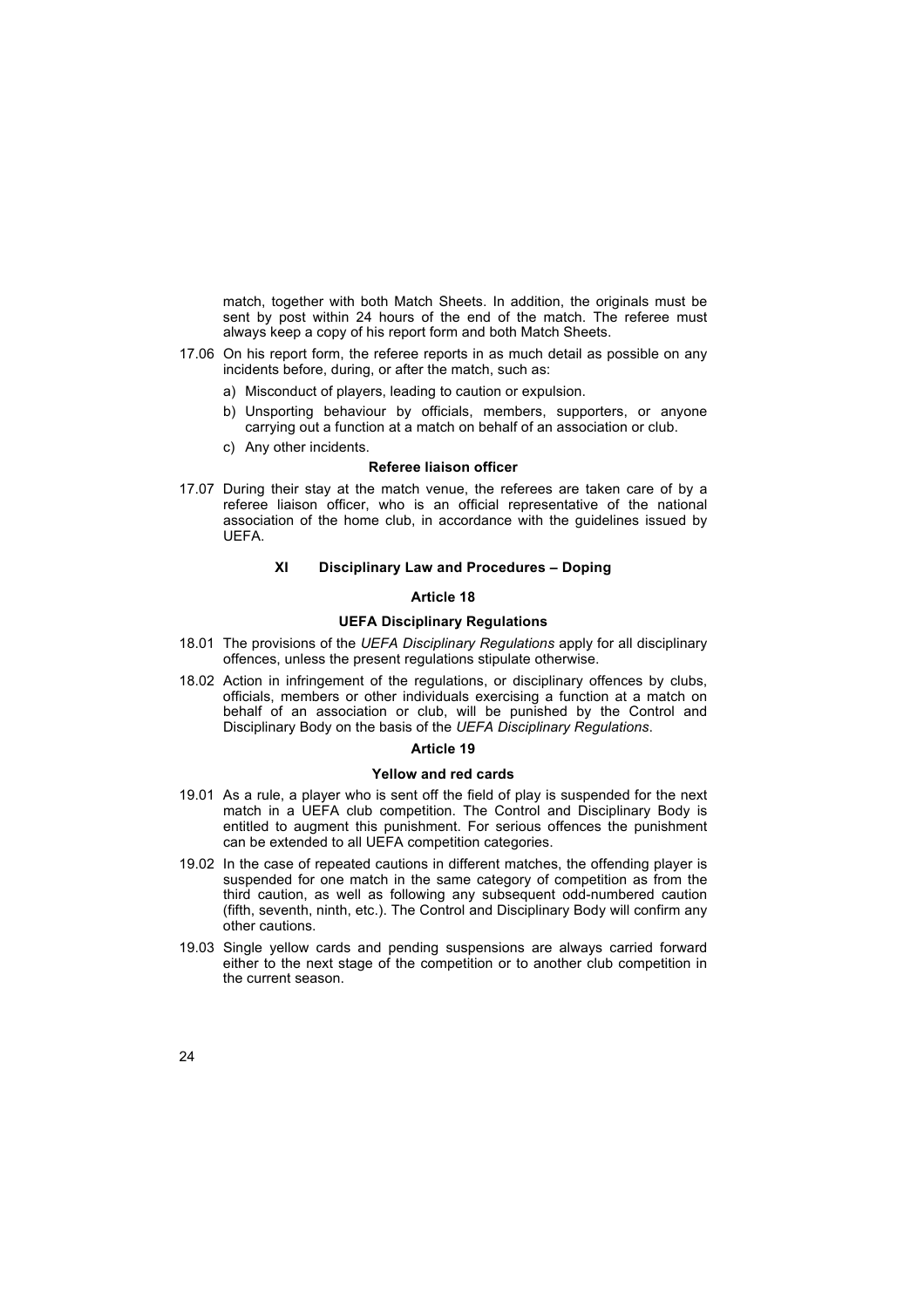## **Article 20**

## **Protests**

- 20.01 Protests are dealt with by the Control and Disciplinary Body.
- 20.02 Protests must reach the UEFA Administration in writing, stating the reasons, within 24 hours of a match. This 24-hour time limit cannot be extended.
- 20.03 The protest fee is CHF 500.
- 20.04 Protests concerning the state of the field of play, as defined by Law 1 of the Laws of the Game, must be submitted to the referee in writing by the relevant officials before the match. If the state of play of the pitch becomes questionable in the course of the match, the team captain must inform the referee, as well as the captain of the other team, orally without delay.
- 20.05 Protests cannot be lodged against factual decisions taken by the referee on the field of play.
- 20.06 UEFA submits documents of direct concern to the protest to the opposing party for its reaction and account.
- 20.07 The Control and Disciplinary Body can instruct a disciplinary inspector to conduct further investigations.

## **Article 21**

#### **Appeals**

21.01 The Appeals Body deals with appeals lodged against decisions of the Control and Disciplinary Body. The *UEFA Disciplinary Regulations* apply.

## **Article 22**

#### **Doping**

- 22.01 Doping is the use of preparations and/or methods which are listed in the *Regulations governing Doping Controls at UEFA Competition Matches and List of Banned Substances and Methods*.
- 22.02 Doping is forbidden. Any individual who administers illegal drugs or who encourages doping in any way will be referred to the Control and Disciplinary Body.
- 22.03 The CEO may order dope tests to be carried out at any time.
- 22.04 Dope tests are carried out according to the procedure laid down in the *Regulations governing Doping Controls at UEFA Competition Matches*.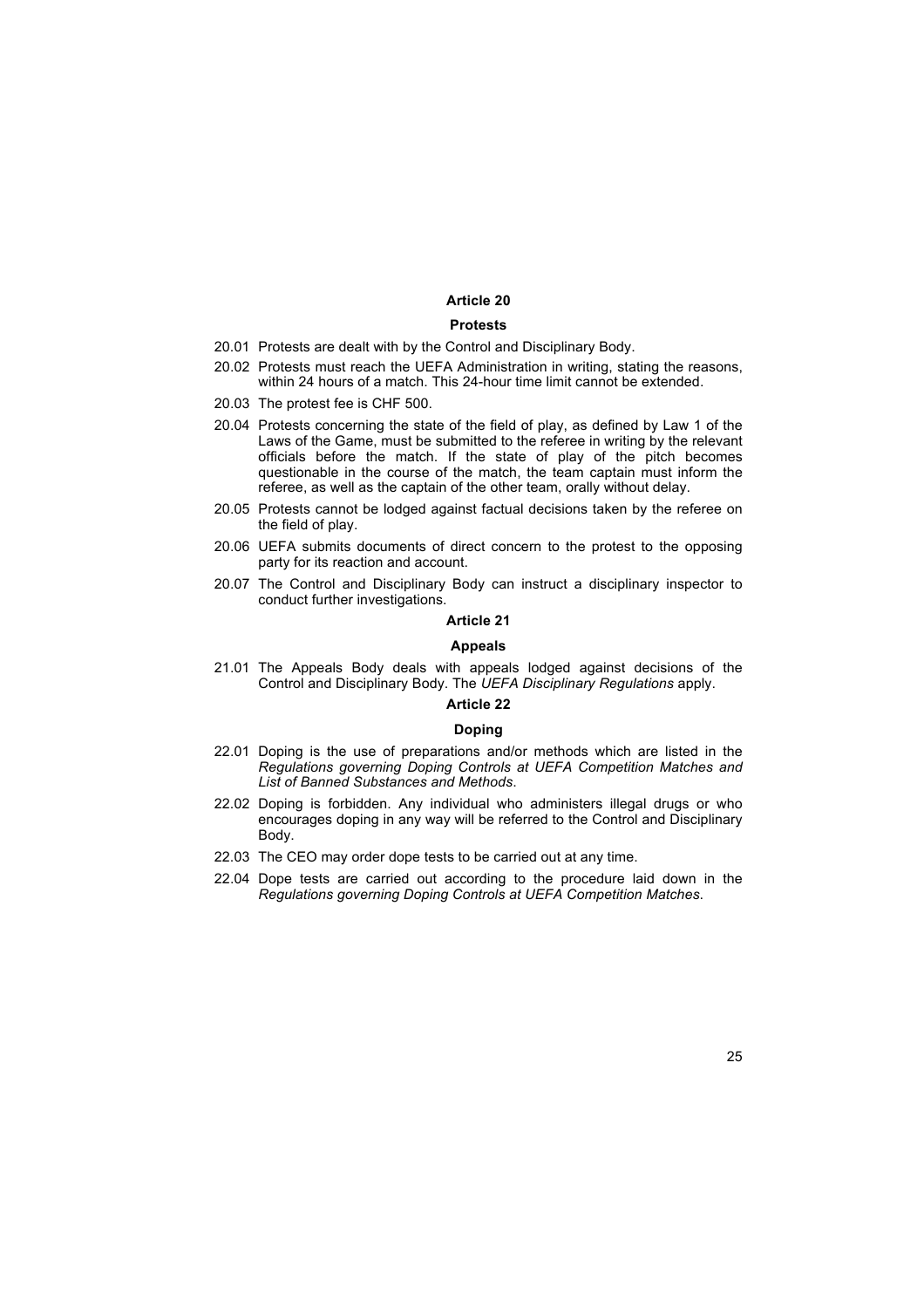#### **XII Financial Provisions**

#### **Article 23**

## **Refereesí costs**

23.01 For all matches in this competition, the national association of the home club, on behalf of UEFA, assumes the costs of the board and lodging of the referee, assistant referees and fourth official, as well as their transport costs within the territory of the national association concerned. The international travel expenses and daily allowances of these officials are borne by UEFA.

#### **Qualifying rounds**

- 23.02 Each club retains its receipts and bears all its expenses. The visiting club assumes its expenses for travel, board and lodging, unless the two clubs concerned agree otherwise. If necessary, the provisions of paragraphs 10.03 and 10.04 must be observed. In the event of a match being moved for any reason whatsoever, the UEFA Administration decides who assumes any expenses incurred by the visiting club as a result.
- 23.03 Top domestic league championship winners that do not qualify for the first group stage of the UEFA Champions League receive a special bonus payment (see paragraph 23.07).

## **UEFA Champions League**

- 23.04 Each club retains its receipts from the sale of match tickets and bears all its expenses. The visiting club assumes its expenses for travel, board and lodging, unless the two clubs concerned agree otherwise. If necessary, the provisions of paragraphs 10.03 and 10.04, must be observed. In the event of a match being moved for any reason whatsoever, the UEFA Administration decides who assumes any expenses incurred by the visiting club as a result.
- 23.05 UEFA is solely responsible for negotiating and concluding contracts pertaining to the exploitation of the commercial rights of the UEFA Champions League (as from the first group stage) as defined in Annexe VII, paragraph 2.1.

## **Revenue from UEFA Champions League contracts**

- 23.06 The exact amounts that UEFA pays to the associations and clubs, as per the provisions of paragraph 23.07, are determined by the Executive Committee before the start of the competition.
- 23.07 The revenue generated by the contracts concluded by UEFA for the 144 group matches, eight quarter-final matches, four semi-final matches and the final of the UEFA Champions League is allocated as decided upon by the Executive Committee prior to the start of the season. As a rule:
	- a) 75% of the total amount will be paid to the 32 clubs taking part in the first group stage of the UEFA Champions League, including a five percent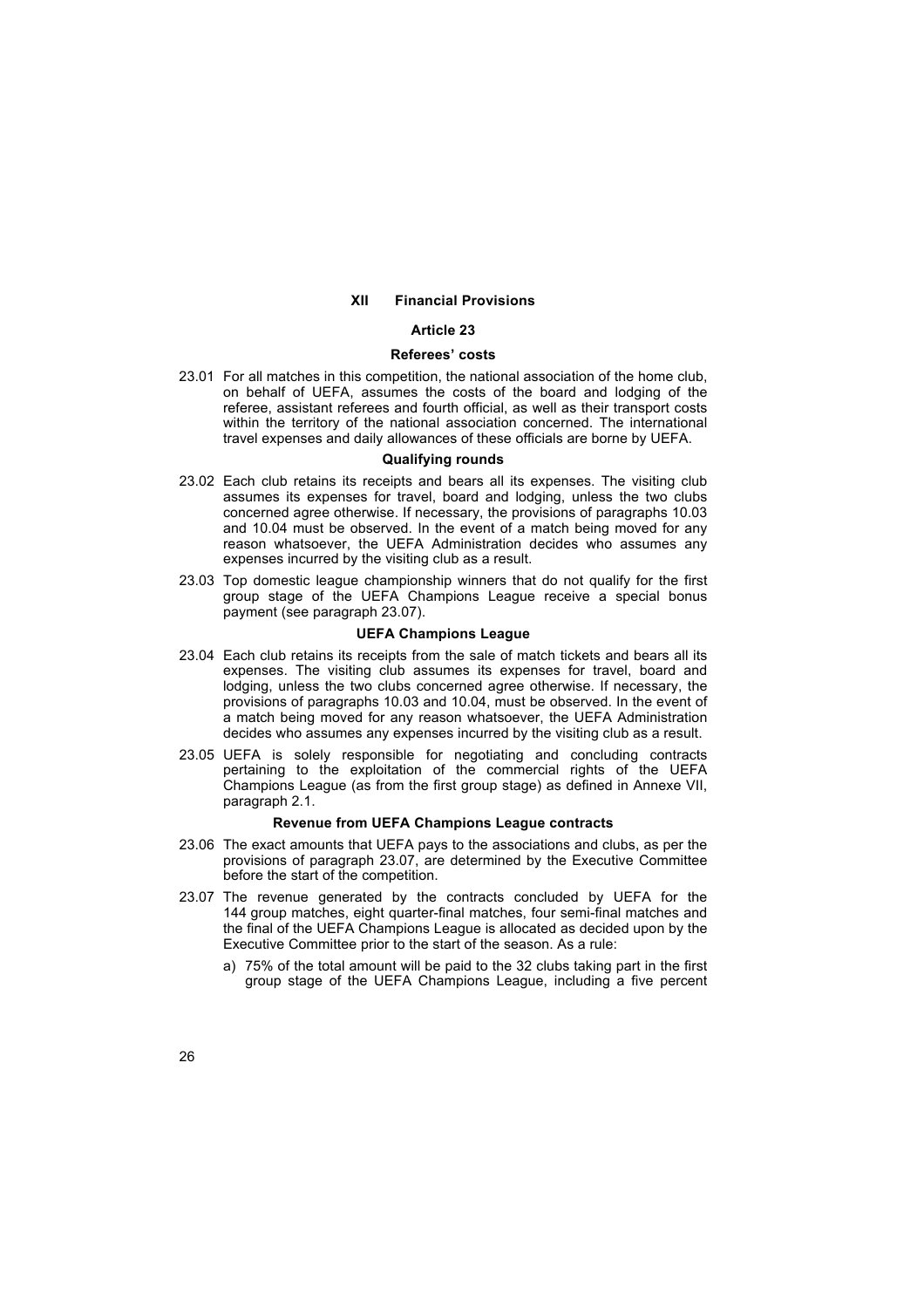share to be paid to the leagues which have one or more representatives in the first group stage of the UEFA Champions League.

- b) 25% of the total amount will remain with UEFA, for organisational and administrative costs, and solidarity payments to its member associations. From this share, payments will also be made to the leagues not represented in the UEFA Champions League, and to those clubs eliminated in the qualifying rounds of the UEFA Champions League, and in the rounds preceding and including the second round of the UEFA Cup. A special bonus is also paid from this amount to the top domestic league championship winners that do not qualify for the first group stage of the UEFA Champions League.
- c) Any such revenue generated in excess of CHF 800 million will be distributed as follows: 82% to the 32 clubs involved in the first group stage of the UEFA Champions League, and 18% remaining with UEFA for the purposes mentioned in b) above.

#### **Final tie**

- 23.08 For the final tie, the UEFA Administration is empowered to decide on the number of tickets to be allocated to the clubs involved (these allocations do not necessarily have to be equal) and to the host association, to specify the size of the various ticket allocations delivered at any one time, and to issue special instructions for the distribution of these tickets. These decisions and instructions are final and binding.
- 23.09 The finalists may return a maximum of 10% of the tickets allocated to them. Returned tickets must be in the hands of the organisers six full days before the final at the latest, otherwise they are considered sold. Concerning the sale and distribution of tickets, see the booklet *Safety and Security in the Stadium for all UEFA Competition Matches*.
- 23.10 The following procedure applies to the preparation of the accounts of the final:
	- a) 50% of the gross receipts from ticket sales to be divided equally between the two clubs involved in the match (with no deductions).
	- b) 10% of the gross receipts from ticket sales (after deduction of the taxes paid) to be considered UEFA's share.

The remaining amount is considered the share of the host association. This amount must also be used to pay all expenses connected with the match, as well as any taxes due.

- 23.11 Before the start of the competition, the Executive Committee determines the percentages to be paid from television and advertising revenue to:
	- a) the two finalists
	- b) the host association
	- c) UEFA
- 23.12 Each club is responsible for its own expenses.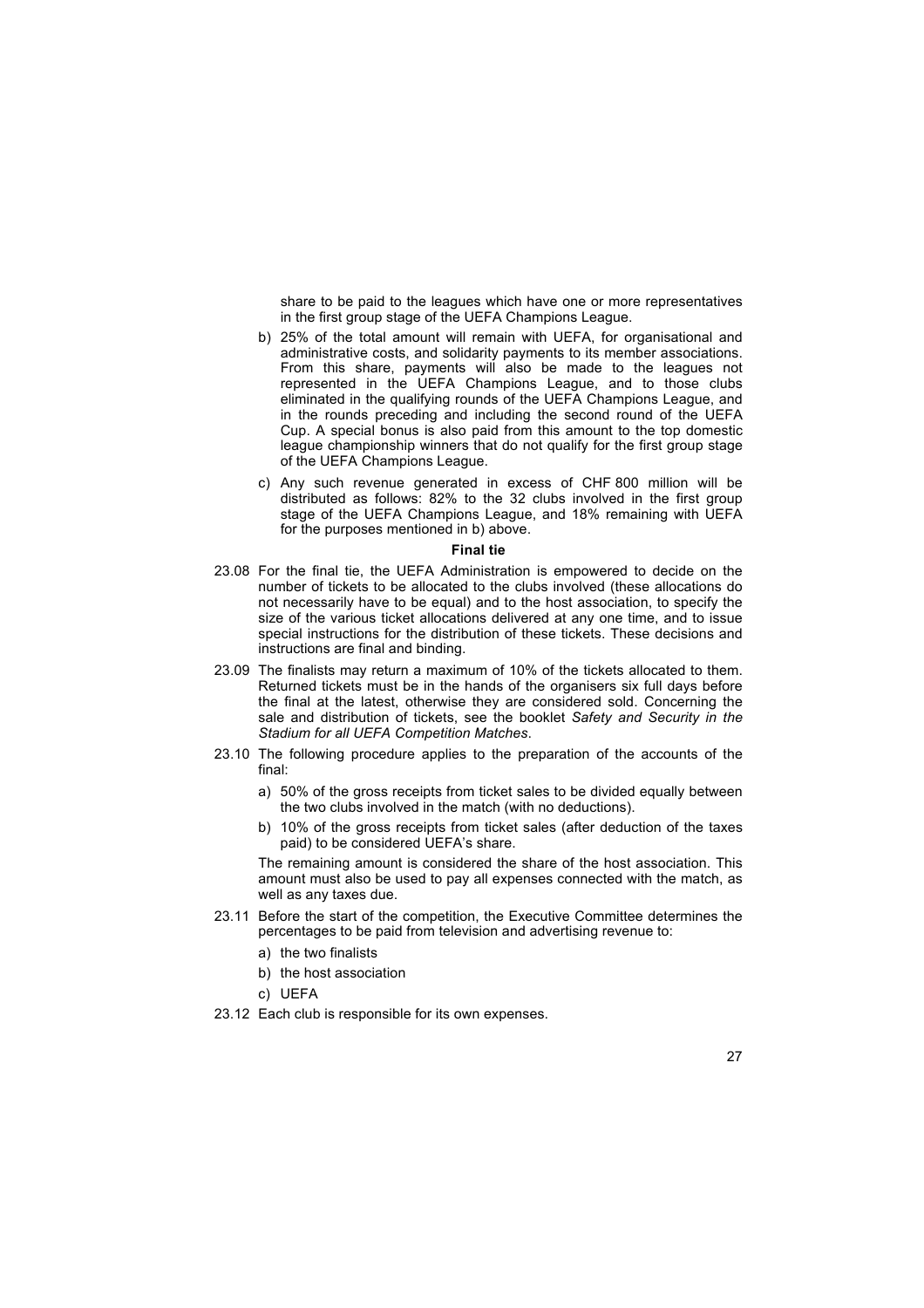- 23.13 The accounts of the final must be submitted to the UEFA Administration within one month of the final taking place.
- 23.14 The amounts paid by UEFA correspond to gross amounts. As such they cover any and all taxes, levies, charges, etc. (including, but not limited to, Value Added Tax).

## **XIII Exploitation of the Commercial Rights to Qualifying Matches**

## **Article 24**

- 24.01 Member associations and their affiliated organisations or clubs are authorised to exploit the audio-visual, sound-broadcasting and advertising rights of the qualifying-phase matches which take place under their respective auspices. In doing so, they must observe the stipulations of Article 47 of the *UEFA Statutes*, as well as the regulations governing the implementation of the said article.
- 24.02 Contracts pertaining to the exploitation of such commercial rights as defined in Annexe VII, paragraph 2.1 must be presented to the UEFA Administration on request. The withholding of such contracts will be referred to the Control and Disciplinary Body, and may result in disciplinary sanctions.
- 24.03 All contracts regarding commercial rights as defined in Annexe VII, paragraph 2.1, must include Article 47 of the *UEFA Statutes* and the regulations governing its implementation as an integral part thereof. Furthermore, such contracts must contain a stipulation guaranteeing that if any amendments are made to the regulations, the said contracts can be adapted to the amended regulations within 30 days of their coming into force.
- 24.04 For all qualifying-phase matches, member associations and their affiliated organisations or clubs undertake to provide UEFA  $-$  free of charge and at least 60 minutes prior to the kick-off of the match  $-$  with access to television frequency information for receiving the broadcast signal at a location of UEFAís choice. These broadcasts can be recorded by UEFA for editorial purposes, while a copy of the recording will be available for the respective home club upon request. If this information is unavailable, member associations and their affiliated organisations or clubs undertake to provide UEFA  $-$  free of charge, in BETA SP format  $-$  with a recording of the entire match, to be sent to the destination of UEFA's choice within seven days of the match.

## **XIV Intellectual Property Rights**

## **Article 25**

25.01 UEFA is the exclusive owner of all intellectual property rights of the competition, including any current or future rights of UEFAís names, logos, brands, medals and trophies. Any use of the aforementioned rights requires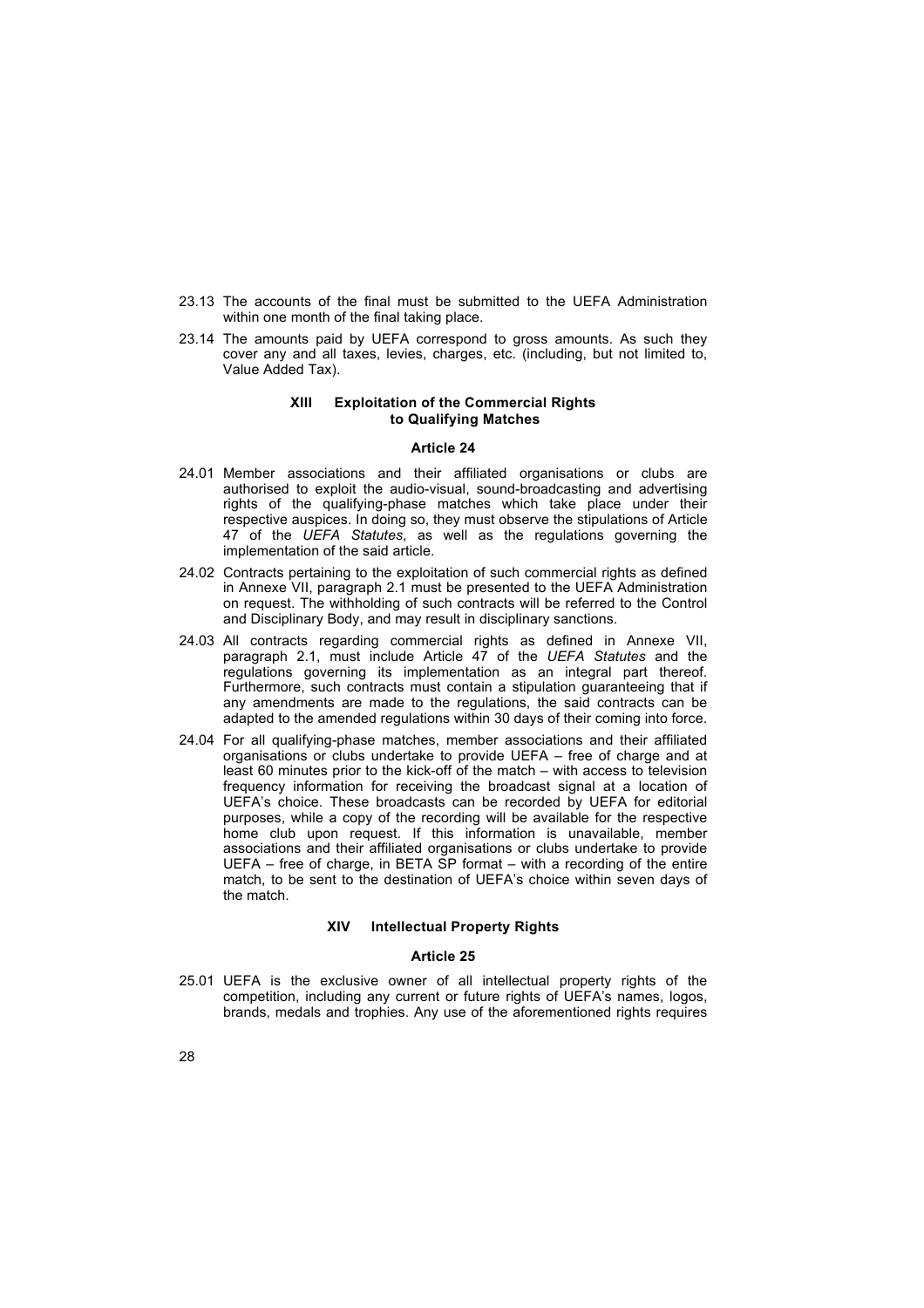the prior written consent of UEFA, and must always conform to UEFAís instructions and guidelines on correct usage.

25.02 All rights to the fixture list, as well as the matches in the competition, are the sole and exclusive property of UEFA.

## **XV Unforeseen Circumstances**

## **Article 26**

26.01 The CEO will decide on any matters not provided for in these regulations, as well as in cases of force majeure*.* Such decisions are final.

## **XVI Closing Provisions**

## **Article 27**

- 27.01 Annexes I to VII form an integral part of these regulations.
- 27.02 These regulations come into force on their approval by the UEFA Executive Committee, and apply for the 2001/02 season.

For the UEFA Executive Committee:

Lennart Johansson<br>President

Gerhard Aigner<br>Chief Executive

Nyon, April 2001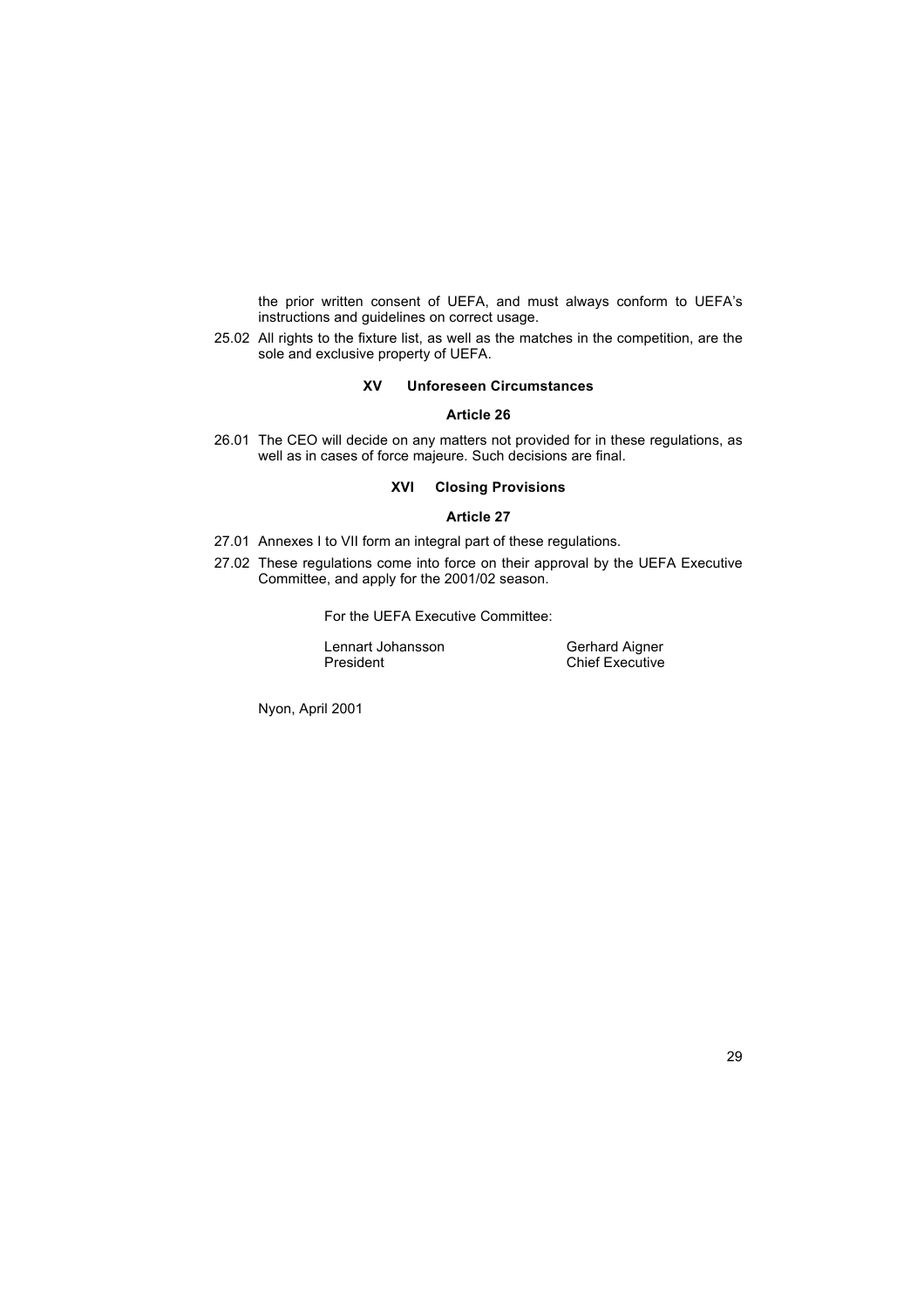|           |           | <b>UEFA Champions League</b> |           |                |                |                |           |           |                |                                            |           |                |                    |                    |                | <b>UEFA Cup</b> |                        |                        |                |
|-----------|-----------|------------------------------|-----------|----------------|----------------|----------------|-----------|-----------|----------------|--------------------------------------------|-----------|----------------|--------------------|--------------------|----------------|-----------------|------------------------|------------------------|----------------|
| Group     |           |                              |           | Q <sub>3</sub> |                | Q <sub>2</sub> |           | Q 1       | Rank.          | <b>Association</b>                         |           |                | <b>First Round</b> |                    |                |                 |                        | Qual. Round            |                |
| TH        |           |                              |           |                |                |                |           |           |                |                                            | TH        |                |                    | <b>UIC UIC UIC</b> |                | <b>FP</b>       | <b>FP</b>              | FP                     |                |
| CH        | <b>RU</b> |                              |           | N <sub>3</sub> | <b>N4</b>      |                |           |           | 1              | Spain                                      | <b>CW</b> |                |                    | <b>N5</b>          | <b>N6</b>      |                 |                        |                        |                |
| CH        | <b>RU</b> |                              |           | N <sub>3</sub> | N <sub>4</sub> |                |           |           | $\overline{c}$ | Italy                                      | <b>CW</b> |                |                    | <b>N5</b>          | <b>N6</b>      |                 |                        |                        |                |
| CH        | <b>RU</b> |                              |           | N <sub>3</sub> | <b>N4</b>      |                |           |           | 3              | Germany                                    | <b>CW</b> |                |                    | <b>N5</b>          | N <sub>6</sub> |                 |                        |                        |                |
| CH        | <b>RU</b> |                              |           | N <sub>3</sub> |                |                |           |           | 4              | France                                     | <b>CW</b> |                | <b>N4</b>          | N <sub>5</sub>     |                |                 |                        |                        |                |
| CH        | <b>RU</b> |                              |           | N <sub>3</sub> |                |                |           |           | 5              | England                                    | <b>CW</b> |                | <b>N4</b>          | N <sub>5</sub>     |                |                 |                        |                        |                |
| CH        | <b>RU</b> |                              |           | N <sub>3</sub> |                |                |           |           | 6              | Netherlands                                | <b>CW</b> |                | <b>N4</b>          | N <sub>5</sub>     |                |                 |                        |                        |                |
| CH        |           |                              | <b>RU</b> |                |                |                |           |           | 7              | <b>Russia</b>                              | <b>CW</b> | N <sub>3</sub> | <b>N4</b>          | N <sub>5</sub>     |                |                 |                        |                        |                |
| CH        |           |                              | <b>RU</b> |                |                |                |           |           | 8              | <b>Czech Republic</b>                      | <b>CW</b> | N <sub>3</sub> | N <sub>4</sub>     | N <sub>5</sub>     |                |                 |                        |                        |                |
| <b>CH</b> |           |                              | <b>RU</b> |                |                |                |           |           | 9              | Greece                                     | <b>CW</b> |                |                    |                    |                |                 |                        |                        | N <sub>3</sub> |
|           |           | CH                           |           |                |                |                | <b>RU</b> |           | 10             | Portugal                                   | <b>CW</b> |                |                    |                    |                |                 |                        |                        | N <sub>3</sub> |
|           |           | <b>CH</b>                    |           |                |                |                | <b>RU</b> |           | 11             | Turkey                                     | <b>CW</b> |                |                    |                    |                |                 |                        |                        | N <sub>3</sub> |
|           |           | CH                           |           |                |                |                | <b>RU</b> |           | 12             | Ukraine                                    | <b>CW</b> |                |                    |                    |                |                 |                        |                        | N <sub>3</sub> |
|           |           | CH                           |           |                |                |                | <b>RU</b> |           | 13             | Norway                                     | <b>CW</b> |                |                    |                    |                |                 |                        |                        | N <sub>3</sub> |
|           |           | CH                           |           |                |                |                | <b>RU</b> |           | 14             | Switzerland                                | <b>CW</b> |                |                    |                    |                |                 |                        |                        | N <sub>3</sub> |
|           |           | CH                           |           |                |                |                | <b>RU</b> |           | 15             | <b>Scotland</b>                            | <b>CW</b> |                |                    |                    |                |                 |                        |                        | N <sub>3</sub> |
|           |           |                              |           |                |                | CH             |           |           | 16             | Austria                                    | <b>CW</b> |                |                    |                    |                |                 |                        | <b>RU</b>              | N <sub>3</sub> |
|           |           |                              |           |                |                | CН             |           |           | 17             | <b>Belgium</b>                             |           |                |                    |                    |                |                 | <b>CW</b>              | <b>RU</b>              | N <sub>3</sub> |
|           |           |                              |           |                |                | CH             |           |           | 18             | Denmark                                    |           |                |                    |                    |                |                 | <b>CW</b>              | <b>RU</b>              | N <sub>3</sub> |
|           |           |                              |           |                |                | CH             |           |           | 19             | Poland                                     |           |                |                    |                    |                |                 | <b>CW</b>              | <b>RU</b>              | N <sub>3</sub> |
|           |           |                              |           |                |                | CH             |           |           | 20             | Romania                                    |           |                |                    |                    |                |                 | <b>CW</b>              | <b>RU</b>              | N <sub>3</sub> |
|           |           |                              |           |                |                | CH             |           |           | 21             | Croatia                                    |           |                |                    |                    |                |                 | <b>CW</b>              | <b>RU</b>              | N <sub>3</sub> |
|           |           |                              |           |                |                | CH             |           |           | 22             | Sweden                                     |           |                |                    |                    |                |                 | <b>CW</b>              | <b>RU</b>              |                |
|           |           |                              |           |                |                | CH             |           |           | 23             | Hungary                                    |           |                |                    |                    |                |                 | <b>CW</b>              | <b>RU</b>              |                |
|           |           |                              |           |                |                | CH             |           |           | 24             | <b>Israel</b>                              |           |                |                    |                    |                |                 | <b>CW</b>              | <b>RU</b>              |                |
|           |           |                              |           |                |                | CH             |           |           | 25             | Slovakia                                   |           |                |                    |                    |                |                 | <b>CW</b>              | <b>RU</b>              |                |
|           |           |                              |           |                |                | CH             |           |           | 26             | Slovenia                                   |           |                |                    |                    |                |                 | CW RU                  |                        |                |
|           |           |                              |           |                |                |                |           | CH        | 27             | Cyprus                                     |           |                |                    |                    |                |                 | CW                     | <b>RU</b>              |                |
|           |           |                              |           |                |                |                |           | CH        | 28             |                                            |           |                |                    |                    |                |                 | CW RU                  |                        |                |
|           |           |                              |           |                |                |                |           | CH        | 29             | Yugoslavia                                 |           |                |                    |                    |                |                 | <b>CW</b>              | <b>RU</b>              |                |
|           |           |                              |           |                |                |                |           | <b>CH</b> | 30             | <b>Bulgaria</b>                            |           |                |                    |                    |                |                 | CW RU                  |                        |                |
|           |           |                              |           |                |                |                |           | CH        | 31             | Georgia                                    |           |                |                    |                    |                |                 | <b>CW</b>              | <b>RU</b>              |                |
|           |           |                              |           |                |                |                |           | <b>CH</b> | 32             | Latvia                                     |           |                |                    |                    |                |                 | CW RU                  |                        |                |
|           |           |                              |           |                |                |                |           | CH        |                | Finland                                    |           |                |                    |                    |                |                 |                        |                        |                |
|           |           |                              |           |                |                |                |           | CH        | 33<br>34       | <b>Belarus</b>                             |           |                |                    |                    |                |                 | CW RU<br>CW RU         |                        |                |
|           |           |                              |           |                |                |                |           |           |                | Moldova                                    |           |                |                    |                    |                |                 |                        |                        |                |
|           |           |                              |           |                |                |                |           | CH<br>CH  | 35<br>36       | Iceland<br>F.Y.R. Macedonia                |           |                |                    |                    |                |                 | <b>CW</b>              | <b>RU</b>              |                |
|           |           |                              |           |                |                |                |           | CH        | 37             | Lithuania                                  |           |                |                    |                    |                |                 | <b>CW</b><br><b>CW</b> | <b>RU</b><br><b>RU</b> |                |
|           |           |                              |           |                |                |                |           | CH        | 38             | Estonia                                    |           |                |                    |                    |                |                 | <b>CW</b>              | <b>RU</b>              |                |
|           |           |                              |           |                |                |                |           | CH        |                | Wales                                      |           |                |                    |                    |                |                 | <b>CW</b>              | <b>RU</b>              |                |
|           |           |                              |           |                |                |                |           | CH        | 39             |                                            |           |                |                    |                    |                |                 | <b>CW</b>              | <b>RU</b>              |                |
|           |           |                              |           |                |                |                |           | CH        | 40<br>41       | Armenia                                    |           |                |                    |                    |                |                 | <b>CW</b>              | <b>RU</b>              |                |
|           |           |                              |           |                |                |                |           | <b>CH</b> | 42             | <b>Republic of Ireland</b><br><b>Malta</b> |           |                |                    |                    |                |                 | <b>CW</b>              | <b>RU</b>              |                |
|           |           |                              |           |                |                |                |           | CH        | 43             | Northern Ireland                           |           |                |                    |                    |                |                 | <b>CW</b>              | <b>RU</b>              |                |
|           |           |                              |           |                |                |                |           | CH        | 44             | <b>Faroe Islands</b>                       |           |                |                    |                    |                |                 | <b>CW</b>              | <b>RU</b>              |                |
|           |           |                              |           |                |                |                |           | CH        | 45             |                                            |           |                |                    |                    |                |                 | <b>CW</b>              | <b>RU</b>              |                |
|           |           |                              |           |                |                |                |           | CH        | 46             | Luxembourg<br>Azerbaijan                   |           |                |                    |                    |                |                 | <b>CW</b>              | <b>RU</b>              |                |
|           |           |                              |           |                |                |                |           |           | 47             | Liechtenstein                              |           |                |                    |                    |                |                 | <b>CW</b>              |                        |                |
|           |           |                              |           |                |                |                |           | CH        |                |                                            |           |                |                    |                    |                |                 | CW RU                  |                        |                |
|           |           |                              |           |                |                |                |           |           | 48             | <b>Albania</b>                             |           |                |                    |                    |                |                 |                        |                        |                |
|           |           |                              |           |                |                |                |           | CH        | 49             | Bosnia-Herzegegovina                       |           |                |                    |                    |                |                 | CW RU                  |                        |                |
|           |           |                              |           |                |                |                |           |           | 50             | Andorra                                    |           |                |                    |                    |                | CH              |                        |                        |                |
|           |           |                              |           |                |                |                |           |           | 51             | <b>San Marino</b>                          |           |                |                    |                    |                | CH              |                        |                        |                |

## **ANNEXE Ia: Access List for the 2001/02 UEFA Club Competitions**

**TH = title-holder / tenant du titre / Titelhalter**

CH = domestic champion club / champion national / Landesmeister<br>RU = dometic league runner-up / vice-champion national / Vizelandesmeister<br>N3 = domestic league 3rd-placed club / 3e du championnat national / 3. der national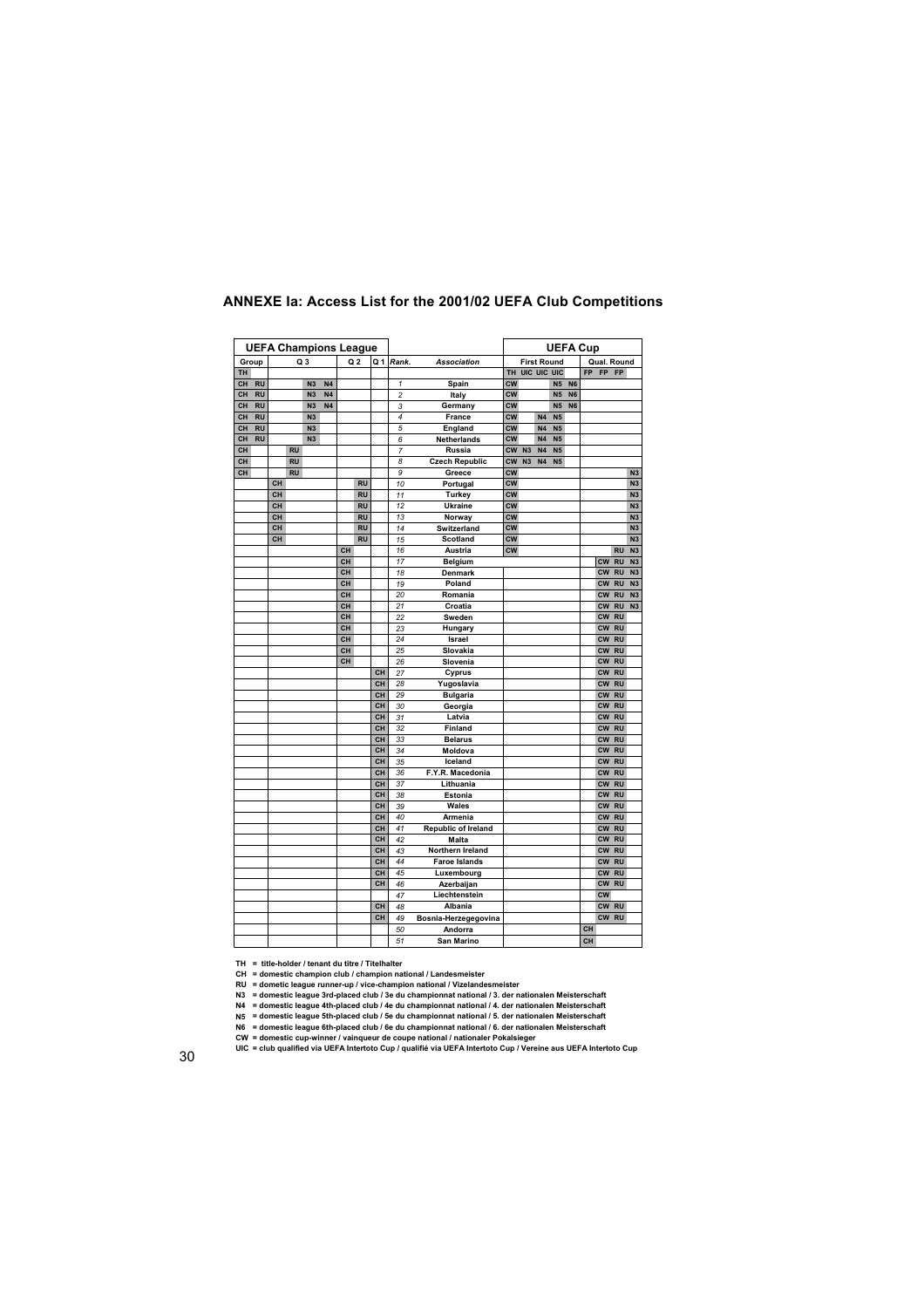

## **ANNEXE Ib: UEFA Champions League Competition System**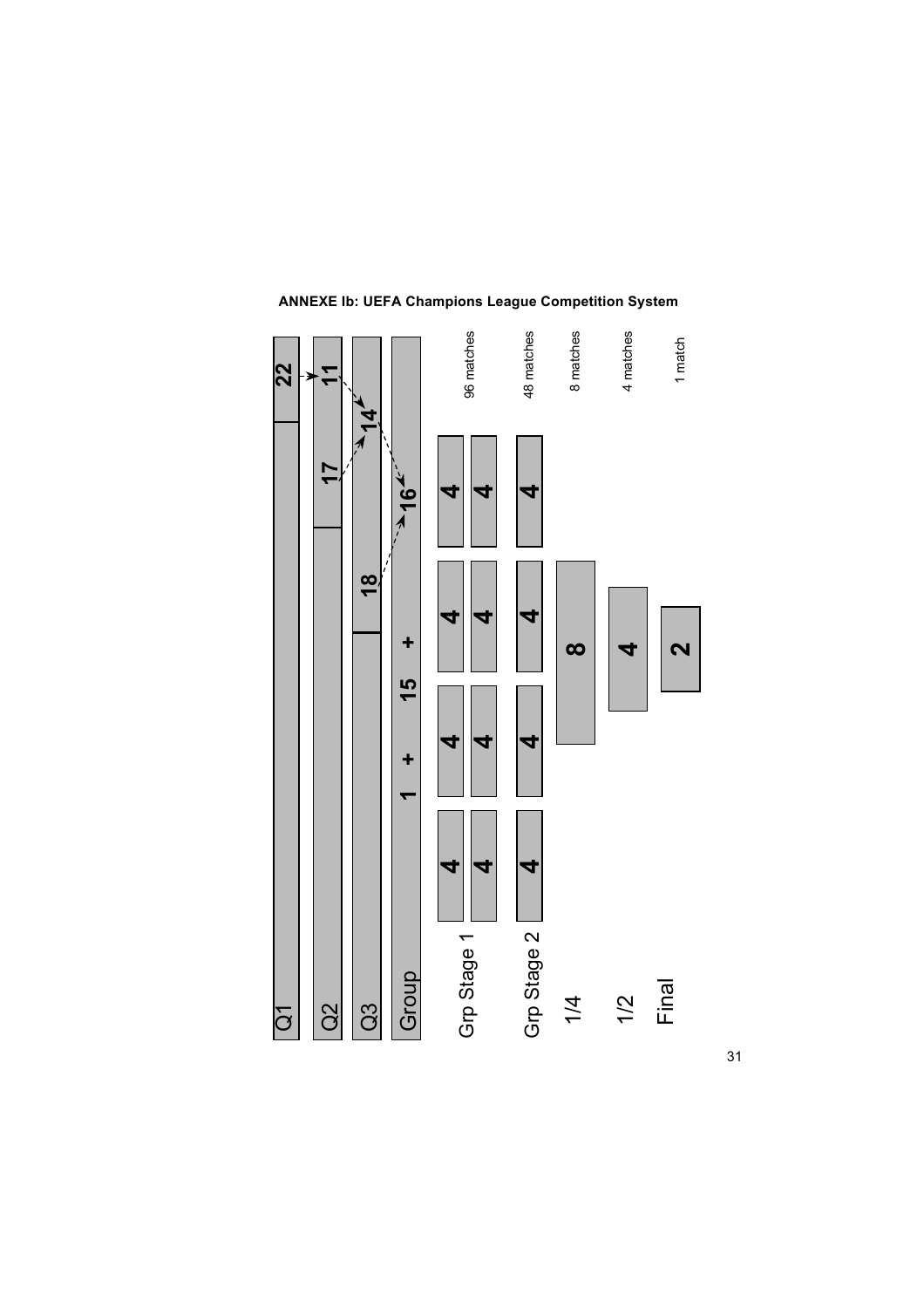## **ANNEXE Ic: UEFA Match Calendar**

|                |                                                        |          |                                                                                       |           |           |                |                           |           |                                                                                                                 |            |  |                                                                          | UIC <sub>1</sub><br>UIC <sub>1</sub> |                    |           |                              |           | UIC1 | $\frac{1}{2}$ |    |                |                  |                |     | UIC <sub>2</sub>        |                      |
|----------------|--------------------------------------------------------|----------|---------------------------------------------------------------------------------------|-----------|-----------|----------------|---------------------------|-----------|-----------------------------------------------------------------------------------------------------------------|------------|--|--------------------------------------------------------------------------|--------------------------------------|--------------------|-----------|------------------------------|-----------|------|---------------|----|----------------|------------------|----------------|-----|-------------------------|----------------------|
| June           | $\sim$<br>$\overline{\phantom{0}}$<br>UIC <sub>2</sub> | m        | ¢                                                                                     | <u>မာ</u> | မ         | $\overline{ }$ | $UIC2$ $UIC2$<br>$\infty$ |           | 9 10 11 12 13 14 15 16 17 18 19 20 21 22 23 24 25 26                                                            |            |  | UIC 3 UIC 3                                                              |                                      |                    |           | UIC <sub>3</sub>             |           |      |               |    |                | 27               | $\frac{8}{2}$  | న్ల | $\overline{30}$         |                      |
| 言              | $\sim$                                                 | S        | 4                                                                                     | 5         | 6         |                | $\overline{8}$            |           | 9 10 11 12 13 14 15 16 17 18 19 20 21 22 23 24 25 26                                                            |            |  |                                                                          |                                      |                    |           |                              |           |      |               |    |                | $\overline{27}$  | 28             | 29  | $\approx$               | 51                   |
| August         | $\sim$<br>JIC 4+Q2                                     | 3        | 4                                                                                     | မာ        | $\circ$   | JIC5+Q3        | œ                         |           | 9 10 11 12   13 ① 4 16 0 17 18 19   20 <mark>21 22   23</mark> 24 25 26   27                                    | ND1<br>MD1 |  |                                                                          |                                      |                    |           |                              | IC5+Q3 Q3 |      |               |    | NID3           |                  | $\frac{8}{2}$  | 29  | 30                      | 5                    |
| September      | $\mathbf{\tilde{z}}$                                   | m        | 4                                                                                     | სი        | O         |                | ∞                         |           | 9   10 <mark>[11 12   13</mark>   14 15 16   17 <mark>  18 19</mark> 20 21 22 23   24 <mark>  25 26   27</mark> |            |  |                                                                          |                                      | <b>MD2 MD2</b>     |           |                              |           |      |               | ë  |                |                  | $\frac{28}{2}$ | ని  | 30                      |                      |
| October        | $\overline{\mathsf{C}}$                                | က        | 4                                                                                     | ယ         | $\bullet$ |                | $\infty$                  | $\circ$   |                                                                                                                 |            |  | 10 11 12 13 14 15 <mark>16 17 18</mark> 19 20 21 22 23 24 25 26 27 28 29 |                                      |                    |           |                              |           |      |               |    |                |                  |                |     | ∣ິື                     | $\frac{1}{3}$<br>MD6 |
| November       | $\sim$<br>$\frac{1}{2}$                                | 6        | 4                                                                                     | LO        | 6         | $\overline{ }$ | $\infty$                  |           | 9 10 11 12 13 14 15 16 17 18 19 20 21 22 23 24 25 26 $\{2\}$                                                    |            |  |                                                                          |                                      |                    |           |                              |           |      |               |    |                |                  | $\frac{8}{2}$  | 29  | 30                      |                      |
| December       | $\sim$                                                 | $\infty$ |                                                                                       | L۵        | o         |                | ∞                         |           | 9    10 11 12 13 14 15 16    17 18 19 20 21 22 23    24 25 26 27 28                                             |            |  |                                                                          |                                      |                    |           |                              |           |      |               |    |                |                  |                | 29  | $\overline{30}$         | $\tilde{e}$          |
|                |                                                        |          |                                                                                       |           |           |                |                           |           |                                                                                                                 |            |  |                                                                          |                                      |                    |           |                              |           |      |               |    |                |                  |                |     |                         |                      |
| January        | $\mathbf{\Omega}$                                      | 3        | 4                                                                                     | 5         | o         | N              | ∞                         | $\circ$   |                                                                                                                 |            |  | $10$ $11$ $12$ $13$ $14$ $15$ $16$ $17$ $18$                             |                                      |                    | Balk      | 19 20 21 22 23               |           |      |               |    | 24 25 26 27 28 | ND <sub>10</sub> |                | ని  | $\approx$               | 51                   |
| February       | $\mathbf{\Omega}$                                      | က        | 4                                                                                     | 5         | ဖ         |                | $\infty$                  | თ         |                                                                                                                 |            |  | $10$ $11$ (12 13) 14 15 16 17 18 19 20 21 22 23 24 25 26                 |                                      |                    |           |                              |           |      |               |    |                | 27   28          |                |     |                         |                      |
| March          |                                                        | က        | 4                                                                                     | မာ        | ဖ         |                | ∞                         | $\circ$   |                                                                                                                 |            |  | 10 11 12 13 14 15 16 17 18 19 20 21 22 23 24 25 26 27 28 29 30 31        |                                      | VD12               | NID12     | $\frac{4}{11}$               |           |      |               |    |                |                  |                |     |                         |                      |
| April          | $\sim$<br>$\overline{a}$                               |          | 4                                                                                     | 5         | ဖ         | $\overline{ }$ | $\infty$                  | $\bullet$ |                                                                                                                 | 1/2        |  | $\frac{10}{11}$ 11 12 13 14 15 (16 17) 18 19 20 21 22 23 24 25           |                                      |                    |           |                              |           |      |               |    | 8              | 27               | 28 29          |     | $\overline{\mathbb{P}}$ |                      |
| Nay            | $\sim$<br>$\overline{ }$                               | ∞        | 4                                                                                     | ဖ         | $\circ$   | $\overline{1}$ | $\overline{8}$            | တ         |                                                                                                                 |            |  | 10 11 12 13 14 15 16 17 18 19 20                                         |                                      |                    |           |                              | 21 22 23  |      | 24            | 25 | 26             | $\overline{27}$  | 28             | 29  | 30                      | $\overline{3}$       |
| <b>June</b>    | $\mathbf{\tilde{z}}$                                   | m        | 4                                                                                     | <u>မာ</u> | ဖ         |                | ∞                         |           | $9 - 10$ 11 12 13 14 15 16 17 18 19                                                                             |            |  |                                                                          |                                      |                    | <u>20</u> | $\overline{21}$              | 22        |      | 23   24       | 25 | 26             | 27               | 28             | ನಿ  | $30\,$                  |                      |
|                |                                                        |          |                                                                                       |           |           |                |                           |           |                                                                                                                 |            |  |                                                                          |                                      |                    |           |                              |           |      |               |    |                |                  |                |     |                         |                      |
| $\cdots$ x y z |                                                        |          | PROPOSED DATES FOR FRIENDLY MATCHES<br>START OF WEEK: SAT SUN   MON                   |           |           |                |                           |           |                                                                                                                 |            |  |                                                                          |                                      |                    |           |                              |           |      |               |    |                |                  |                |     |                         |                      |
|                |                                                        |          | NTERNATIONAL MATCHES FOR NATIONAL TEAMS. INCL. WC 2002                                |           |           |                |                           |           |                                                                                                                 |            |  |                                                                          |                                      |                    |           | JIC 1 = UEFA Intertoto stage |           |      |               |    |                |                  |                |     |                         |                      |
|                |                                                        |          | UEFA CLUB COMPETITION MATCHES (UEFA Cup on Thursdays, UCL on Tuesdays and Wednesdays) |           |           |                |                           |           |                                                                                                                 |            |  |                                                                          |                                      | Q = UEFA Cup stage |           |                              |           |      |               |    |                |                  |                |     |                         |                      |
|                |                                                        |          |                                                                                       |           |           |                |                           |           |                                                                                                                 |            |  |                                                                          |                                      | $Q1 = UCL stage$   |           |                              |           |      |               |    |                |                  |                |     |                         |                      |

SCUP (AUG 24) & EUSA (NOV 27)<br>U-21 FINAL TOURNAMENT

**MARY** 

 $32$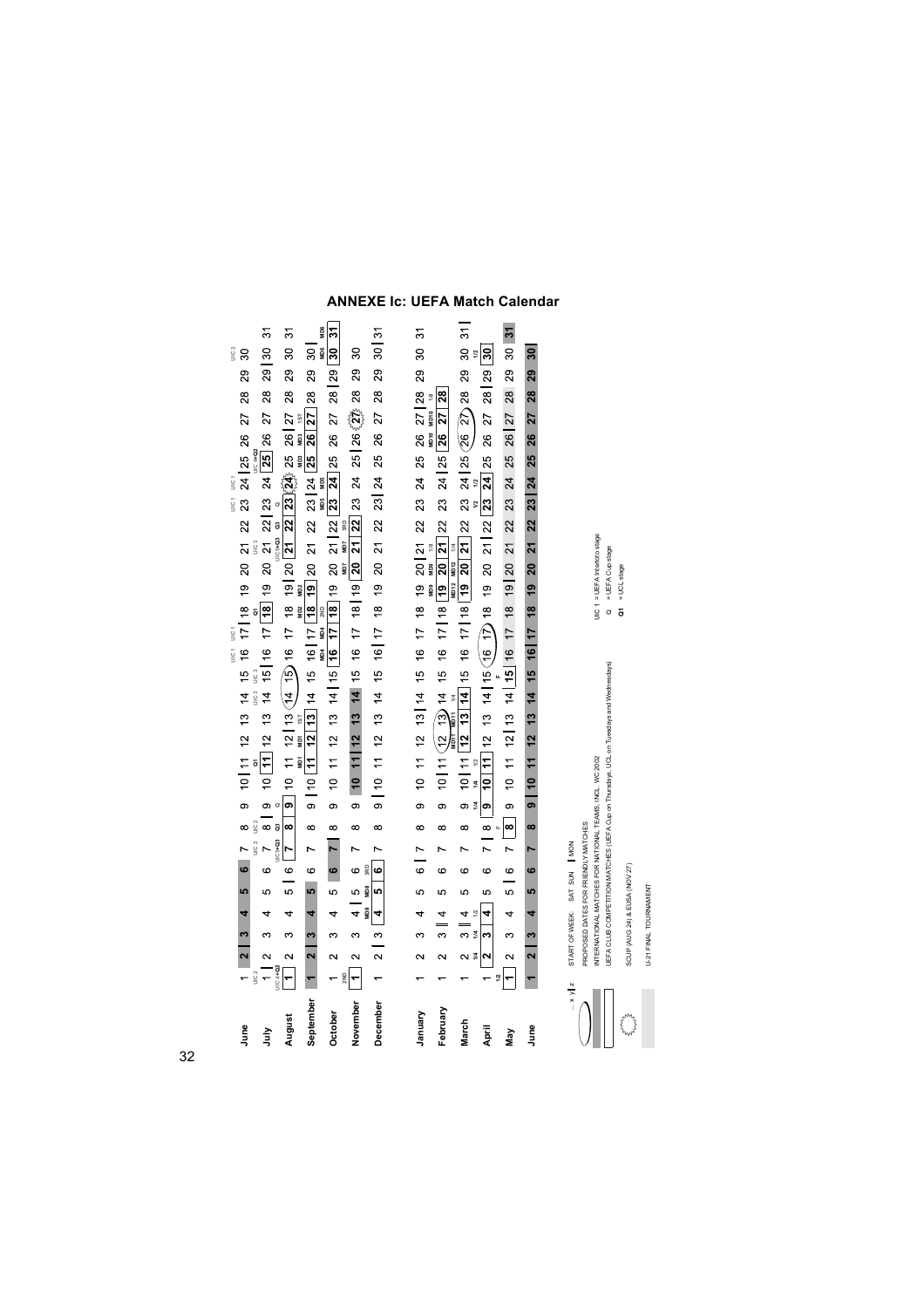## **ANNEXE II: Coefficient Rankings Calculation System**

- 1. Places in the UEFA Champions League are allocated as follows:
	- a) 3 associations with 4 participants each,
	- b) 3 associations with 3 participants each,
	- c) 9 associations with 2 participants each,
	- d) remaining associations with 1 participant each,

plus

- e) the title-holders, if they do not qualify for the UEFA Champions League via their top domestic league championship, and if the UEFA Administration admits the club in question to the UEFA Champions League at the request of its national association (see Article 1 of the *UEFA Champions League regulations*).
- 2. Places in the UEFA Cup are allocated as follows:
	- a) 2 associations with 4 participants each,
	- b) 12 associations with 3 participants each,
	- c) remaining associations with 2 participants each,

plus

- d) the title-holders, if they do not qualify for either of the 2001/02 UEFA club competitions via their domestic club competitions, and if the UEFA Administration admits the club to the UEFA Cup at the request of the respective national association (see Article 1 of the *UEFA Cup regulations*);
- e) three clubs on the basis of UEFA's Fair Play assessment (see Annexe V), as well as three clubs from the UEFA Intertoto Cup;
- f) the 16 clubs eliminated in the third qualifying round of the UEFA Champions League, which join the UEFA Cup in the first round (see Article 1 of the *UEFA Cup regulations*);
- g) the eight clubs which finish the first group stage of the UEFA Champions League in third place in their group, which join the UEFA Cup in the third round (see Article 1 of the *UEFA Cup regulations*).
- 3. In both the UEFA Champions League and UEFA Cup, clubs representing the associations with the lowest coefficients in the rankings have to take part in the qualifying round(s) (see Annexe Ia).
- 4. Subject to Article 1 of the UEFA Cup regulations, any places that remain vacant after the entry deadline will be allocated to national associations that are entitled to enter a total of four participants in the UEFA Champions League and UEFA Cup combined, in accordance with the current table of performances (see Annexe Ia).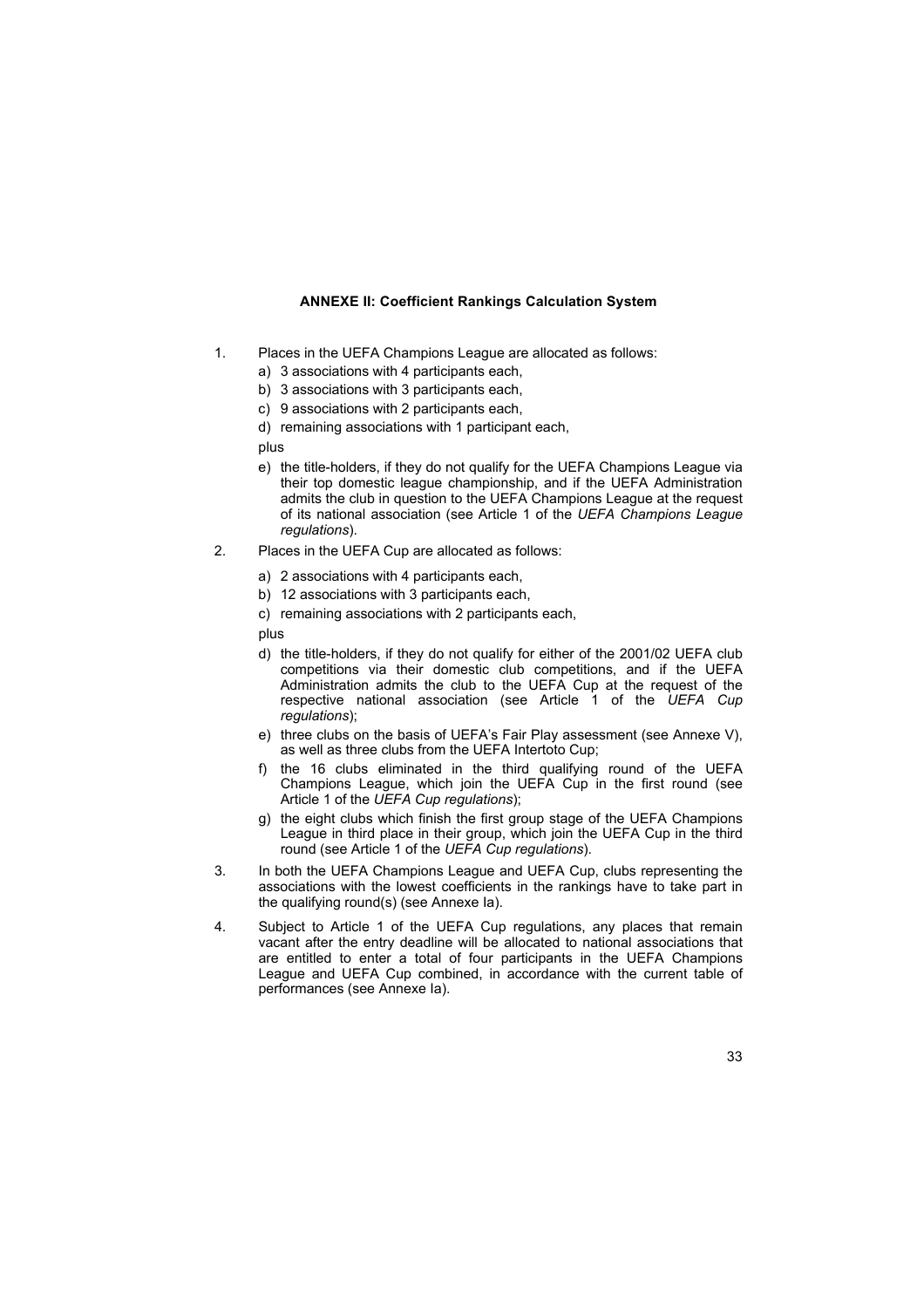- 5. The allocation of places per association for both the UEFA Champions League and UEFA Cup will be made in accordance with a table of performances covering five UEFA club competition seasons (i.e. UEFA Champions League, UEFA Cup Winnersí Cup and UEFA Cup). This table (UEFA association coefficient rankings) is compiled annually, with the oldest season dropped each time for the purpose of the calculation.
- 6. The table is compiled as follows:
	- a win to be worth 2 points (1 point for qualifying-round matches)<br>a draw 1 point  $\frac{1}{2}$  point for qualifying-round matches)
		- 1 point  $(1/2)$  point for qualifying-round matches)
	- a defeat 0 points

Qualifying-round results are taken into account only for the calculation of the association's coefficient.

Clubs which reach the quarter-finals, semi-finals or final of any of the three UEFA club competitions in question are awarded an extra point for each such round. In addition, one point is awarded for participation in the UEFA Champions League.

Results obtained in the UEFA Intertoto Cup do not count for the coefficient rankings determining the number of places in the UEFA Champions League and UEFA Cup.

- 7. The points obtained each season by the clubs representing a national association are added, then divided by the combined number of clubs from the said association having taken part in the three UEFA club competitions in question, to produce the coefficient value of the national association concerned. Points obtained in the UEFA Intertoto Cup are exempt from this stipulation, in accordance with point 6 above.
- 8. Coefficients are calculated to the thousandth, and not rounded up.
- 9. In the case of equal coefficients, the UEFA Administration will take a final decision, taking into consideration the individual coefficient of the most recent season.
- 10. Points are awarded only for matches which have actually been played, in accordance with the results ratified by UEFA. Kicks from the penalty mark to determine which club qualifies, or the winners, do not affect the actual result of the match.
- 11. Member associations are informed of the general classification after each UEFA club competition season, and this classification determines the number of participants from each association for the following seasonís UEFA Champions League and UEFA Cup.
- 12. The UEFA Administration will take final decisions on any matters not provided for by these provisions.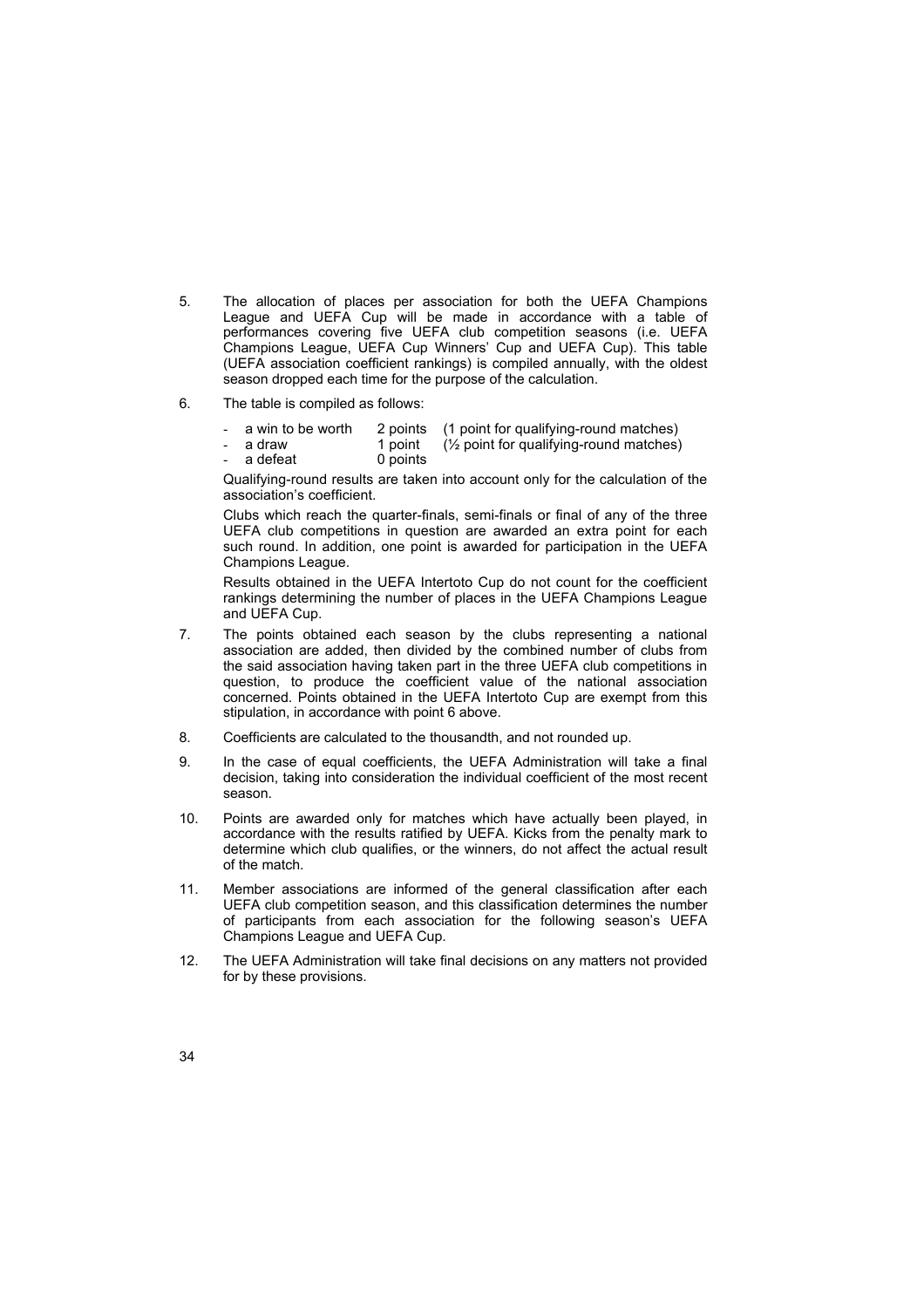## **ANNEXE III: Media Matters**

- 1. UEFA and its member associations hold the exclusive rights to authorise the audio-visual, electronic and sound-broadcasting transmissions or reproductions of events which take place within their respective area of responsibility, as well as any other use and distribution by whatever audiovisual, electronic and sound-broadcasting media, whether the transmission be live or deferred, of full length or in excerpts.
- 2. The above-mentioned principles are implemented by special regulations approved by the Executive Committee which, in particular, govern the rights and obligations concerning the exploitation and international transmission of televised pictures among the holders of the rights and other national associations.
- 3. Each club must appoint a media officer to co-ordinate co-operation between the club and the media in accordance with UEFAís regulations and guidelines, as well as the UEFA Champions League Club Manual. Where possible, the Media Officer will aim to assist UEFA in compiling editorial features in text or electronic format before or during the season, to help promote the competition. The Media Officer must travel with the team for away fixtures in order to co-ordinate all media arrangements and to co-operate with the UEFA Media Officer at the venue.
- 4. The clubs undertake to provide the rights-holding broadcasters with the necessary technical assistance, i.e. the necessary entry passes for technical personnel, as well as an appropriate number of commentary positions (up to 20 for group matches and up to 30 for quarter- and semi-finals) in the centre of the grandstand, and the necessary space for all technical installations, including camera positions and space for at least two television studios (minimum 25m<sup>2</sup> each).
- 5. In principle, the host club is responsible for the production of photographersí bibs, as well as for TV and ENG crew bibs (in the UEFA Champions League, UEFA is responsible for the production of such bibs). The host club is responsible for the distribution and collection of the bibs after the match. ENG crews and photographers are not allowed to make interviews on or beside the field of play.
- 6. No media representatives (including TV, radio, ENG crews, photographers or reporters) are allowed to go onto the field of play before, during or after the match, with the exception of the hand-held camera crew covering the team line-ups at the start of the match. The same applies to the tunnel and dressing-room area, with the exception of UEFA-approved "flash" interviews and the pre-match presentation.

## 7. **Club TV responsibilities**

Clubs involved in the UEFA Champions League have certain obligations towards the host broadcaster and other broadcasters, for all matches.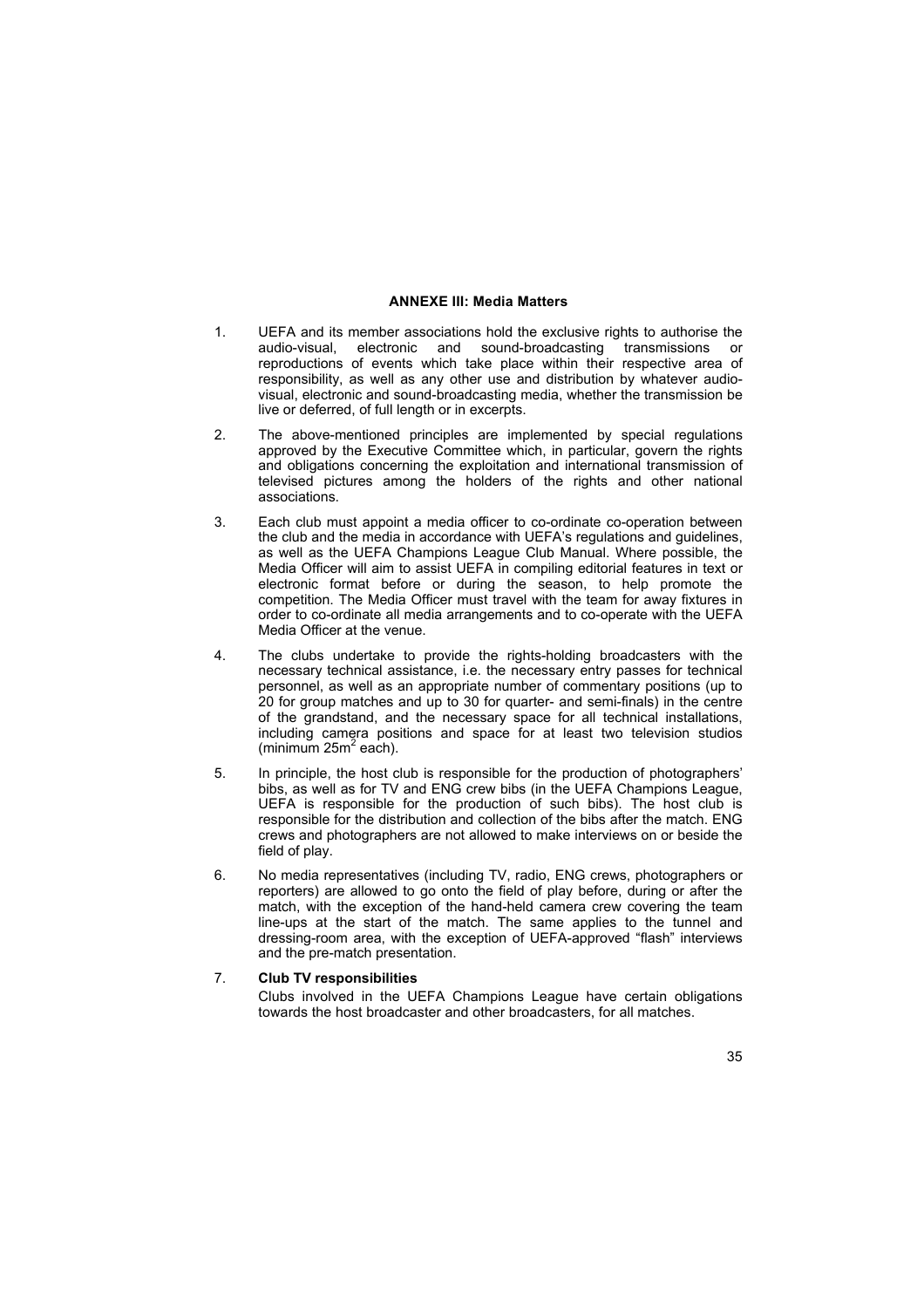TV support includes the provision of certain space and facilities in the stadium for the host broadcaster and unilateral broadcasters, as well as the observation of certain practices and procedures.

In general, broadcaster requirements include, but are not limited to, space for camera positions, commentary positions, stadium studios, interview positions, TV briefing room and space for several television technical vehicles. Clubs may not charge the broadcasters and/or their affiliated radio commentators for any general installation costs for commentary positions (i.e. space, tables, chairs).

Clubs must provide the necessary space as is reasonably required for the installation of cameras by the host broadcaster and unilateral broadcasters, according to the Standard Broadcast Plan developed by UEFA in consultation with the UEFA Champions League broadcasting partners.

All security measures that may be reasonably required to protect the commentary area, camera positions and OB van area are the responsibility of the club.

Non-rights-holding TV and radio reporters may, if space permits, be allocated ëobserver seatsí (without desk) in the Press Box. Therefore, applications for such seats should be directed to the home club. Cameras and other technical equipment as appropriate must be deposited in the location indicated by the UEFA Media Officer on entering the stadium.

## 8. **Principles**

- a) Respect of the field of play: Broadcaster equipment and personnel must be placed in such a way that they do not present any danger for players or referees. Generally, cameras should be four metres from touch-lines, and behind advertising boards on goal-lines. The field of play itself must always be kept free of cameras/personnel.
- b) Respect of officials: Broadcaster equipment and personnel may not obstruct the view or movement of, or cause confusion for referees or players/coaches.
- c) Respect of spectators: Camera equipment and personnel should not obstruct the spectators' view of the field of play. Cameras should not record the crowd in a manner which could cause any dangerous activity.
- d) Respect of players/coaches: Broadcasters must respect the needs of the players and coaches. Interviews may be arranged only outside the Technical Zone, in areas defined and approved by UEFA. Reporters must not approach players or coaches for interviews or comments during play.
- e) Respect of other media: Broadcasters must respect the needs of other media, the written press, radio, and photographers. For example, adequate positions for photographers must be available alongside TV cameras behind the advertising boards, in principle behind each goal, and press working areas must not be disturbed during the match by broadcaster commentators or cameras.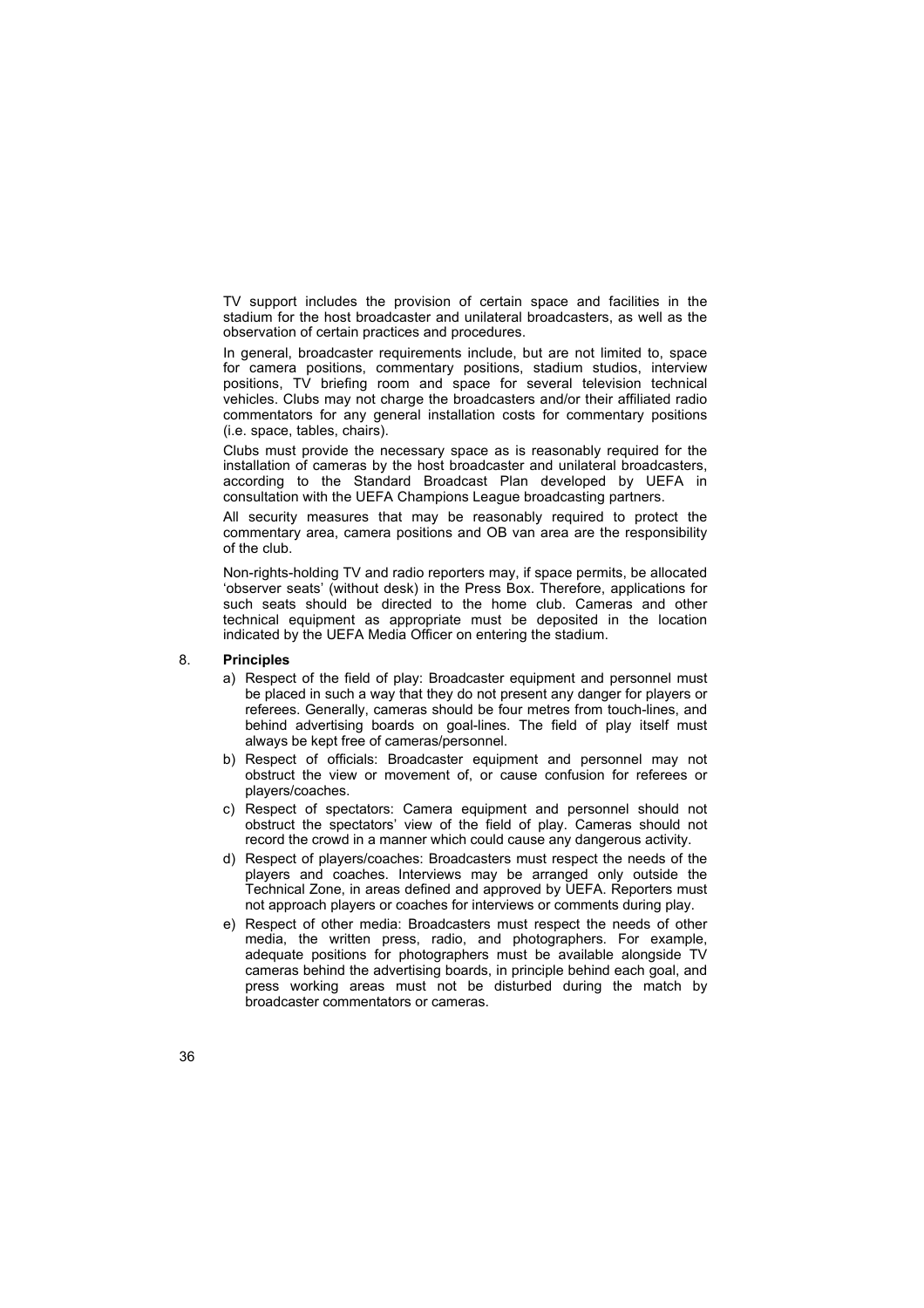## 9. **Camera Positions: Host Broadcaster Minimum Positions**

In order to guarantee a consistently high standard of TV coverage across all matches, there should be a certain minimum number of camera positions for use by the host broadcaster, plus additional positions available to the host broadcaster and unilateral broadcasters, to supplement their coverage.

All camera positions are subject to the space available. However, clubs should use all means to ensure that the minimum camera positions described below can be accommodated, unless they present any safety or security risks. All cameras must respect the minimum distances from the touch-lines and substitutes' benches as indicated in diagram IVb in this annexe.

- 1. & 2. Main cameras: In the main stand or the stands situated exactly on the halfway line. These cameras should be facing away from the sun and installed on the same side as the commentary positions. The first camera will be used for wide-angle coverage of the match, and the second for close-ups.
- 3. Close-up camera: Fixed camera on the halfway line at pitch level, near the touch-line, for player close-ups. If it is necessary for this camera to be placed between the subsitutes' benches, then a solution must be found to enable an unimpeded view of the field of play and substitutes' benches for the UEFA fourth official, and a clear view of the field of play for the club representatives seated on the substitutes' benches. This camera, hand-held, can also be used on the field for player close-ups during the UEFA Champions League line-up.
- 4. & 5. 16-metre cameras: Two cameras installed in the main stand facing each of the 16-metre lines. These cameras are normally at a lower height in the stands than the main camera platform.
- 6. & 7. Low cameras behind the goal: Two cameras at pitch level in fixed positions behind the goal-line, located in line with the 6-metre line, on the side closest to the main TV camera.
- 8. Bench camera: One portable camera (fixed, unless agreed otherwise) may be positioned to cover the substitutes' benches for close-ups of players. This camera must respect the minimum distance of five metres from the substitutes' benches, and ensure that the players, coaches and referees are not disturbed and have a clear view of all corners of the field of play. Between the substitutes' benches, the camera must therefore remain behind the line of the substitutes' benches and the fourth official's table. Outside the substitutes' benches, the camera must remain behind a line drawn from the substitutes' benches to the corner flags. The field of play must be marked to indicate these zones. Only one portable camera of the host broadcaster may operate between the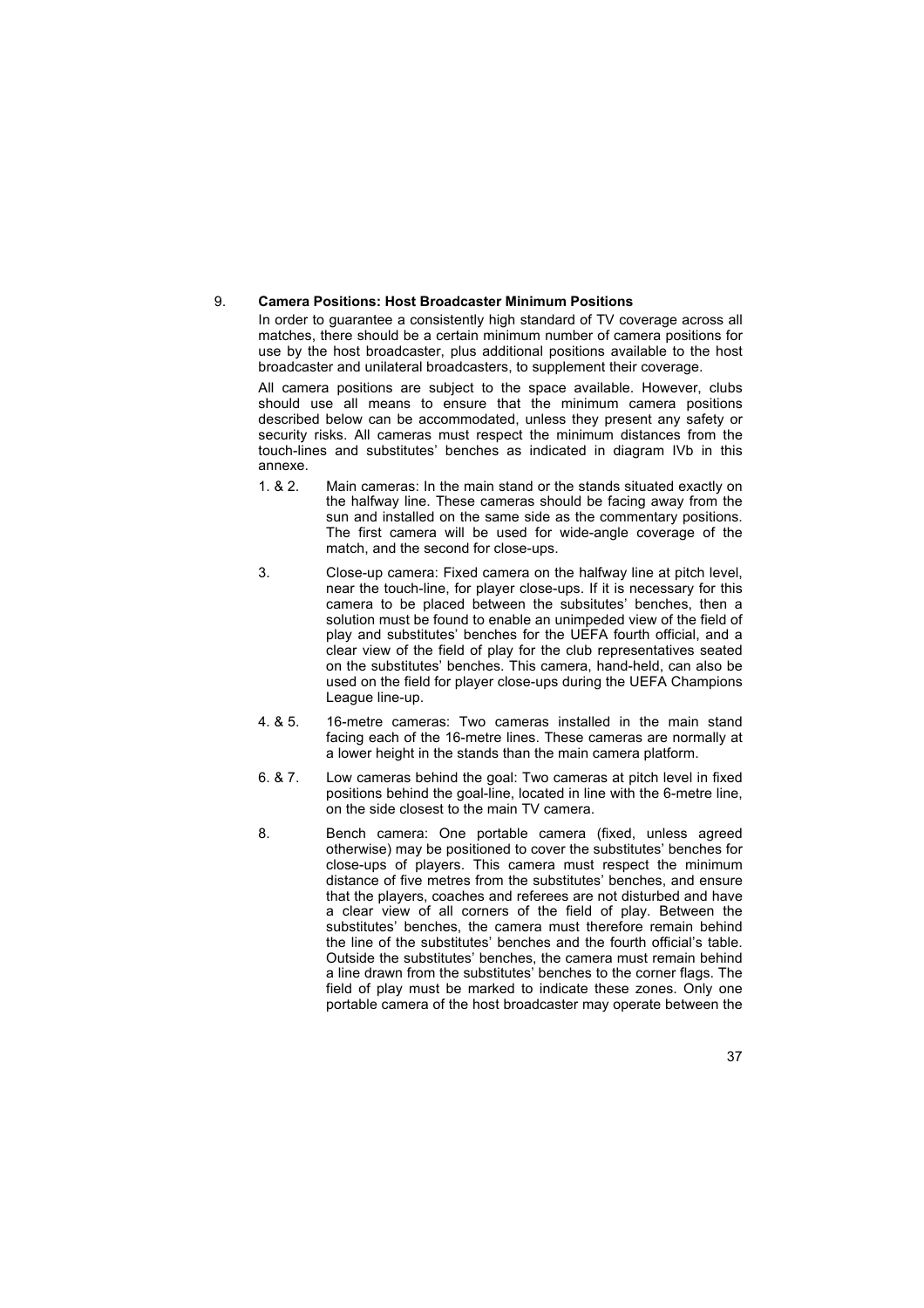substitutes' benches. Unilateral cameras may operate only outside the substitutes' benches.

- 9. Beauty-shot camera: Fixed camera mounted high in the stadium to give a panoramic static shot of the stadium. A camera, in a fixed position, can be installed in the area between the field and dressing-room area or the players' tunnel only prior to kick-off. Its position must be approved by the UEFA Media Officer.
- 10. Interview camera: Portable or fixed camera in the players' tunnel for the "flash" interviews, at a location to be agreed on during the site visit.
- 11. & 12. High cameras behind goal: One camera installed in the stands behind each goal, at a height which permits the penalty spot to be seen above the goal crossbar.
- 13. Reverse angle camera: One camera located in the stands on the opposite side of the stadium to the main camera, for "reverseangle" coverage. This camera is used particularly for replays when the action is obscured from the normal camera angles.

Clubs are required to provide the facilities to accommodate all of the abovementioned minimum positions, including, where necessary, the removal of seats and the non-sale of tickets, or the construction of camera platforms. Any temporary construction such as scaffolding must be checked and approved by the relevant safety authorities.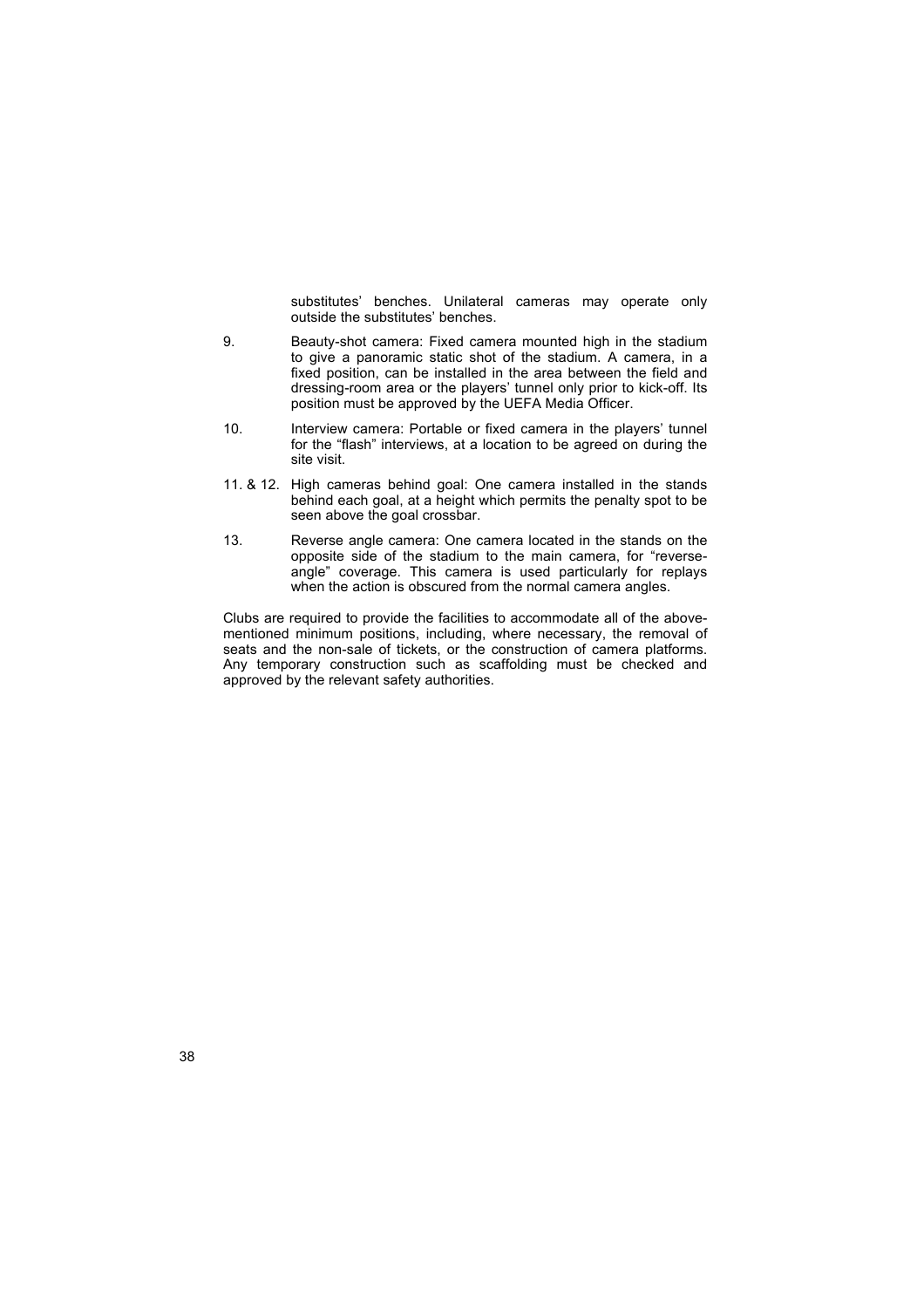

**ANNEXE IVa: Media Positioning at UEFA Matches**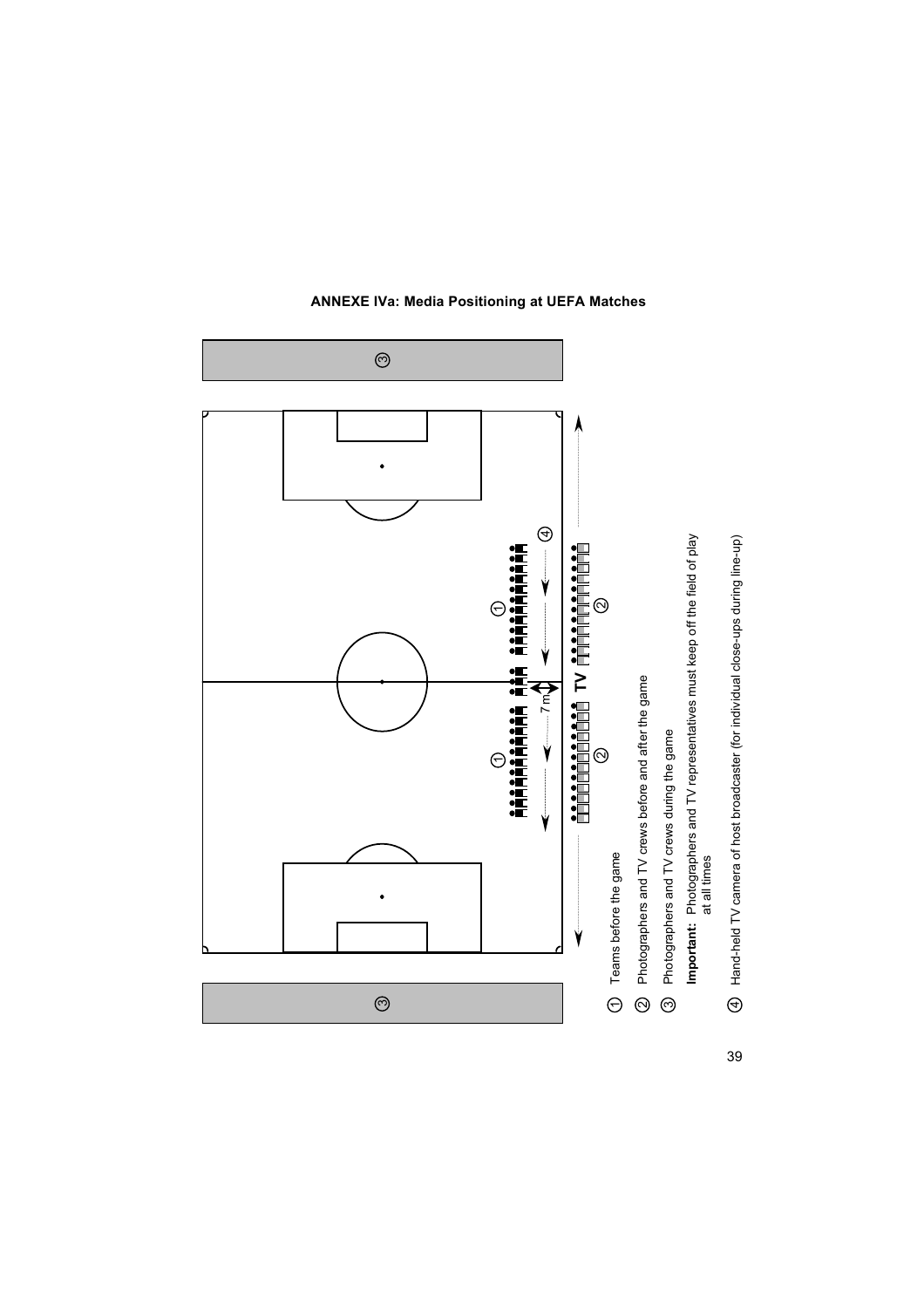

**ANNEXE IVb: TV Camera Positions**

40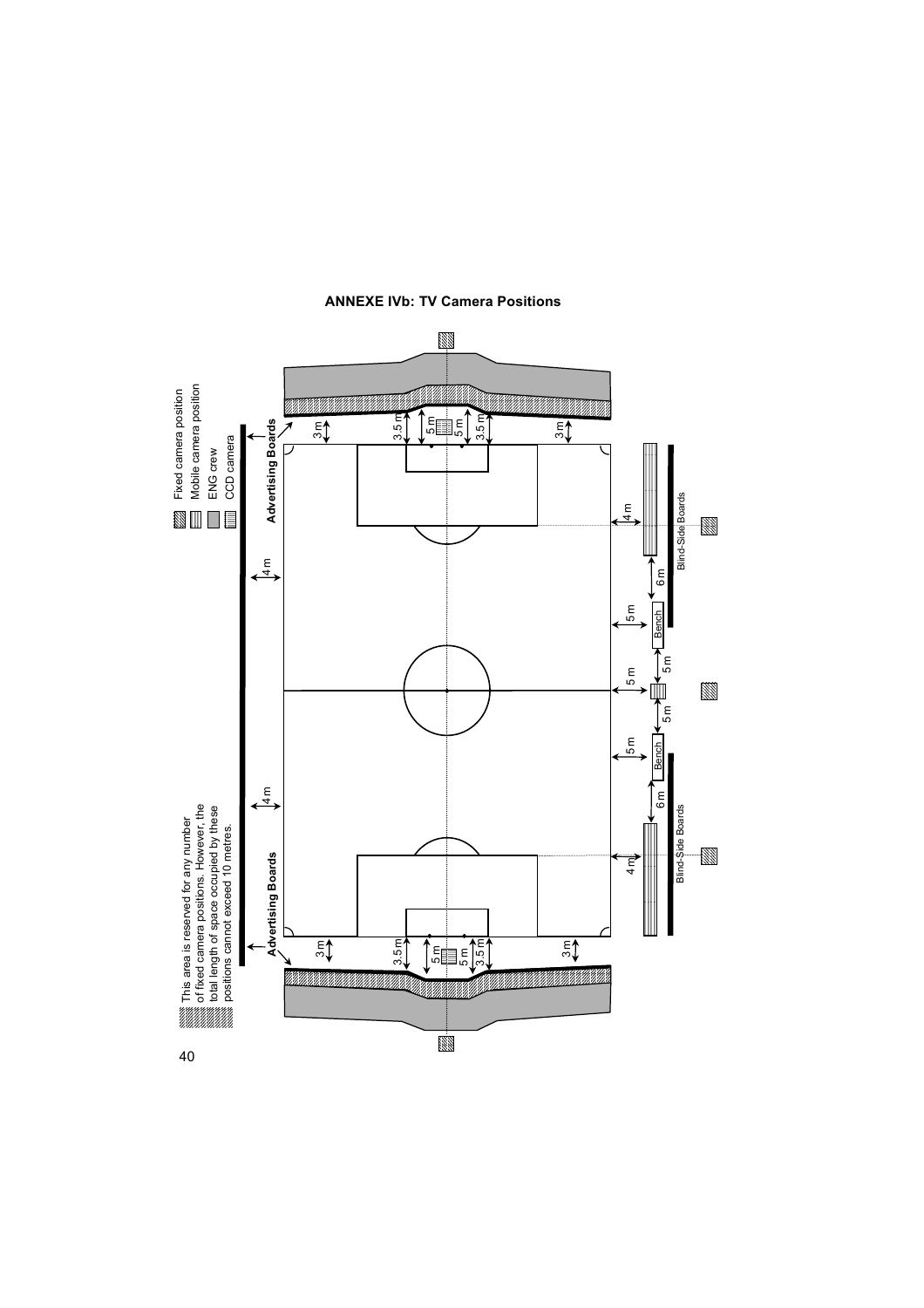## **ANNEXE V: Fair Play**



#### **Fair Play Definition**

The idea of playing a game fairly and treating an opponent in a sporting manner is one of the finest elements to be found in any sport. In fact, it was sport that gave birth to the now widely used expression and concept of fair play. It remains as vital an ingredient of our sport today as it ever did, and most spectators would agree that only a fair match can be an entertaining one.

The concept of fair play can be broken down into the following principles, which apply as much to the players as to other individuals connected with the game:

- a) The Laws of the Game and the regulations of the various competitions must be respected.
- b) Every effort should be made to behave in a sporting manner towards opponents, referees and any other persons involved in matches, such as spectators, officials of other clubs and associations, and representatives of the media.
- c) Anyone else involved in matches should be encouraged to behave in the manner outlined above before, during and after a match, irrespective of the result of the match and the decisions taken by the match officials.

#### **Fair Play Assessment**

## **Introduction**

1. Conduct according to the spirit of fair play is essential for the successful promotion and development of and involvement in sport. The objective of activities in favour of fair play is to foster a sporting spirit, as well as the sporting behaviour of players, team officials and spectators, thereby increasing the enjoyment of all those involved in the game.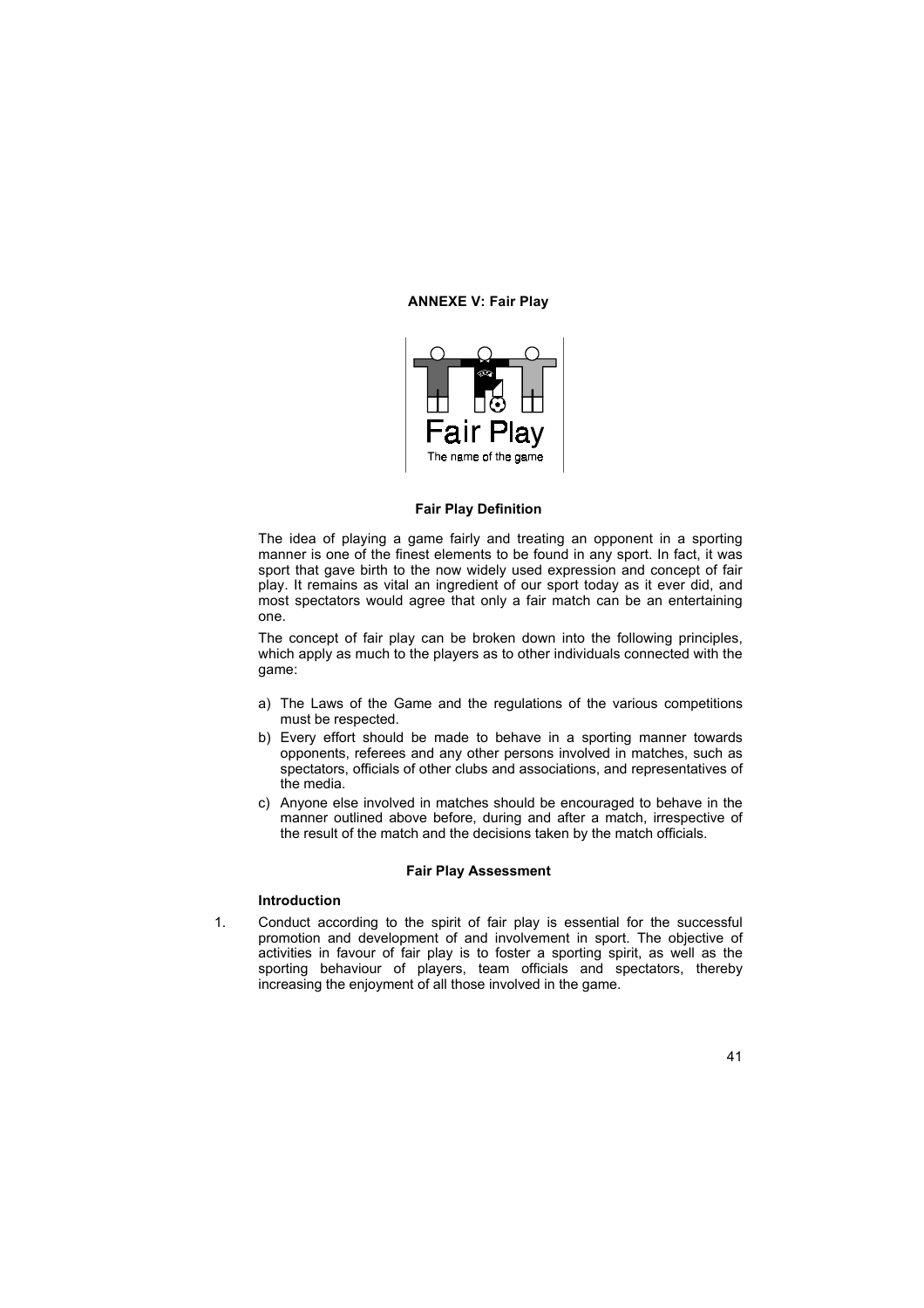- 2. In its efforts to promote fair play, UEFA establishes association fair play rankings for each season, based on all matches played in all UEFA competitions (national representative and club teams) between 1 June and 31 May. In establishing these rankings, only those associations whose teams have played at least the required number of matches (total number of matches assessed divided by the number of associations) are taken into account. For this purpose, fair play conduct is assessed by the appointed UEFA match delegate. In reward for the fair play example they set, a maximum of three associations which attain a previously-defined standard (average of 8.0 points or more in the rankings) each receive one additional place in the UEFA Cup of the next season. These additional places are reserved for the winners of the respective domestic top-division fair play competition. If the winners of the domestic top-division fair play competition in question have already qualified for a UEFA club competition, the UEFA Cup fair play place goes to the highest team in the domestic top-division fair play rankings which has not already qualified for a UEFA competition.
- 3. Following the game which he or she has been appointed to observe, the delegate is expected to complete a Fair Play assessment form, in consultation with the referee and the referee observer (if such a delegate has been appointed for the match in question). The referee confirms with his signature that he has discussed fair play aspects with the delegate.

#### **Methods of Assessment**

4. The assessment form identifies six criteria (components) for the evaluation of the fair play performance of the teams. Assessment should be based on positive rather than negative aspects. As a general rule, maximum assessment marks should not be awarded unless the respective teams have displayed positive attitudes.

## **a) The individual items on the assessment form**

- 5. **Red and yellow cards.** Deduction from a maximum of 10 points:
	- yellow card 1 point<br>red card 3 points
	- $-$  red card

If a player who has been cautioned with a yellow card commits another offence which would normally be punishable with a yellow card, but who must be sent off for this second offence (combined yellow and red card), only the red card counts, i.e. total of 3 points to be deducted.

If, however, a player who has been cautioned with a yellow card commits another offence for which the punishment is dismissal, a total of 4 points (1+3) must be deducted.

'Red and yellow cards' is the only item which may take a negative value.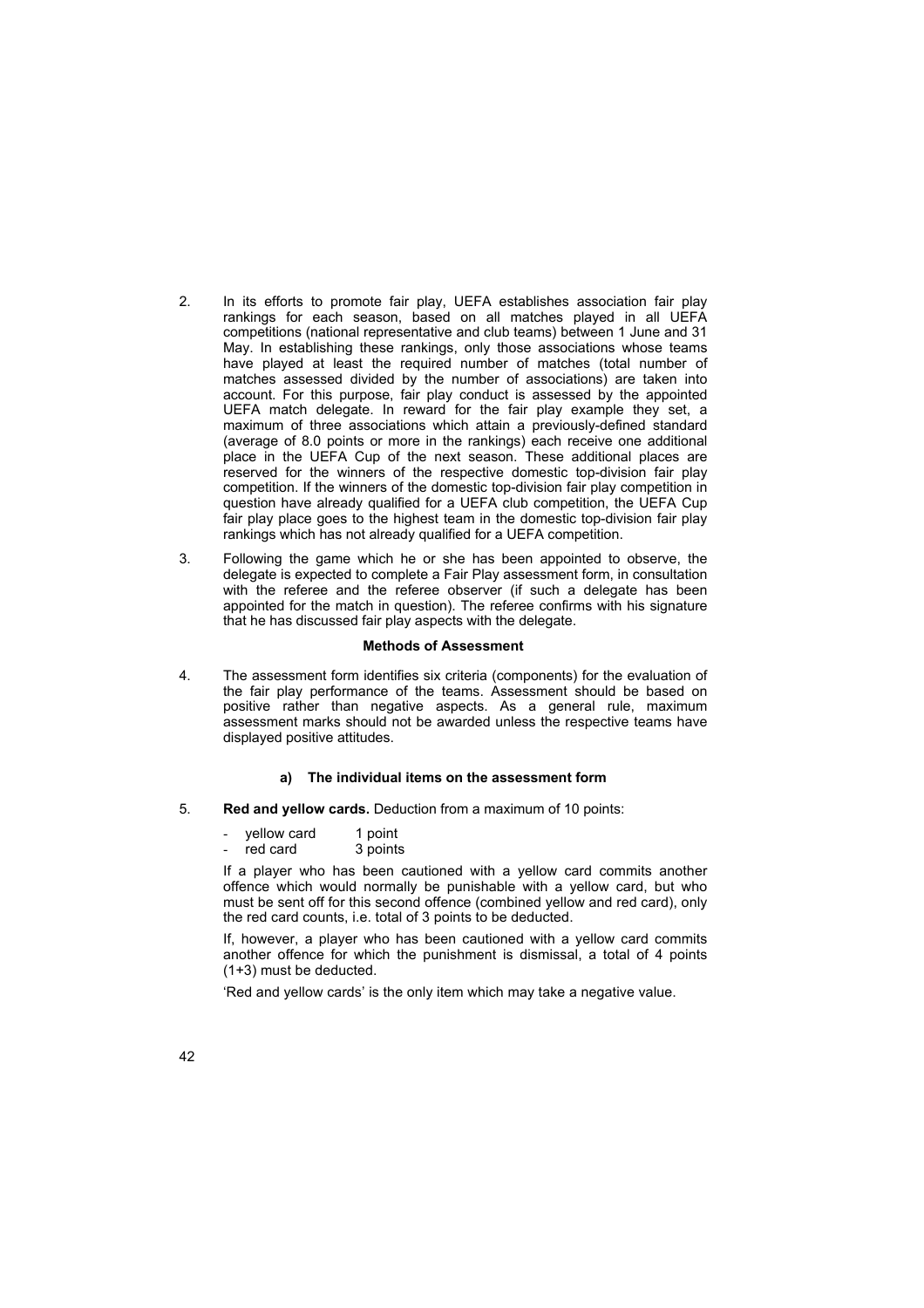## 6. **Positive play**

- maximum 10 points
- minimum 1 point

The aim of this item is to reward positive play which is attractive for the spectators. In assessing positive play, the following aspects should be taken into consideration:

## **Positive aspects:**

- attacking rather then defensive tactics
- acceleration of the game
- efforts to gain time, e.g. bringing the ball quickly back into play, even when in a winning position
- continued pursuit of goals, even if the desired result (e.g. qualification or an away draw) has already been achieved

## **Negative aspects:**

- deceleration of the game
- time-wasting
- tactics based on foul play
- play-acting, etc.

In general terms, positive play correlates with the number of goal-scoring chances created and the number of goals scored.

## 7. **Respect of the opponent**

- maximum 5 points
- minimum 1 point

Players are expected to respect the Laws of the Game, the competition regulations, opponents, etc. They are also expected to ensure that fellow team members and everyone else involved in the team abide by the spirit of fair play as well.

In assessing the players' behaviour vis-à-vis the opposition, double counting against the item 'red and yellow cards' should be avoided. However, the delegate may take into account the seriousness of the offences punished by cards, as well as offences overlooked by the referee.

Assessment should be based on positive attitudes (e.g. helping an injured opponent) rather than infringements. Blameless behaviour, but without any particularly positive attitude or gestures towards opponents, should be assessed with a mark of 4 rather than 5.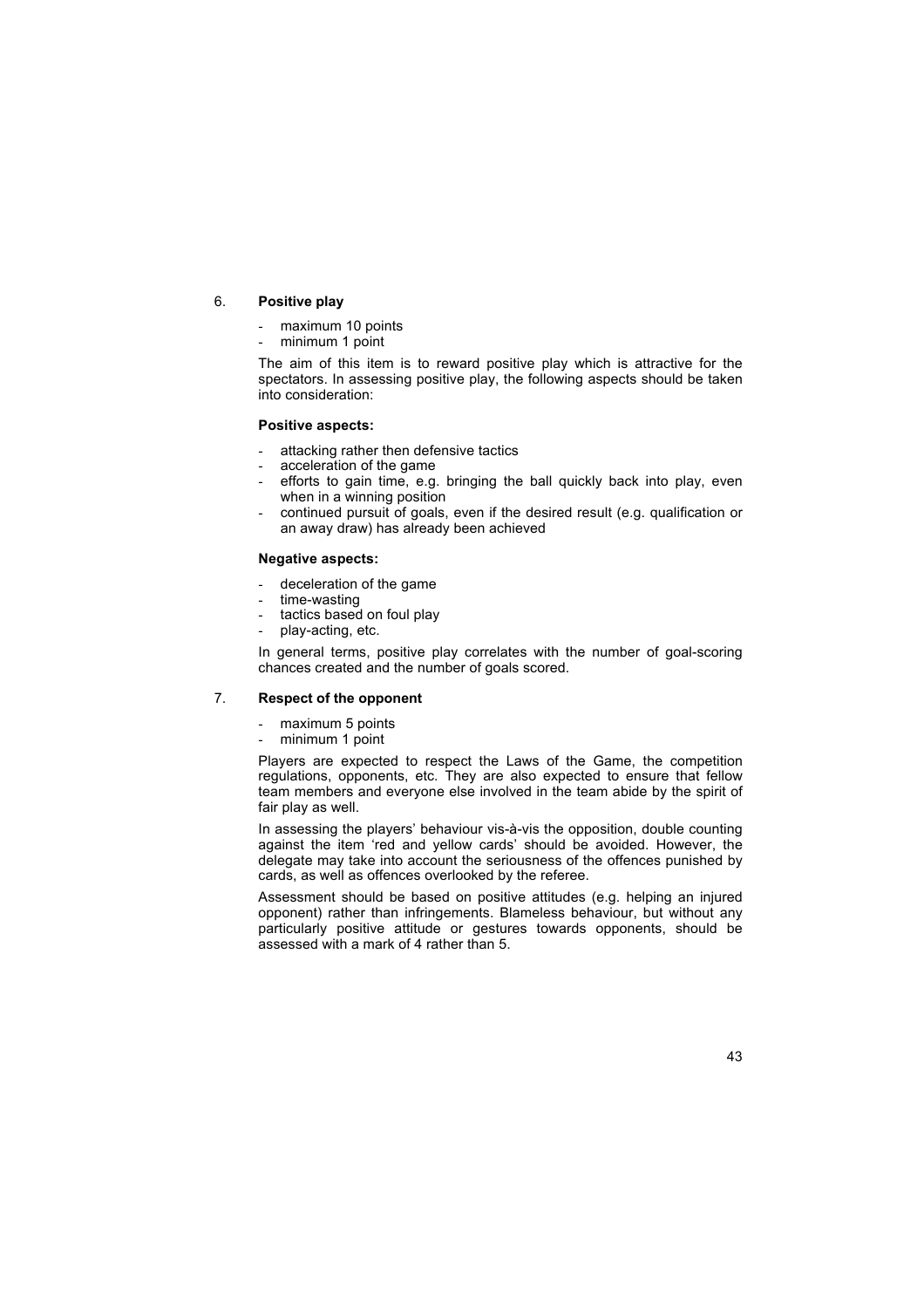## 8. **Respect of the referee**

- maximum 5 points
- minimum 1 point

Players are expected to respect the referees (including assistant referees and fourth officials) as people, as well as for the decisions they take. Double counting against the item 'red and yellow cards' should be avoided. However, the delegate may take into account the seriousness of the offences punished by cards.

A positive attitude towards the referee should be rewarded by high marks, including the acceptance of doubtful decisions without protest. Normal behaviour, but without any particularly positive attitude or gestures with respect to the match officials, should be assessed with a mark of 4 rather than 5.

## 9. **Behaviour of team officials**

- maximum 5 points
- minimum 1 point

Team officials, including coaches, are expected to make every effort to develop the sporting, technical, tactical and moral level of their team through all permitted means. They are also expected to instruct their players to behave in a manner which is in accordance with the fair play principles.

Positive and negative aspects of the behaviour of team officials should be assessed; e.g. whether they calm or provoke angry players or fans, how they accept the referee's decisions, etc. Co-operation with the media should also be considered as a factor in the assessment. Blameless behaviour, but without any particularly positive attitude or gestures, should be assessed with a mark of 4 rather than 5.

#### 10. **Behaviour of the crowd**

- maximum 5 points
- minimum 1 point

The crowd is considered to be a natural component of a football game. The support of the fans may contribute to the success of their team. The crowd is not expected to watch the game in silence. Encouragement of teams by shouting, singing, etc. may have a positive influence on the atmosphere, in accordance with the spirit of fair play.

The spectators are, however, expected to respect the opposing team and the referee. They should appreciate the performance of the opposition, even if they emerge as the winners. They must in no way intimidate or frighten the opposing team, the referee or opposing supporters.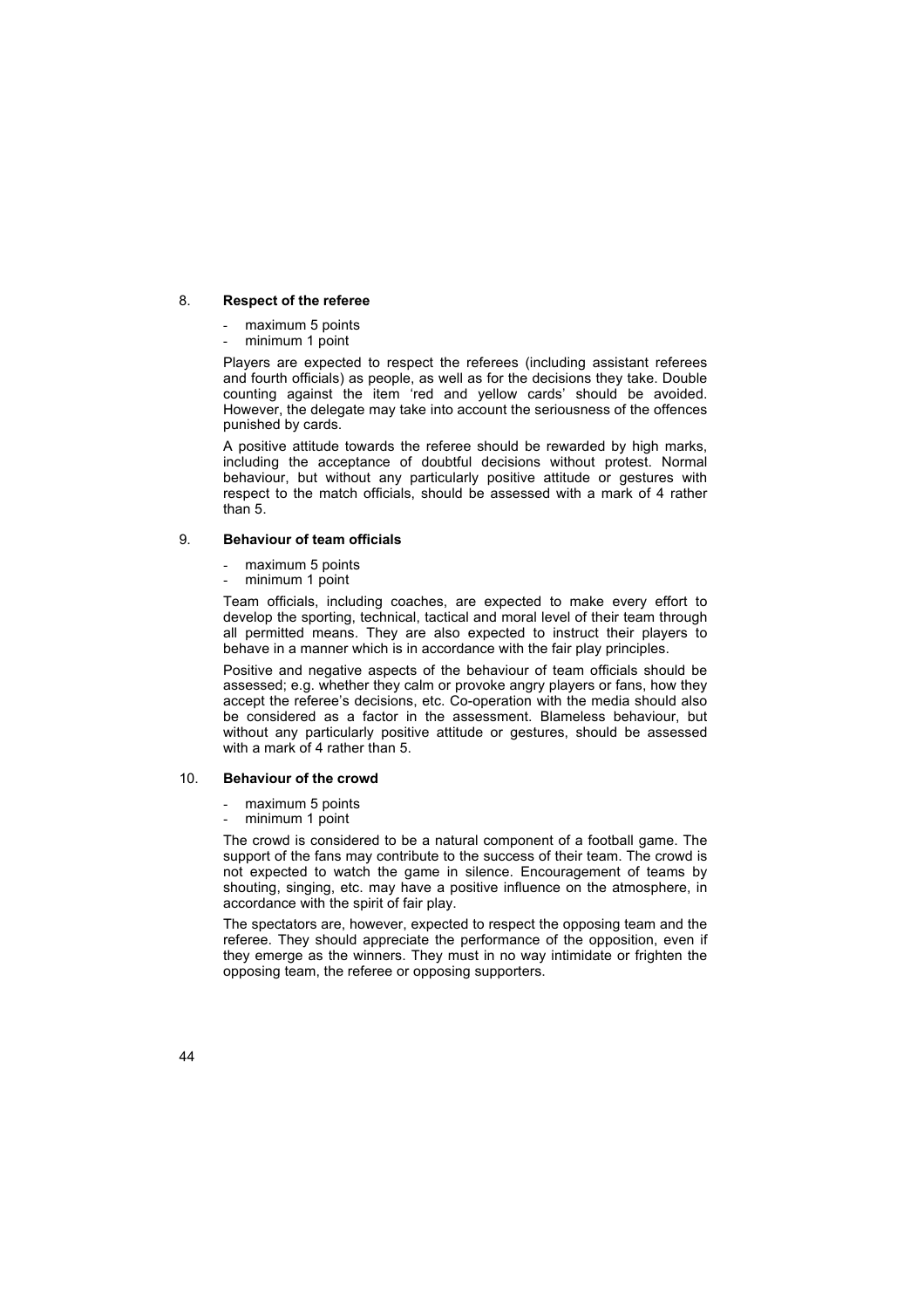A maximum number of points (5) should not be awarded unless all these requirements are satisfied, especially with respect to the creation of a positive atmosphere.

This item is applicable only if a substantial number of fans of the team concerned are present. If the number of fans is negligible, 'N/A' (not applicable) should be recorded under this entry.

## **b) Overall assessment**

- 11. The overall assessment of a team is obtained by adding up the points given for the individual components, dividing this total by the maximum number of points and multiplying the result by 10.
- 12. The maximum number of points per game generally equals 40. If, however, a given team is being supported by a negligible amount of fans, and the item "Behaviour of the crowd" is not being assessed as a result ('N/A'  $-$  see paragraph 10 above), the maximum number of points obtainable will be 35.

*Example:*

The various items for team 1 are assessed as 8+7+3+4+5+4, giving a total of 31. The general assessment will therefore be:

## (31/40) x 10 = **7.75**

If team 2 had only a small number of fans, and the assessment for the other items was 7+8+2+5+2, with 24 as the total, the general assessment would be:

#### (24/35) x 10 = **6.857**

The general assessment should be calculated to three decimal points and not rounded up.

13. In addition to this assessment, the delegate should also give brief written comments on the fair play performance of the teams, to explain the positive and negative aspects which formed the basis for his assessment. This written explanation may also include outstanding individual gestures of fair play by players, officials, referees or any other persons.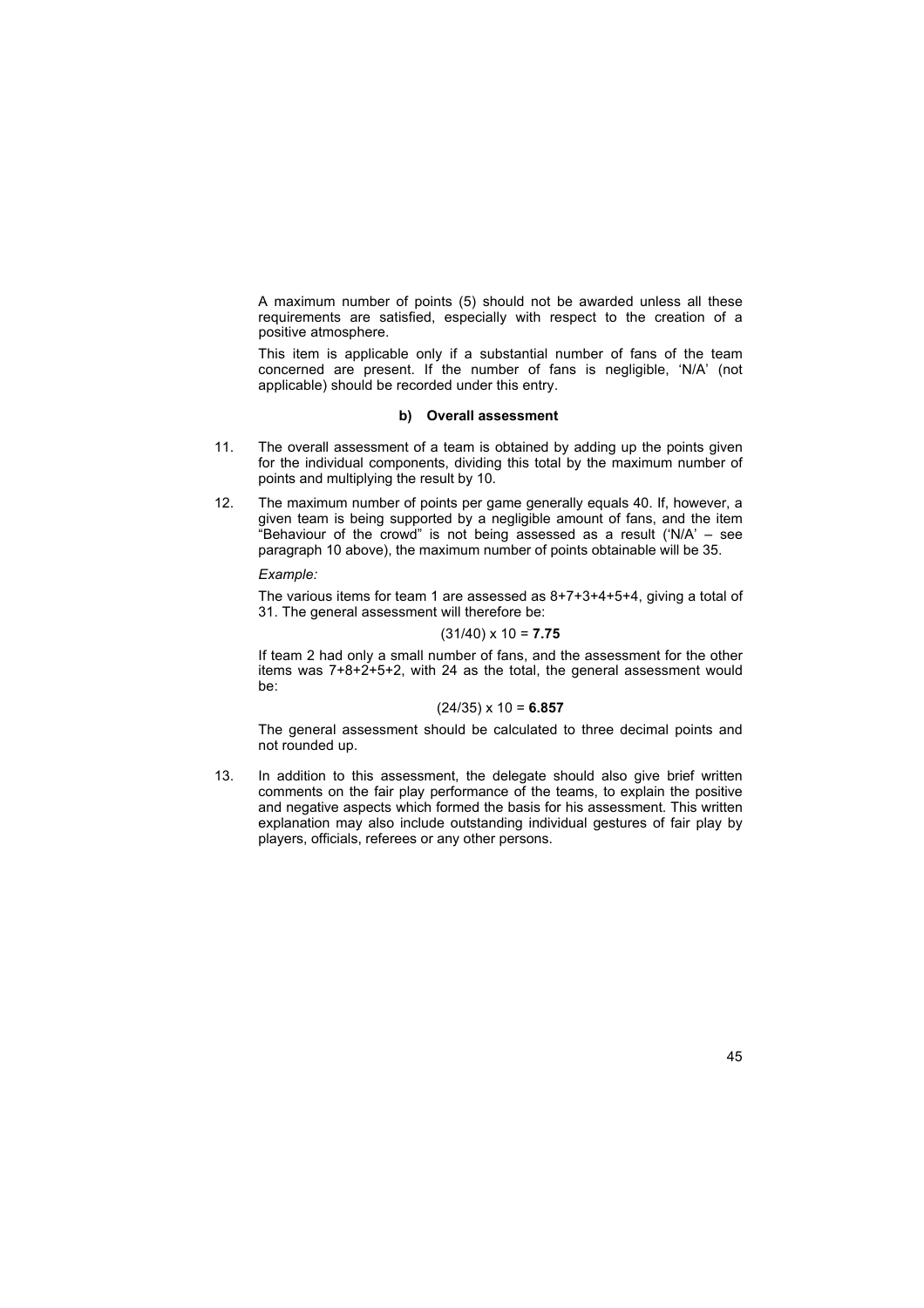### **ANNEXE VI: Regulations concerning the Integrity** of the UEFA Club Competitions -**Independence of Clubs**

## **A. General principle**

It is of fundamental importance that the sporting integrity of the UEFA club competitions be protected. To that end, UEFA reserves the right to intervene and to take appropriate action in any situation in which it transpires that the same individual or legal entity is in a position to influence the management, administration and/or sporting performance of more than one club participating in the same UEFA club competition. Admission criteria are set by the UEFA Administration and are issued with the entry form.

## **B. Independence of clubs**

Regarding admission to the UEFA Champions League (including the qualifying rounds), the following criteria apply:

- 1. No club participating in a UEFA club competition may, either directly or indirectly:
	- a) hold or deal in the securities or shares of any other club, or
	- b) be a member of any other club, or
	- c) be involved in any capacity whatsoever in the management, administration and/or sporting performance of any other club, or
	- d) have any power whatsoever in the management, administration and/or sporting performance of any other club

participating in the same UEFA club competition.

- 2. No person may simultaneously be involved, either directly or indirectly, in any capacity whatsoever in the management, administration and/or sporting performance of more than one club participating in the same UEFA club competition.
- 3. In the case of two or more clubs under common control, only one may participate in the same UEFA club competition. In this connection, an individual or legal entity has control of a club where he/she/it:
	- a) holds a majority of the shareholders' voting rights, or
	- b) has the right to appoint or remove a majority of the members of the administrative, management or supervisory body, or
	- c) is a shareholder and alone controls a majority of the shareholders' voting rights pursuant to an agreement entered into with other shareholders of the club in question.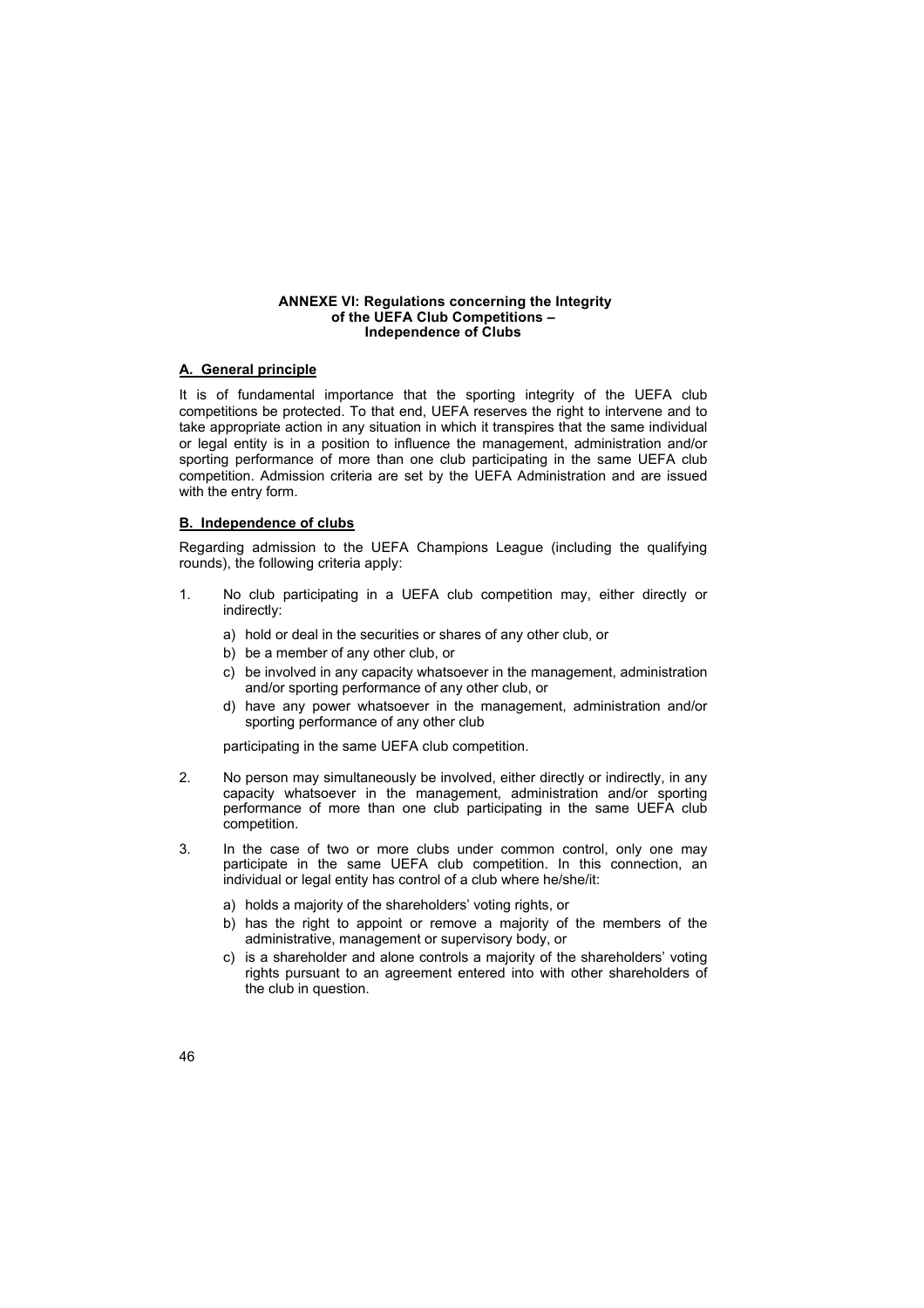- 4. The UEFA Administration takes a final decision regarding the admission of clubs to this competition. It also reserves the right to take action against any clubs which cease to meet the above criteria in the course of an ongoing competition.
- 5. Especially in the case of paragraphs 4.02 and 4.07 of the *UEFA Champions League regulations*, when a club participates in either the qualifying rounds or first group stage of the UEFA Champions League but then moves into the UEFA Cup of the same season on account of its sporting results, the UEFA Administration reserves the right to deny such a club admission to the UEFA Cup on the basis of the aforementioned provisions.

## **C. Admission criteria**

If two or more clubs are affected by the regulations to safeguard the integrity of the UEFA club competitions, the UEFA administration will apply the following criteria in sequence, to determine which club is admitted to the competition in question:

## **For the start of the UEFA Champions League (qualifying rounds and group stages)**

## **Determining which club will participate**

- 1. The club with the highest UEFA club coefficient (cumulative coefficient of the last five seasons) is admitted.
- 2. If two or more clubs have the same club coefficient, the current UEFA coefficient (cumulative coefficient of the last five seasons) of the respective national associations will be taken into consideration. The club whose association has the highest coefficient will be admitted.
- 3. If two or more clubs have the same club and national association coefficient, the club with the highest previous season's (annual) coefficient will be admitted. If this procedure still does not produce a result, the clubs' coefficients for the last season but one will count, and so on.

## **Determining the replacement club**

- 4. The national association of a club which is not admitted to the qualifying rounds or group stages of UEFA Champions League under the above criteria may fill the place thereby rendered vacant with another of its clubs. As a rule, this vacant place should go to the club which finished the domestic championship immediately below the club that is not admitted, provided the club fulfils the aforementioned regulations of integrity.
- 5. If not, the vacant place may go to the next club in the final domestic championship rankings, provided such a club fulfils all admission criteria, including the aforementioned conditions of integrity, failing which the next club in the domestic championship rankings may be considered, and so on. No comparison of coefficients will be made.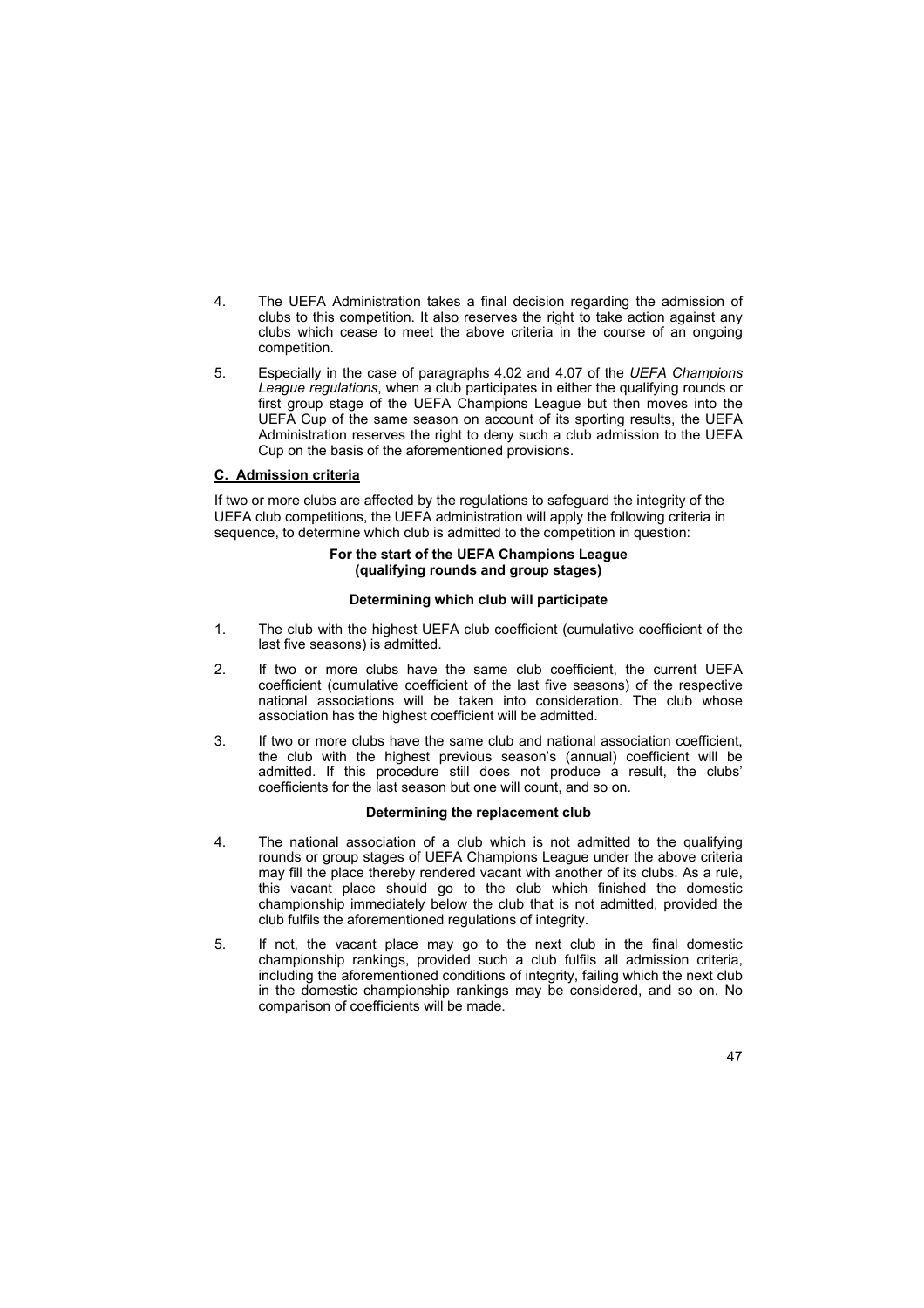## **Further provisions**

- 6. A club which is not admitted to the UEFA Champions League (qualifying rounds or group stages) under the above criteria goes into the UEFA Cup in place of the club from the same national association which has replaced it in the UEFA Champions League (qualifying rounds or group stages), provided all the necessary conditions of the *UEFA Cup regulations* are fulfilled. Should this not be the case, the club which is not admitted to the UEFA Champions League (qualifying rounds or group stages) will not be admitted to any UEFA club competition in the season in question.
- 7. The UEFA administration confirms the admission of the replacement club.

## **For continuing in the UEFA Cup**

- 8. If a club participates in either the qualifying rounds or group stages of the UEFA Champions League but then moves into the current UEFA Cup competition after the third qualifying round (see paragraph 4.02 of the *UEFA Champions League regulations*) or after the first group stage of the UEFA Champions League (see paragraph 4.07 of the *UEFA Champions League regulations*), such a club must fulfil all the necessary conditions of the *UEFA Cup regulations*, including those concerning the integrity of the UEFA club competitions, in order to be admitted.
- 9. A club eliminated after the third qualifying round of the UEFA Champions League will not be admitted to the UEFA Cup if it is in breach of the aforementioned *Regulations concerning the integrity of the UEFA club competitions*.
- 10. Such a club will be replaced by a club from among those eliminated in the second qualifying round of the current UEFA Champions League, provided it fulfils all the admission criteria, including the aforementioned *Regulations concerning the integrity of the UEFA club competitions*. The following criteria will be applied to determine the replacement club:
	- a) Higher number of points obtained in the second qualifying round.
	- b) Superior goal difference from the matches in the second qualifying round.
	- c) Higher number of goals scored away from home in the second qualifying round.
	- d) Higher number of goals scored in the second qualifying round.
	- e) Coefficient points accumulated by the club's association over the previous five seasons.
	- f) Coefficient points accumulated by the club over the previous five seasons.
- 11. A club eliminated after the first group stage of the UEFA Champions League (third place) will not be admitted to the UEFA Cup if it is in breach of the aforementioned *Regulations concerning the integrity of the UEFA club competitions*.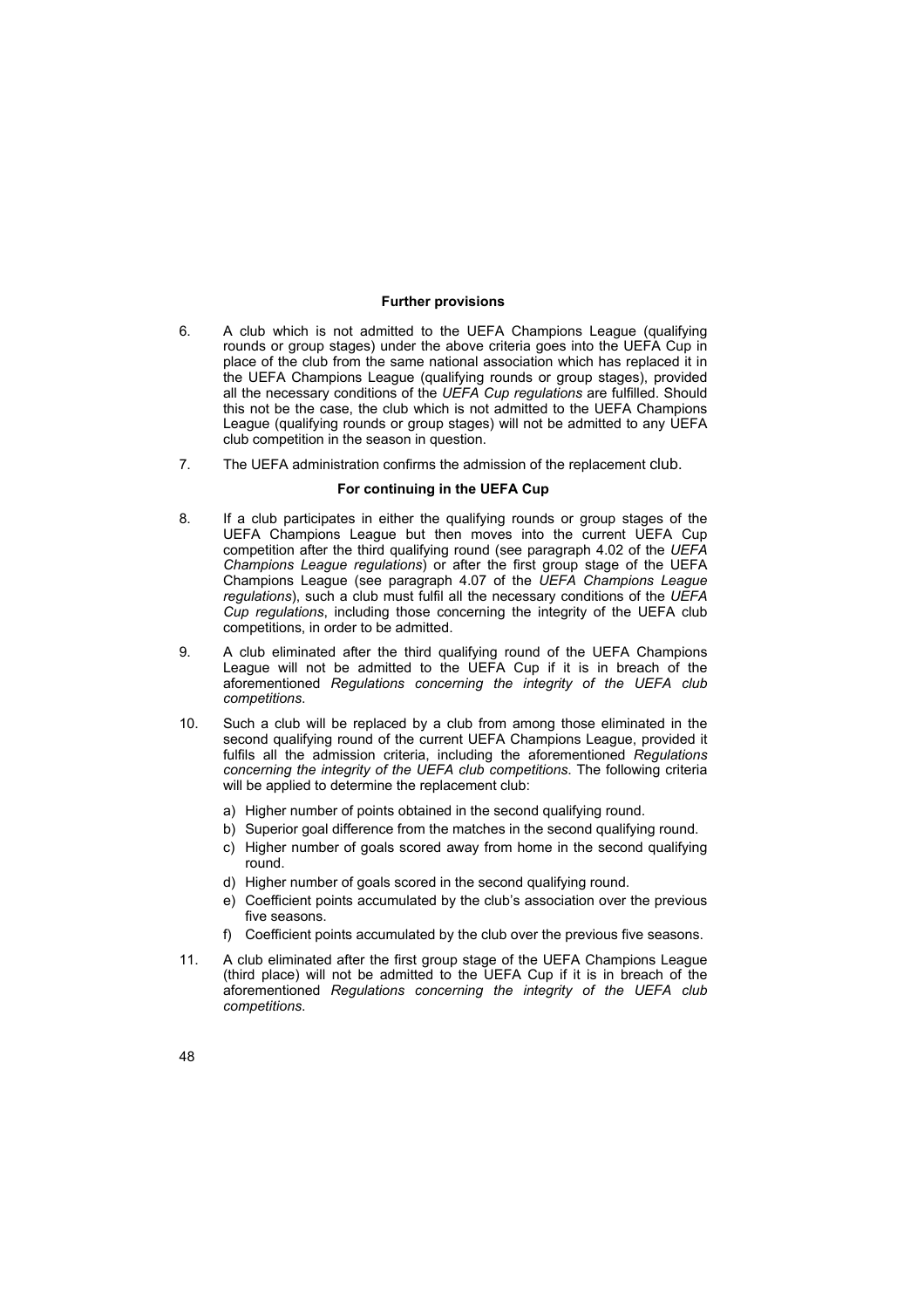- 12. Such a club will be replaced by a club from among those eliminated in the first group stage of the current UEFA Champions League, provided it fulfils all the admission criteria, including the aforementioned *Regulations concerning the integrity of the UEFA club competitions*. The following criteria will be applied to determine the replacement club:
	- a) Higher number of points obtained in the first group stage.
	- b) Superior goal difference from the matches in the first group stage.
	- c) Higher number of goals scored away from home in the matches in the first group stage.
	- d) Higher number of goals scored in the first group stage.
	- e) Coefficient points accumulated by the club's association over the previous five seasons.
	- f) Coefficient points accumulated by the club over the previous five seasons.

## **Any other cases**

13. The CEO is responsible for resolving any other issues relating to the admission of clubs in accordance with the principles of sporting fairness. Any decision by the CEO is final.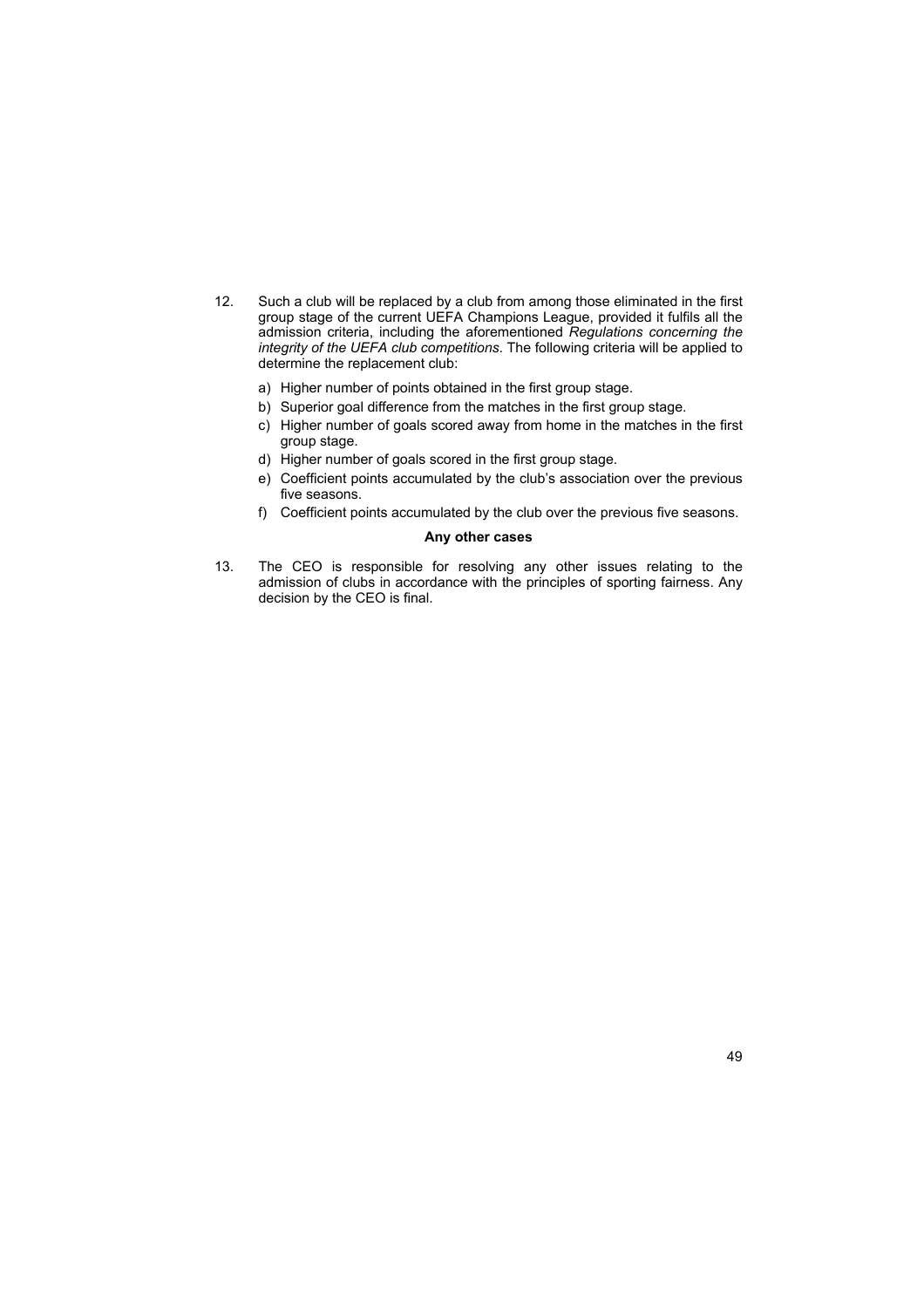## **ANNEXE VII: Schedule of Conditions for Clubs that qualify for the UEFA Champions League (excluding qualifying matches)**

## **1. Introduction**

## **1.1. Intention**

In marketing the commercial rights as defined in paragraph 2.1 below for the UEFA Champions League, UEFAís duty is to fulfil, within a market economyoriented environment, its cultural and sporting mandate to protect and foster the interest of football, thereby endowing the game with a position which is stable in value. Furthermore, the financial prospects stemming from sensible marketing are used to guarantee European football's long-term existence, and to create new scope for the development of football in Europe, while taking into account the rules of the market economy.

For the implementation of the UEFA Champions League, UEFA may appoint an agency whose mandate involves responsibility for practical activities.

## **1.2. Objectives**

a) Healthy growth of football

- In the stadium, the football fan should be able to experience, at close hand, the fascination of a football match.
- Football should have an appropriate presence on television.
- Football's interests should be supported and fostered in the area of the marketing of the commercial rights of the UEFA Champions League.
- b) Fostering of the image and enhancement of the status and social acceptance of football
	- UEFA's previous endeavours to promote high-quality football should be extended to include the Fair Play campaign.
	- Fostering and integration of youth football (boys and girls).
	- − Fostering and integration of womenís football.
- c) Priority of sport over financial interests
	- − Future-oriented financial stability for UEFA, its member associations and clubs, as well as the safeguarding of their independence.
	- Fostering of solidarity within the European footballing community, through the sustained support of financially weaker clubs and national associations.

## **2. Definitions**

## **2.1.** "Commercial Rights":

These comprise the exclusive current and/or future world-wide audio-visual, sound-broadcasting, interactive and electronic media, and advertising rights,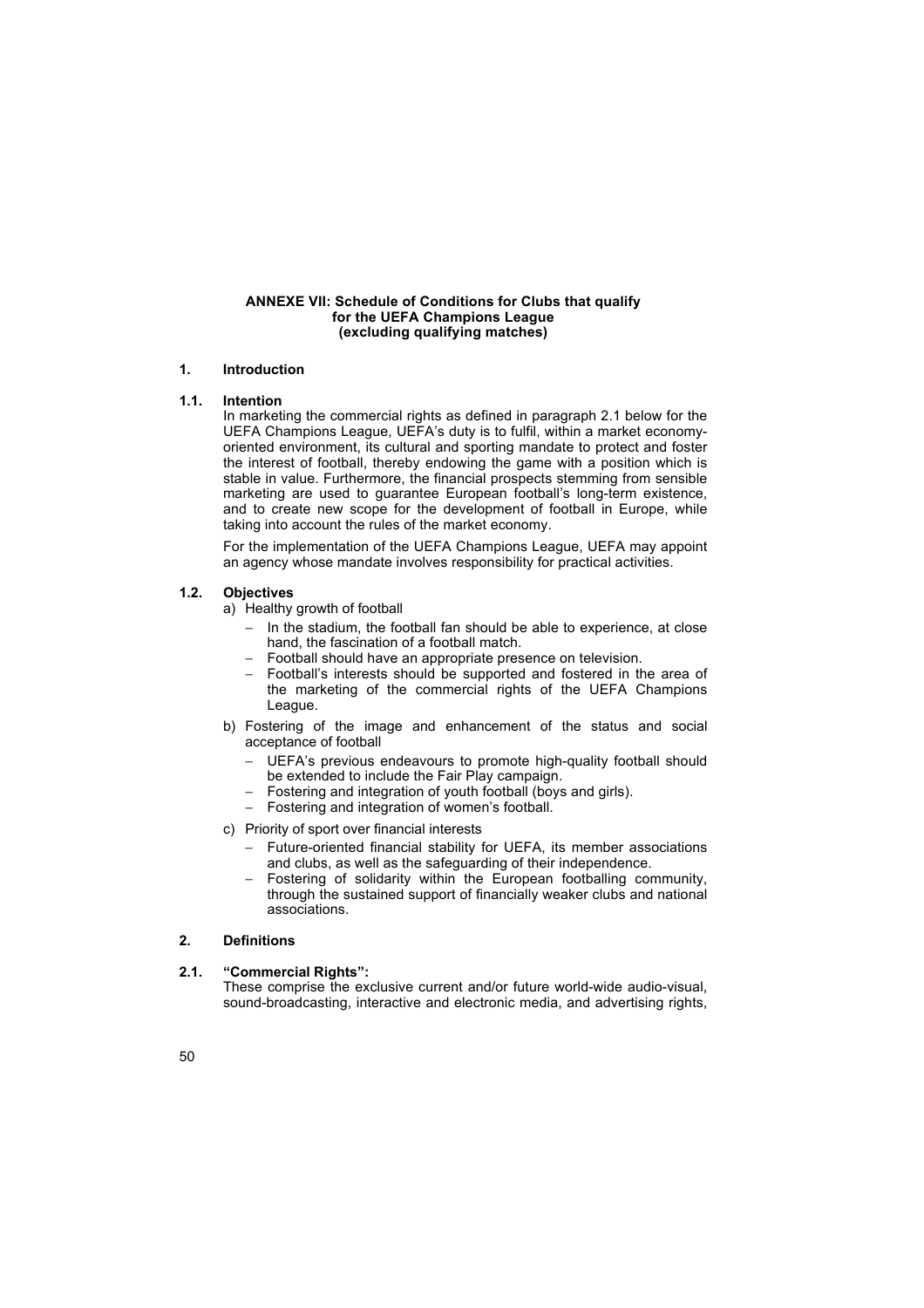as well as any other rights of UEFA Champions League matches, covering, among other things, commercial activities pertaining to advertising, promotion, public relations, marketing, merchandising, franchising and licensing in an exclusive area to be defined by UEFA and the local organising committee (LOC) during the site visit, as well as radio and television transmissions and closed-circuit transmissions. Any current and/or future licensing rights, including, but not limited to video, interactive computer products, Internet, book, music and film rights, also fall within this definition.

## **2.2.** "Partner":

Means any party accepted by UEFA under contract to exercise commercial exploitation rights of UEFA Champions League matches, and thereby participating directly or indirectly in the financing of the UEFA Champions League.

## 2.3. *"LOC"* (local organising committee):

Means the group of individuals who help organise home matches at the behest of the club participating in the UEFA Champions League (or a national association appointed by UEFA), and in close co-operation with UEFA, the minimum composition of which required by UEFA embraces representatives of the club's board or representatives of the national association, the stadium authorities, the safety/security services, and the press officer.

## 2.4. *"Stadium"*:

Means the venue for a UEFA Champions League match, comprising the stadium itself, as well as the area around it, up to and including the fencing surrounding it, the air space immediately above the stadium (if the  $LOC^{\pi}$ holds such rights), and the television, press and VIP areas.

#### **2.5.** "Non-commercial promotional purposes":

Means promotional activities required to promote and/or advertise the UEFA Champions League matches, precluding all commercial rights and any other activity UEFA considers commercial in nature.

## **3. Television**

## **3.1. Responsibility**

UEFA is empowered to authorise television broadcasts of UEFA Champions League matches, for each of which it will authorise the establishment of an international base signal (basic picture and sound).

UEFA in principle arranges for live broadcasts of UEFA Champions League matches to be transmitted into the territories of the member associations whose clubs are taking part in the competition. UEFA also regulates deferred transmissions.

Paragraph 11.02e) also applies to any requests by the media.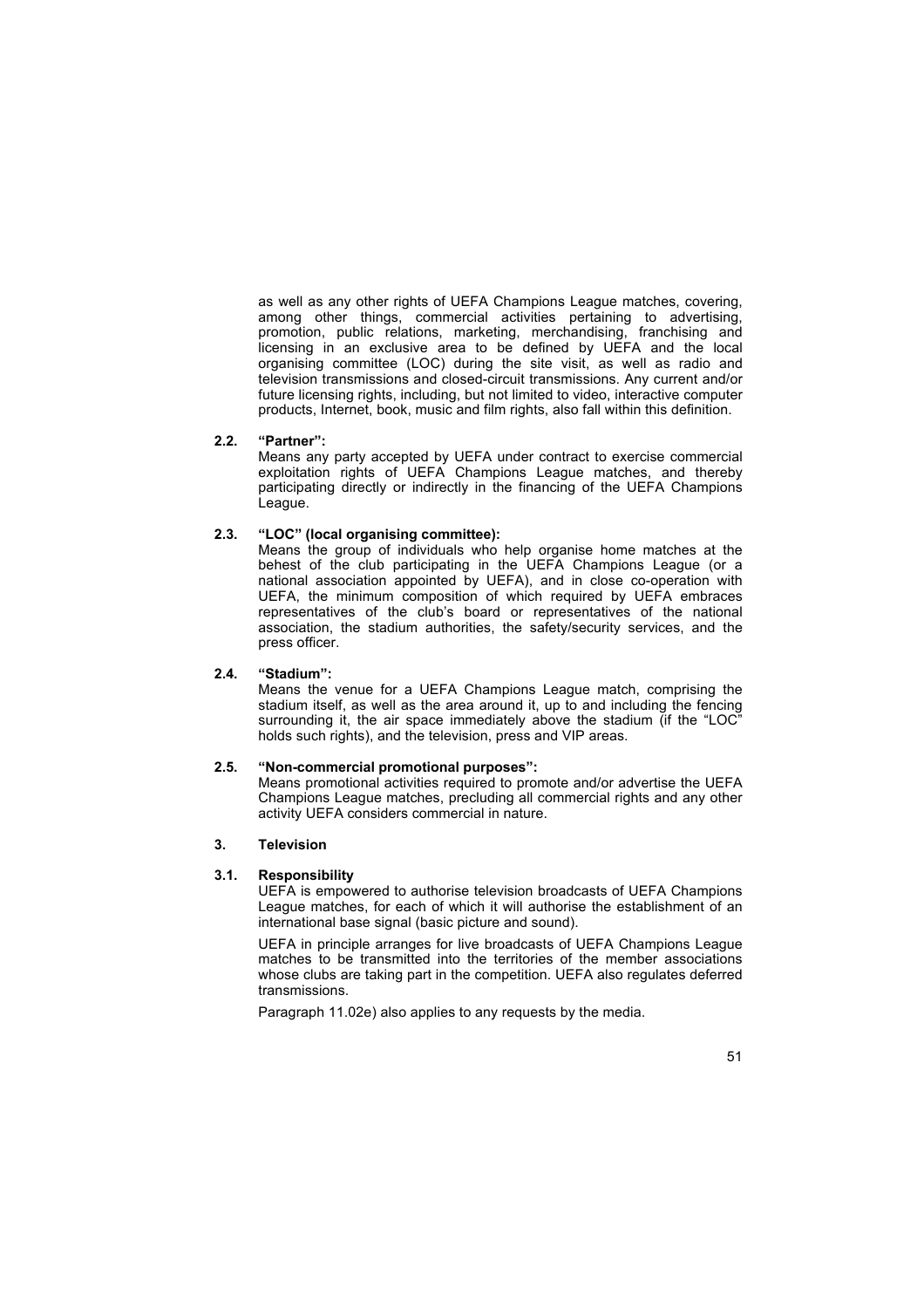## **3.2. Tasks of the clubs**

The clubs undertake to provide UEFA, free of charge, with the best possible back-up for a high-quality transmission. For this purpose, the necessary entry passes for technical personnel, an appropriate number of commentators' positions in the centre of the main stand, and the necessary space for all technical installations must be made available to the broadcasting stations recognised by UEFA, including camera positions and the space necessary for at least two television studios, as well as guarded parking places as close to the stadium as possible for all production vehicles and external broadcasting installations required for the production of international radio and television signals. Detailed requirements in this respect are laid down in the UEFA Champions League Club Manual.

## **3.3. Simultaneous transmissions**

The simultaneous public screening of an away match in the UEFA Champions League requires the authorisation of both UEFA and the rightsholder of the broadcast in the territory of the public screening.

## **4. Advertising**

## **4.1. Responsibility**

UEFA holds the sole right, with respect to UEFA Champions League matches, to nominate official "partners". In principle, the "partners" nominated by UEFA, as well as their products, enjoy the exclusive right to commercially exploit UEFA Champions League matches.

Advertising on players' kits, in accordance with Article 16 of the competition regulations and the UEFA Kit Regulations, is exempt from this exclusivity.

All current or future names, terms, symbols, logos or mascots, or other artistic, orthographic and musical forms concerning the UEFA Champions League, may be used only by the "partners" in connection with their commercial rights. In every case, the prior written approval of UEFA is required.

The use, for non-commercial promotional purposes, of the above-mentioned forms by the clubs that qualify for the UEFA Champions League is described in detail in the UEFA Champions League Club Manual and the Graphic Guidelines.

## **4.2. Tasks of the clubs**

The clubs undertake to guarantee UEFA optimum support in the implementation of the advertising rights, and to take no steps that would encroach upon the commercial rights of the "partners". For UEFA Champions League matches, the club must provide a "clean stadium" by at least the morning of two days before a match, meaning that no advertising except that officially authorised by UEFA may be located within normal camera range. UEFA, or a third party acting on behalf of UEFA, will provide the advertising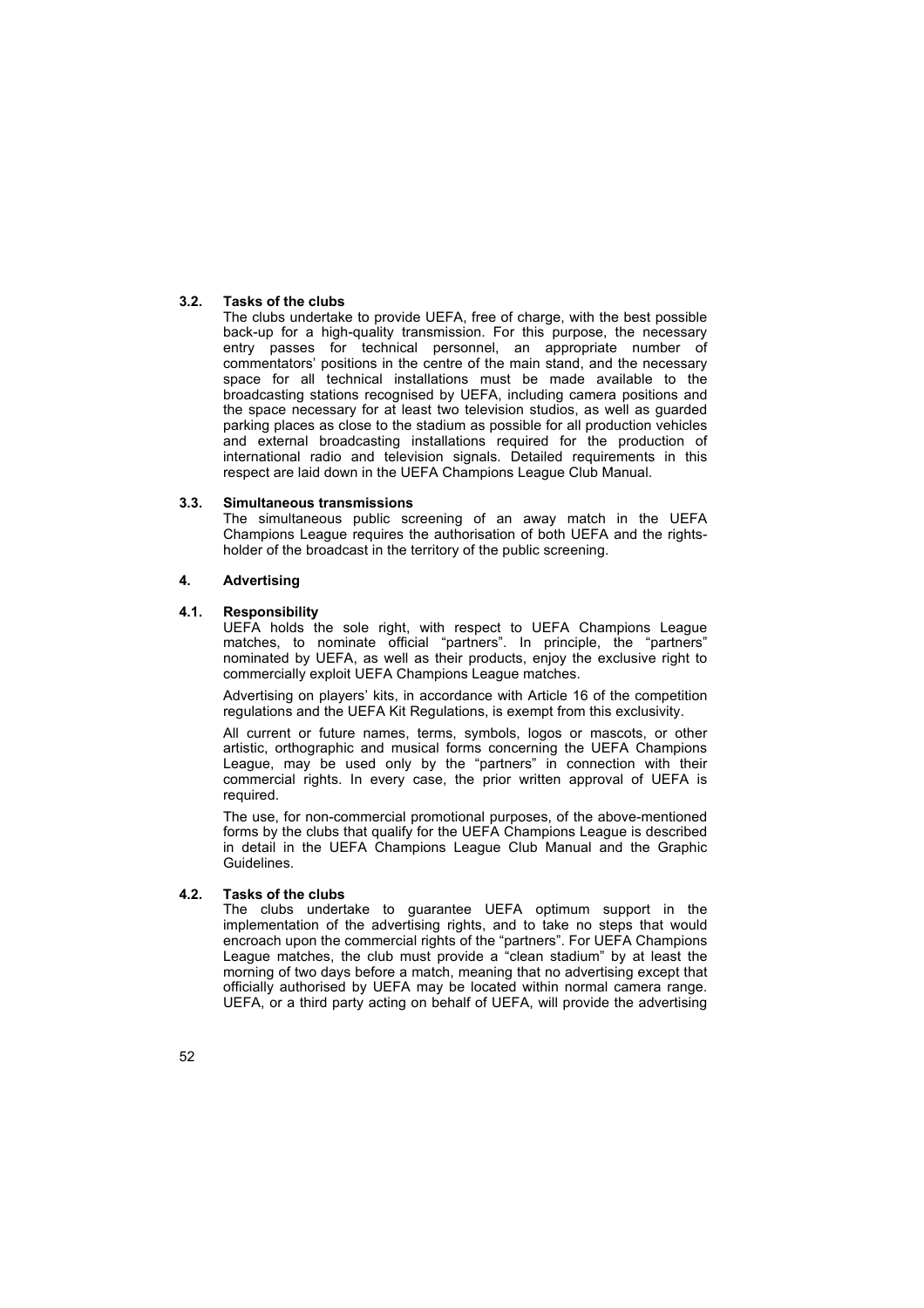boards (vertical height of 0.90 m), and be responsible for their installation and dismantling within two days of the match. The club is responsible for ensuring that the advertising boards are within the unimpaired range of view of the main camera.

The club likewise undertakes to observe UEFA's instructions regarding VIPs, hospitality areas for guests, press centres and stadium approaches, including the entrance area to the main stand. These areas must be free of advertising and/or products of an advertising nature. The club logo and the official team photo must be made available to UEFA for the non-commercial purpose of promoting the UEFA Champions League.

The club must also provide all relevant information for UEFAís official website(s), and for the compilation of competition-related UEFA publications and, in particular, the UEFA Champions League Statistics Handbook and Guide.

## **4.3. Press conferences, interviews**

Only the logos of the "partners" may be displayed at press conferences and ìflashî interviews at UEFA Champions League matches. The club undertakes to make the team coach, as well as a player from his team, available for interviews immediately after each match.

#### **4.4. Kit Advertising**

In this respect, reference is made to Article 16 of these regulations, as well as the UEFA Kit Regulations.

#### **4.5. Posters, tickets, official printed matter**

When posters, tickets and official printed matter connected with a UEFA Champions League match are being designed, due attention must be paid to ensuring that any advertising overprint is solely that of the "partners". All printed matter must be produced in accordance with the guidelines laid down by UEFA (see the UEFA Champions League Club Manual and the Graphic Guidelines).

## **4.6.** Tickets for "partners"

The clubs undertake to provide UEFA with 50 complimentary tickets to the VIP area, including hospitality, for "partners", for every UEFA Champions League match. However, this number of tickets and hospitality passes must not exceed 10% of the VIP area seating capacity. In such a case, any difference must be offset by tickets in the highest category. Likewise, 280 complimentary tickets in the highest category, in a section located between the two 16-metre lines, must be provided to UEFA for its own use, as well as for the use of "partners". In addition, "partners" must be given the opportunity of acquiring, at face value, a number of bought tickets to be agreed upon:

a) minimum of 275 bought tickets of the highest category, as well as 275 bought tickets of the next highest category, for group matches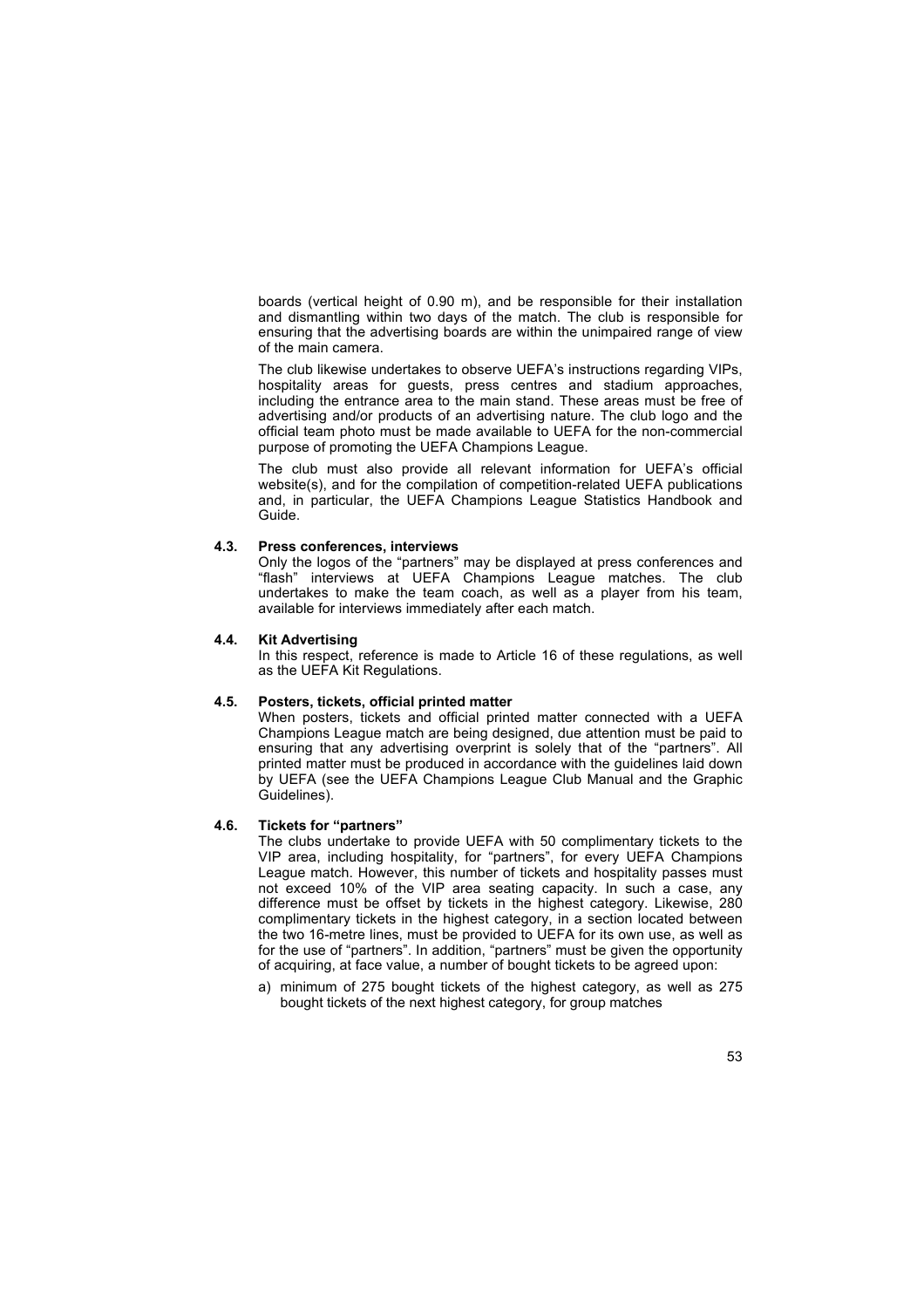- b) minimum of 325 bought tickets of the highest category, as well as 325 bought tickets of the next highest category, for quarter-finals
- c) minimum of 525 bought tickets of the highest category, as well as 525 bought tickets of the next highest category, for semi-finals
- d) the final tie is exempt from these stipulations

## **4.7.** Hospitality for "partners"

For every match, the host club must provide UEFA, free of charge, with an exclusive hospitality area of 350 m² within the stadium. If the host club is not able to offer such space, it must find an alternative solution at its own expense.

## **4.8. Accreditation**

A number of accreditations for "partners", to be agreed upon, will be made available by UEFA, in conjunction with the host club. In every case, accreditation will ensure that all services can be proffered before, during and after the match. Detailed information on the accreditation system, as well as on the design of accreditation cards, is contained in the UEFA Champions League Club Manual and the Graphic Guidelines.

## **4.9. Parking places**

In principle, 150 parking places must be provided, free of charge, to UEFA, for the use of "partners". The number and category of parking places will be decided upon by UEFA and the host club.

## **4.10. Co-operation**

The clubs undertake to work in close co-operation with UEFA. Each club must appoint a liaison officer, who will be responsible for administrative matters, including all co-operation between the club and UEFA. It is understood that the clubs will provide UEFA, free of any charges, with the services, facilities and areas referred to in the present annexe, or that are necessary for the implementation of UEFAís requirements pursuant to the present regulations. The clubs will endeavour to provide UEFA and its appointed agency, free of charge, with the necessary office and storage facilities within the stadium. The clubs undertake to give their full support in clearing any material imported and re-exported by UEFA or any of its commercial partners or agencies.

## **5. Licensing**

## **5.1. Tasks of the clubs**

The clubs will ensure optimum support in the implementation of the UEFA Champions League licensing programme.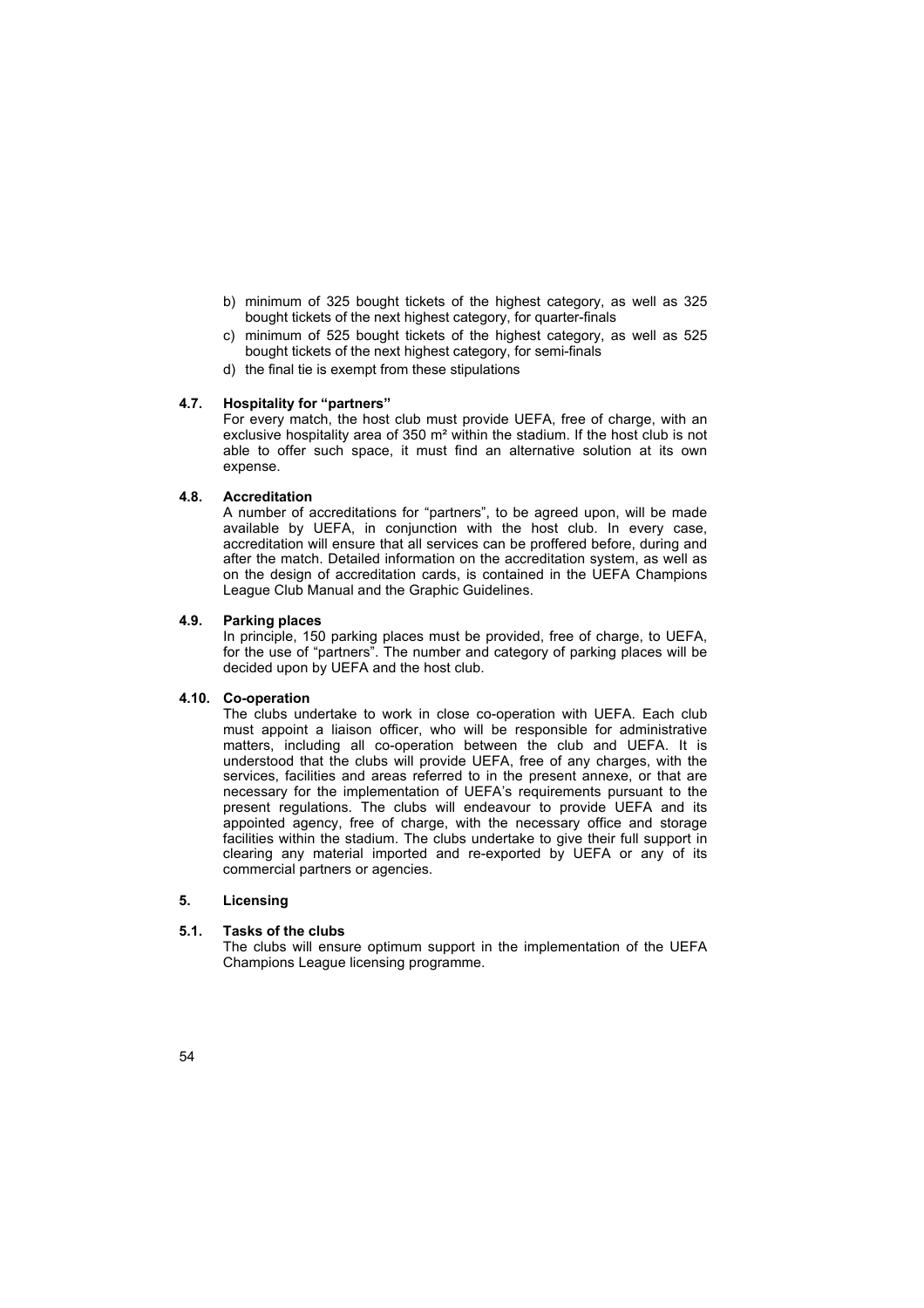## **5.2. Club approval**

Club involvement in specific licensing projects will always be subject to the prior approval of the respective club, and a contract drafted by UEFA will be submitted to the club for consideration and decision.

For licensing projects which encompass the whole competition, the participating clubs must make reasonable efforts to ensure their participation in such projects.

For publishing projects (print and electronic), including the official programme, the clubs undertake to procure the players' permission to use their official portraits and names. No association will be made between individual players or clubs and any commercial partner.

Details and requirements of the UEFA Champions League licensing programme are laid down in the UEFA Champions League Club Manual.

## **6. Rights of the clubs participating in the UEFA Champions League**

UEFA will, on request, provide the clubs with market research data (television range, analyses, etc.).

With the exception of their websites, clubs are entitled to use film and television material of UEFA Champions League matches for their own noncommercial promotional purposes, as well as technical instruction material for their own use.

With the exception of their websites, and subject to UEFA's written approval of the project in question, clubs which qualify for the UEFA Champions League may use the orthographic, musical and artistic forms developed in connection with the UEFA Champions League for their own non-commercial promotional purposes for the duration of the UEFA Champions League season in question.

Financial compensation will be effected in accordance with Article 23 of the existing competition regulations.

**7.** Breaches of the provisions of the present annexe will be referred to the Control and Disciplinary Body.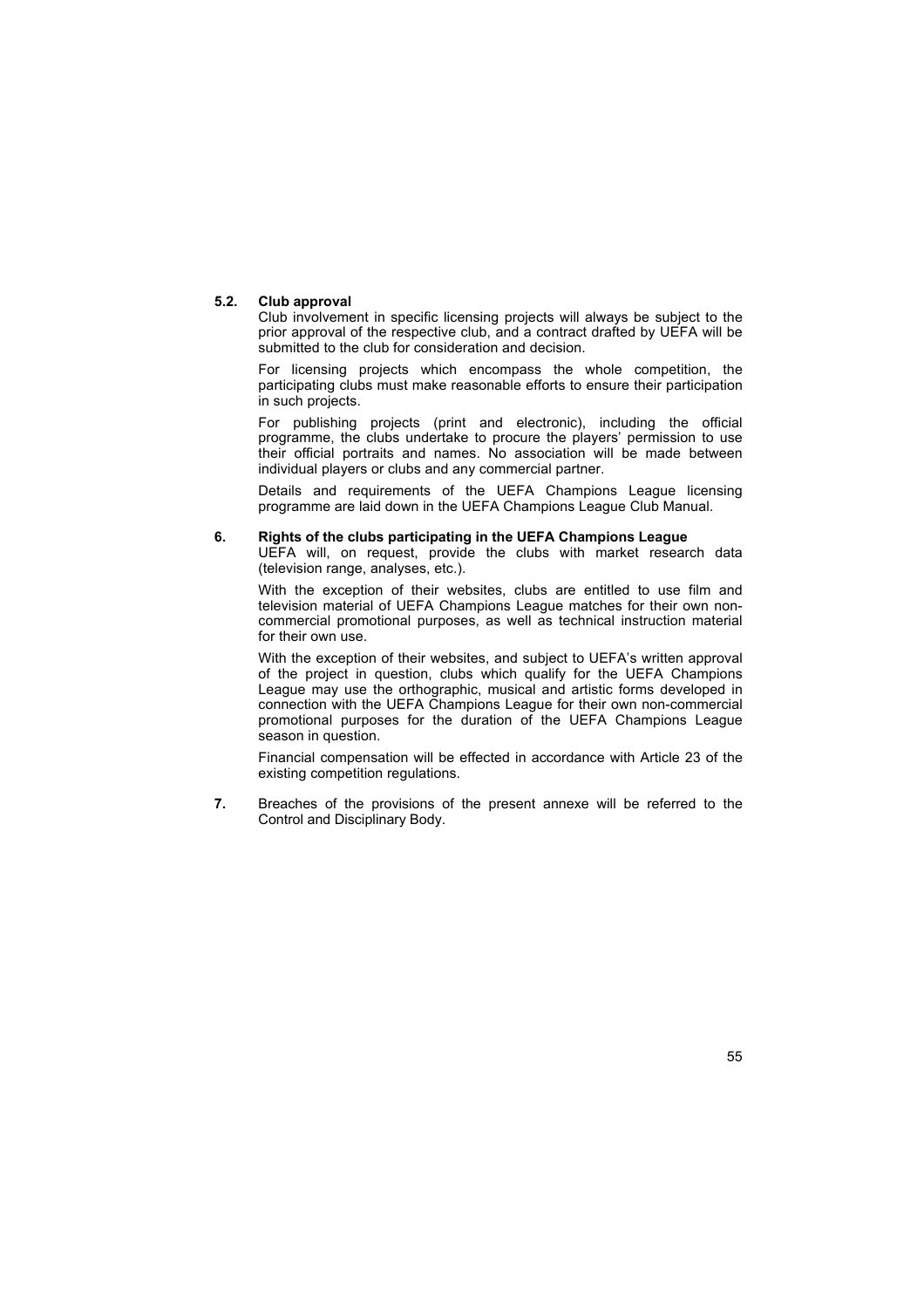## **INDEX**

| Access List for the 2001/02             |
|-----------------------------------------|
| UEFA Club Competitions 30               |
| Advertising on other kit items  22      |
| Alternative venues 10                   |
|                                         |
| Appointment of referees 23              |
| Arrival of referees 23                  |
|                                         |
| Bad weather, reasons beyond             |
| control, match abandoned  12            |
|                                         |
| Clash of shirt sponsor 21               |
| Closing Provisions 29                   |
| <b>Coefficient Rankings Calculation</b> |
|                                         |
| Competition System  5                   |
|                                         |
| Disciplinary Law and Procedures 24      |
|                                         |
|                                         |
| Entries and entry fees  1               |
| <b>Exploitation of the Commercial</b>   |
| Rights to Qualifying Matches  28        |
|                                         |
| Field of play dimensions 10             |
| Fields of Play and Stadiums 10          |
|                                         |
| Final tie - fixtures  10                |
| Final tie, neutral venue 12             |
| Financial Provisions  26                |
| Financial provisions - final tie  27    |
| Financial provisions - qualifying       |
|                                         |
| <b>Financial Provisions - UEFA</b>      |
| Champions League 26                     |
|                                         |
|                                         |
|                                         |
|                                         |
| Half-time interval, break before        |
| extra time 16                           |
| Independence of Clubs  46               |
| Intellectual Property Rights  28        |
|                                         |
|                                         |

| Kicks from the penalty mark  16                                      |  |
|----------------------------------------------------------------------|--|
|                                                                      |  |
| Kit approval - responsibility 23                                     |  |
| Kit approval procedure  21                                           |  |
|                                                                      |  |
| Kit regulations - sanctions 23                                       |  |
| Late arrival of referees 23                                          |  |
| Laws of the Game  15                                                 |  |
| Manufacturer definition  22                                          |  |
| Manufacturer identification  22                                      |  |
| Match arrangements 13                                                |  |
|                                                                      |  |
|                                                                      |  |
|                                                                      |  |
| Media arrangements 14                                                |  |
| Media Matters 35                                                     |  |
| Media Positioning at UEFA                                            |  |
|                                                                      |  |
| New player registration 19                                           |  |
|                                                                      |  |
|                                                                      |  |
| Player eligibility 18                                                |  |
|                                                                      |  |
| Player eligibility – deadlines  18<br>Player eligibility – list A 19 |  |
| Player eligibility - list B  19                                      |  |
| Player eligibility - responsibility  20                              |  |
|                                                                      |  |
| Player numbers  19                                                   |  |
| Player registration procedure  19                                    |  |
| Player transferred in the course                                     |  |
|                                                                      |  |
| Principles of protocol and                                           |  |
| organisation  13                                                     |  |
|                                                                      |  |
| Qualifying phase5                                                    |  |
|                                                                      |  |
| Qualifying rounds 10                                                 |  |
|                                                                      |  |
| Referee liaison officer 24                                           |  |
|                                                                      |  |
|                                                                      |  |
| Referees' costs 26                                                   |  |
| Refusal to play, matches                                             |  |
| abandoned or not played                                              |  |
| through the fault of a club  8                                       |  |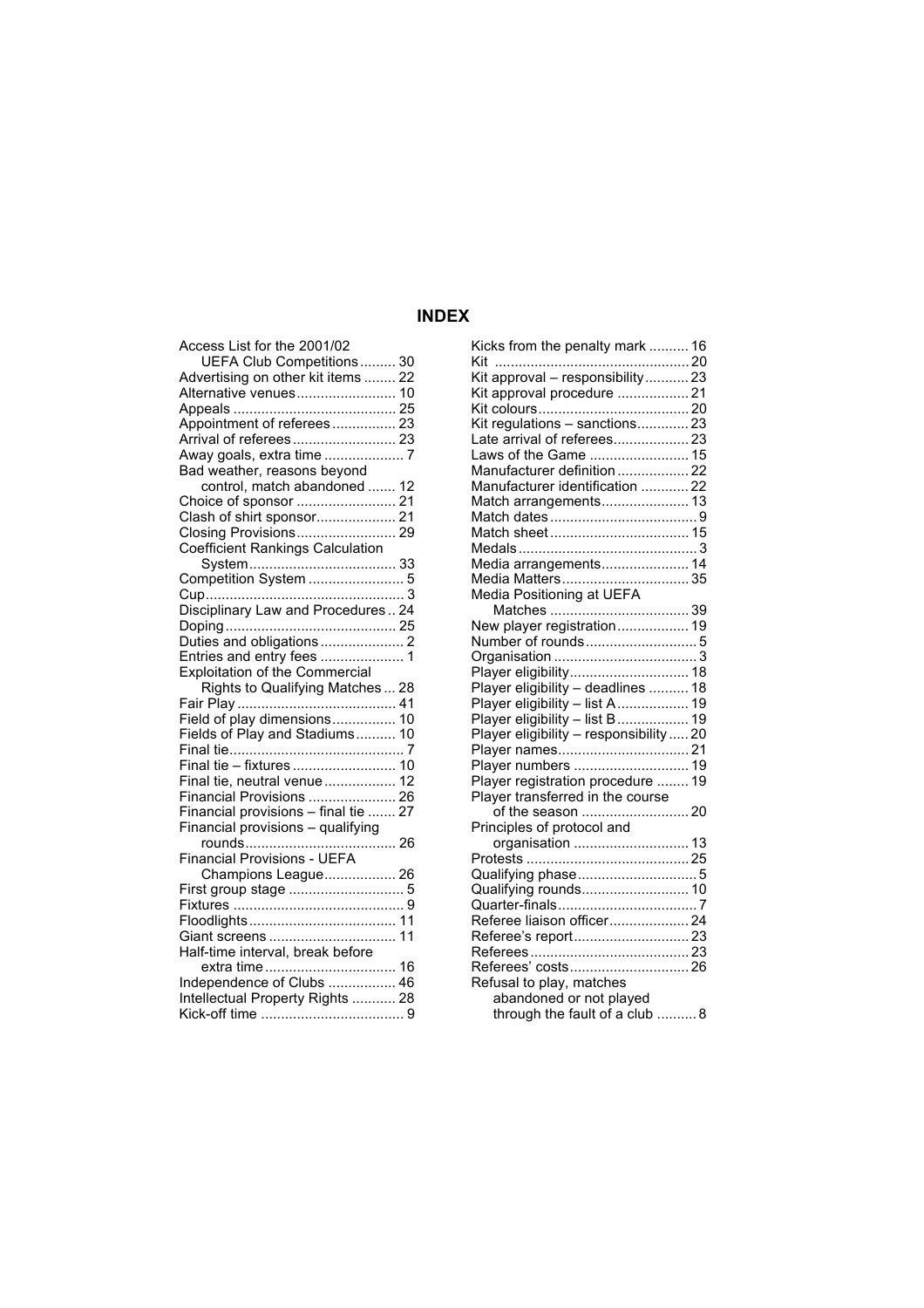| Regulations concerning the<br>Integrity of the UEFA Club<br>Competitions 46 |  |
|-----------------------------------------------------------------------------|--|
| Replacement of players on the                                               |  |
| match sheet 16                                                              |  |
|                                                                             |  |
|                                                                             |  |
| Revenue from UEFA Champions                                                 |  |
| League contracts  26                                                        |  |
|                                                                             |  |
| Safety in the stadium 11                                                    |  |
| Schedule of Conditions for Clubs                                            |  |
| that qualify for the UEFA                                                   |  |
| Champions League 50                                                         |  |
| Second group stage  6                                                       |  |
| Seeding of clubs 8                                                          |  |
|                                                                             |  |
|                                                                             |  |
|                                                                             |  |

| Sponsor advertising contract22         |  |
|----------------------------------------|--|
| Sponsor advertising on other kit       |  |
|                                        |  |
| Stadium clocks  11                     |  |
|                                        |  |
| Substitution of players  15            |  |
| Television surveillance system  11     |  |
| TV Camera Positions 40                 |  |
| <b>UEFA Champions League</b>           |  |
| Competition System 31                  |  |
| <b>UEFA Disciplinary Regulations24</b> |  |
| UEFA Kit Regulations 20                |  |
| UEFA Match Calendar 32                 |  |
|                                        |  |
|                                        |  |
| Unforeseen Circumstances  29           |  |
|                                        |  |